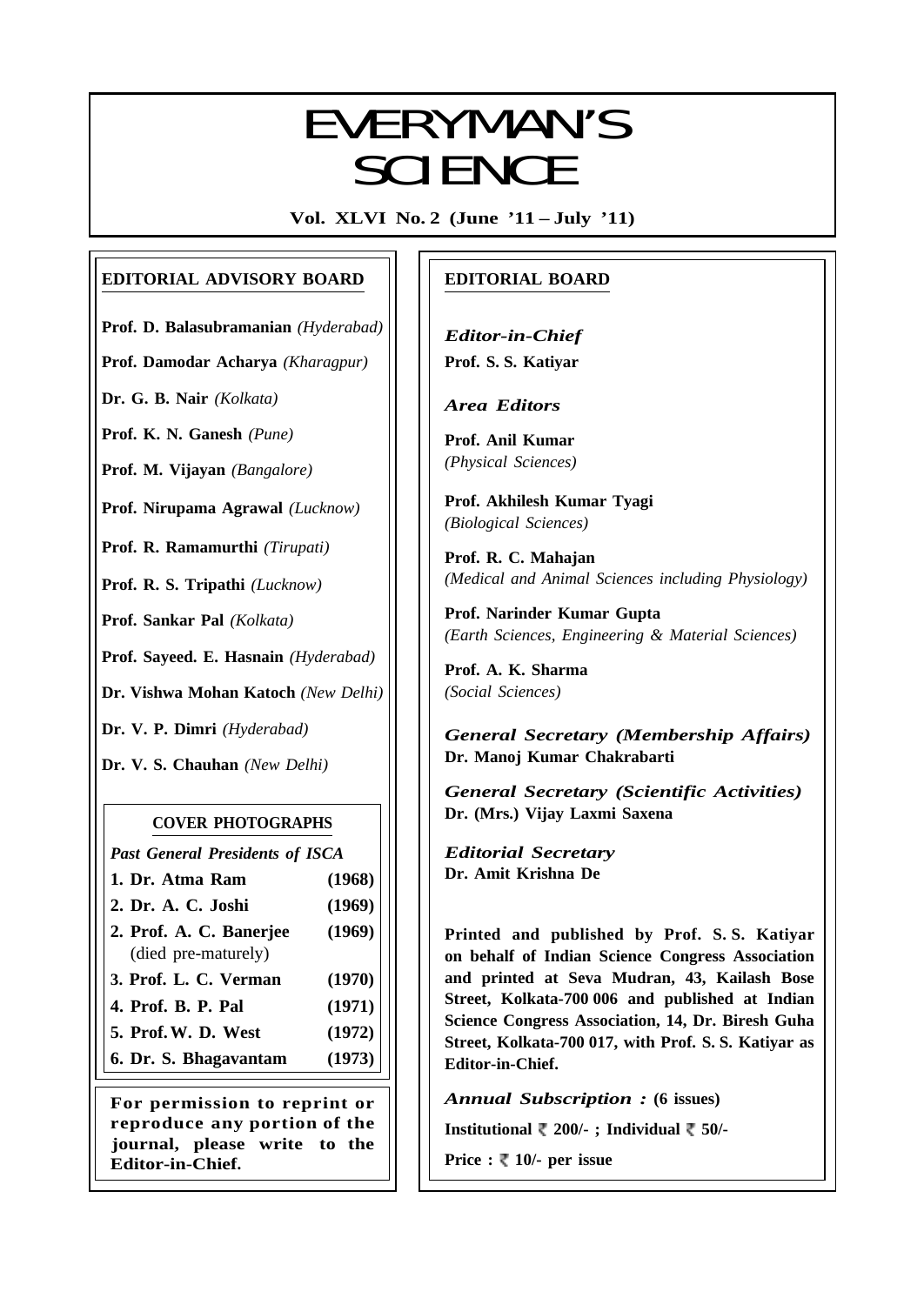# CONTENTS

**Everyman's Science VOL. XLVI NO. 2, June '11 — July '11**

| <b>EDITORIAL:</b>                                                                   | 71  |
|-------------------------------------------------------------------------------------|-----|
| <b>ARTICLES:</b>                                                                    |     |
| Presidential Address: A Breathing Spell: Plant Sciences in the Service of Man       |     |
| A. C. Joshi                                                                         | 74  |
| <b>Pharmacogenomics: Applications in Anticancer Drug Development</b>                |     |
| Rahul Dutta, Dhruba Malakar, Dipak Sihna, Keviletsu Khate and Sweta Garg            | 82  |
| Higher Education in Pure Science : Challenges for India in 21 <sup>st</sup> Century |     |
| Kathan Shukla                                                                       | 86  |
| Mycorrhizal Association : A True Friendship on Earth                                |     |
| Manab Das and Alok Adholeya                                                         | 89  |
| Alternative Rice Cultivation : A Collateral Option for Mitigation of                |     |
| <b>Arsenic Contamination</b>                                                        |     |
| Hirak Banerjee and Kallol Bhattacharyya                                             | 93  |
| <b>Lifestyle and Wellness</b>                                                       |     |
| Vinay Kumar Srivastava                                                              | 98  |
| Major Recommendations Emanating from the 98 <sup>th</sup> Indian Science Congress   | 105 |
| <b>SHORT COMMUNICATION</b>                                                          |     |
| <b>Screening Tests for Cancer : An Overview</b>                                     |     |
| Jyoti. D. Vora and Padma Srinivasan                                                 | 115 |
| KNOW THY INSTITUTIONS                                                               | 120 |
| <b>CONFERENCES / MEETINGS / SYMPOSIA / SEMINARS</b>                                 | 124 |
|                                                                                     |     |
| <b>S &amp; T ACROSS THE WORLD</b>                                                   | 126 |
|                                                                                     |     |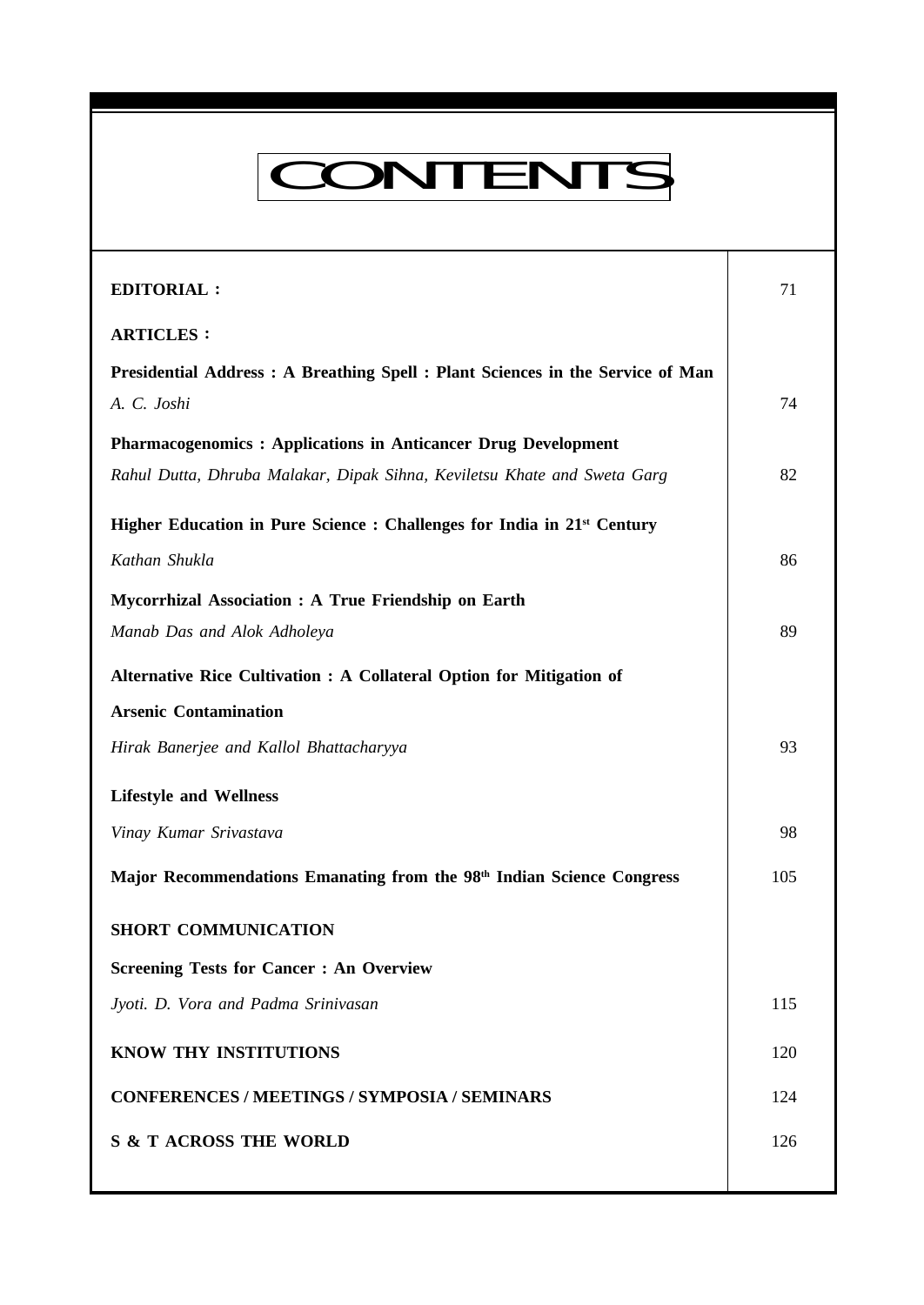# **EDITORIAL**

#### **SMALL PROMISES BIG IN AGRICULTURE AND HEALTH !**

Sometimes it happens in science that unanswered questions accumulate or critical observations remain unexplained. Such a challenge often entails a breakthrough which opens a new area of investigation and analysis. It happened recently in 1998, when Andrew Fire and Craig Melio, Nobel Laureates in Physiology or Medicine for 2006, discovered RNA interference (RNAi) — a fundamental mechanism of gene regulation (Fire *et*. *al*. 1998). RNAi allows small double stranded RNA molecules to silence a gene activity by degrading its messenger RNA (mRNA) and has been found to occur in diverse organisms including plants and humans.

Several thousand genes present in the genome make mRNAs which translate into proteins. Messenger RNAs, representing the sense strand equivalent of DNA, have been shown to pair with antisense RNAs leading to inactivation of the gene or gene silencing. Such an approach with customized antisense RNA has been tested to silence a gene, which in an inactive state can confer advantage to the organism. Studies in plants provided unexpected observations on gene silencing. For example, an effort to make petunia flowers with more red coloured petals by gene overexpression resulted, sometimes, in loss of colour. In this background, a nematode *(Caenorhabditis elegans)* was used by Fire, Mello and their colleagues to assess the effect of sense, antisense and a mixture of both (double stranded) RNAs against a gene associated with nematode movement. Surprisingly, double stranded RNA caused twitching movement and mRNA of target gene disappeared. Since only few double-stranded RNAs could elicit the effect, sequence specificity

and involvement of an amplification (enzymatic!) step were suggested. Interestingly, the effect could spread to other cells and progeny as well as interfere with expression of the gene by a process called RNA interference (RNAi). It turned out that long double stranded RNA binds to Dicer (a protein complex) which changes it into double stranded small RNAs. These bind to the RNA Induced Silencing Complex (RISC), the sense strand is removed and the antisense strand in RISC helps binding to target mRNA, which is ultimately degraded. Thus, a new mechanism of gene regulation was unraveled. Subsequently, various forms of 21-24 nucleotide small RNAs associated with RNAi, including naturally occurring microRNAs, were discovered and findings were used to explain some unexpected as well as widespread natural processes.

Improvement in our understanding about biogenesis of such small RNA has uncovered not only a panoply of proteins performing multifarious steps but also mechanistic variations on central themes among eukaryotes like animals and plants. One of the major forms is 20-24 nucleotides long siRNAs (small interfering RNAs) which are generated from longer double stranded (ds) RNAs. Their characteristic features include 3' dinucleotide overhangs and 3' hydroxyl and 5' phosphate groups. One of the strands called passenger siRNA strand is cleaved by Argonaute protein in pre-RISC complex. The guide siRNA strand in mature RISC complex binds to target messenger RNA. The cleavage generally occurs 10-12 nucleotides away from 5' end of the binding site. Other forms like frans-acting siRNAs (tasiRNAs) and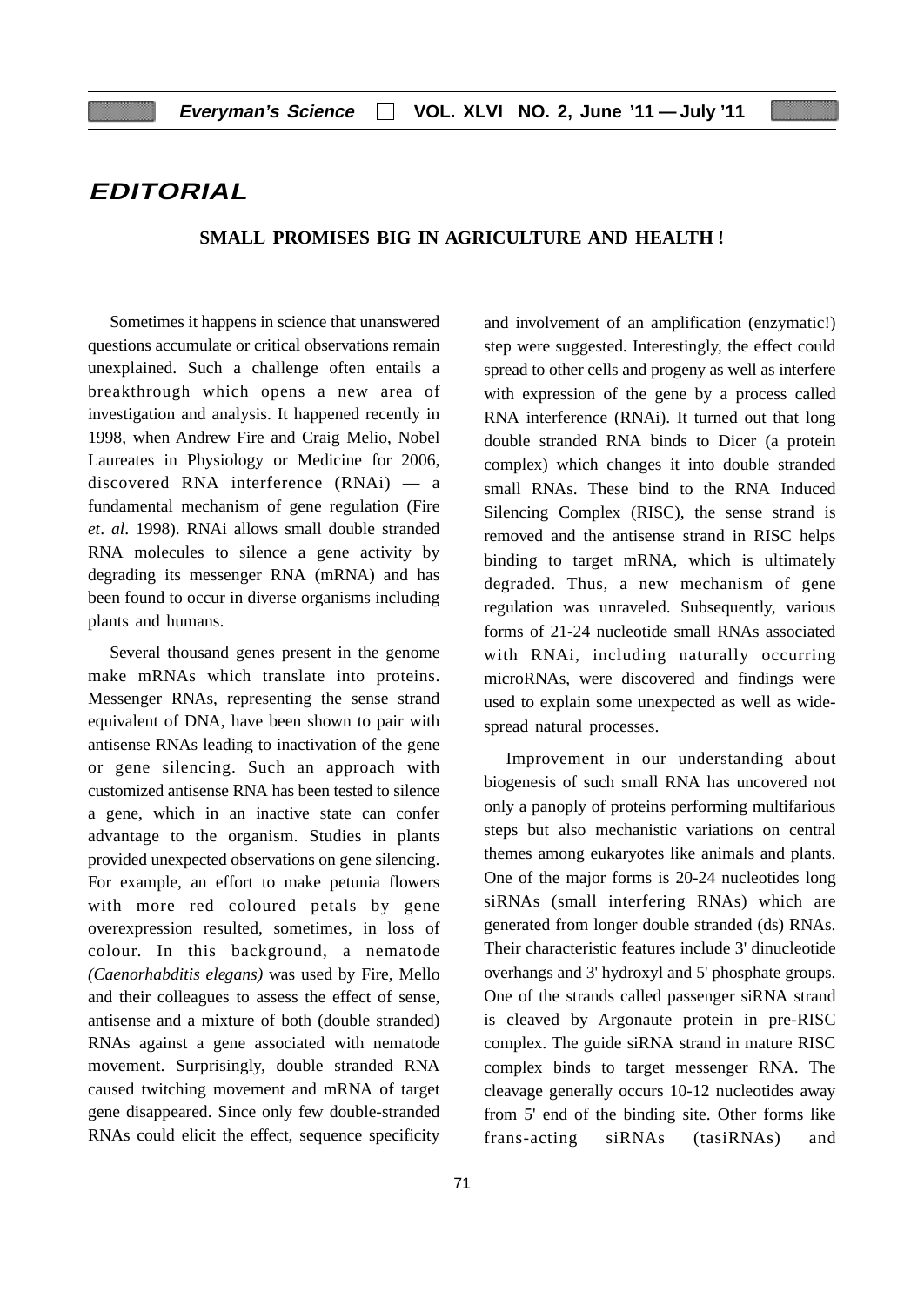heterochromatic siRNAs have been found to have novel functions as reflected by their name. The precursors of microRNAs are generated from native genes as primary microRNAs and processed into pre-microRNAs of about 70 bases with a stemand-loop like structure. They are exported to cytosol and processed, more or less by a similar pathway as mentioned above, first into 21 nucleotide microRNA-microRNA\* duplexes and subsequently into single stranded RNA complex to degrade the target mRNA or repress translation initiation. Mitrons are a form of microRNAs generated from spliced introns (Chen 2010, Davidson and McCray Jr 2011). All such small RNAs either control various cellular functions, guard the genome from transposons having RNA as an intermediate replicative form or serve as a defense barrier against viruses in organisms the discovery leaves little room to imagine the utility of the RNAi regulatory process and related small RNAs in agriculture and health. In principle, it is possible to construct vectors capable of producing RNAi related small RNAs or synthesize such small RNAs *per se* against any gene. The product development, however, entails knowledge about the specificity of the functions of gene in the organism and RNAi activity as well as delivery to the target. The chemical make-up of these RNAs also needs to be adjusted to avoid immune response in humans. Sometimes, it is preferable to deliver precursor and use native mechanism to generate RNAi trigger. The carriers of small RNAs include lipid-based systems, nanoparticles, viral vectors and bacterial species. The target specificity, as in case of certain carriers, can be provided by incorporation of ligands or by using natural affinities of viral vectors. The potential of RNAi technology has been successful in attracting attention of a wide spectrum of researchers and clinical trials have been undertaken for control of gene activity related to ocular, lipid, kidney and retinal disorders, viral infection, and cancer. Phase II clinical trials are going on or completed for genes like VEGFR1 involved in agerelated macular degeneration and choroidal neovascularization, (32 adrenergic receptor involved in glaucoma, BCL-2 involved in chronic myeloid leukemia, p53 involved in delayed graft function kidney transplant, and rniR-122/nucleocapsid against Hepatitis C virus/RSV infections. It should, however, be kept in view that other issues like dose determination and long-term therapeutic strategies also need to be addressed along with limitations being overcome by innovative approaches.

Perhaps the first observation to exemplify the present day RNAi was made by S.A. Wingard in 1928. In a tobacco plant infected by ringspot virus, initially infected leaves showed symptoms but upper leaves remained healthy, possibly due to activated viral RNA silencing. Subsequently, Post-Transcriptional Gene Silencing (PTGS) and Virus-Induced Gene Silencing (VIGS) were discovered in eighties and found to have elements similar to RNAi. Today, control of viruses, transposon movement in genome and gene activity in plants have been related to siRNAs and microRNAs. Much information has been gained about the mechanism of cell to cell and long distance movement but the nature of mobile signal in plants remains enigmatic. It seems that plants incorporated RNAi in their war against viruses for protection, but some viruses evolved to overcome RNAi as certain viral proteins have been identified as suppressors of RNAi. Several crucial developmental processes in plants like leaf surface identity, flowering, meristem identity and determinacy, and sex determination, as also response to stress have been found to be regulated by microRNA. Also, vectors based on viral or microRNA backbone have been designed to trigger RNAi against specific genes in plants, thereby determining their biological function. The use of such vectors along with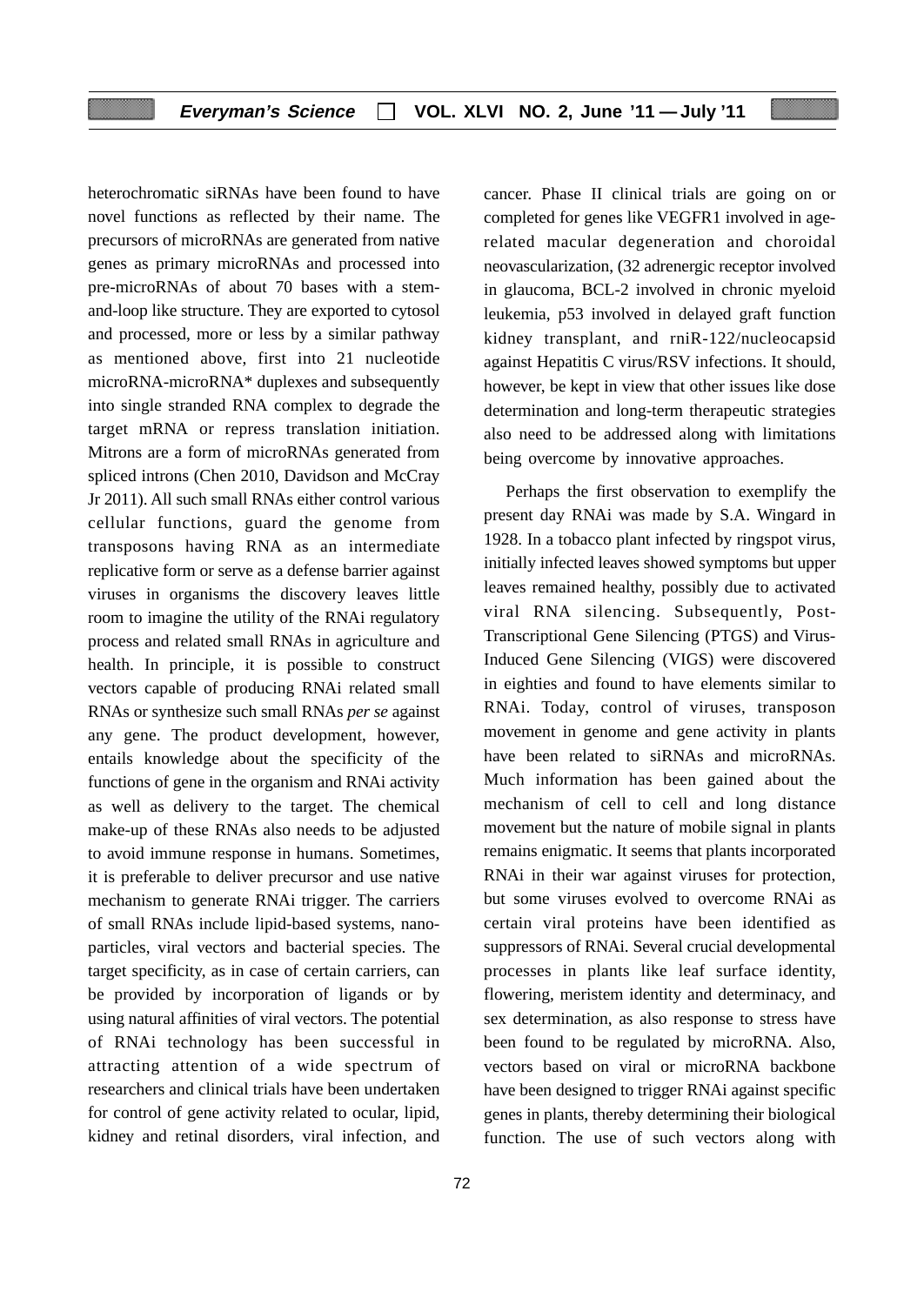transgenic technology provides a way for longterm and stable deployment of RNAi technology (Chen 2010). Investigations are also underway to generate siRNAs against essential genes of pathogens and pests in plant cells and help control their attack as they come in contact with plant.

RNAi emerges as a fundamental mechanism of gene regulation in diverse organisms and controls important biological functions. It holds great promise to be harnessed as a tool to explore gene function and for application in agriculture and

health. Notwithstanding the hurdles to overcome, it seems to be an exciting option in the basket of the imminent gene revolution!

#### *Akhilesh K. Tyagi*

#### **REFERENCES**

X. Chen *Plant Journal* **61** : 941-958, 2010.

BL Davidson, PB Jr McCray, *Nature Reviews Genetics* **12** : 329-340, 2011.

A Fire, S Q Xu, MK Montgomery, SA Kostas, SE Driver, CC Mello *Nature* **391** : 806-811, 1998.

*Scientific people know very well that time is only a kind of space. We move forward and backward in time just as we can move forward and backward in space ? —H. G. Wells*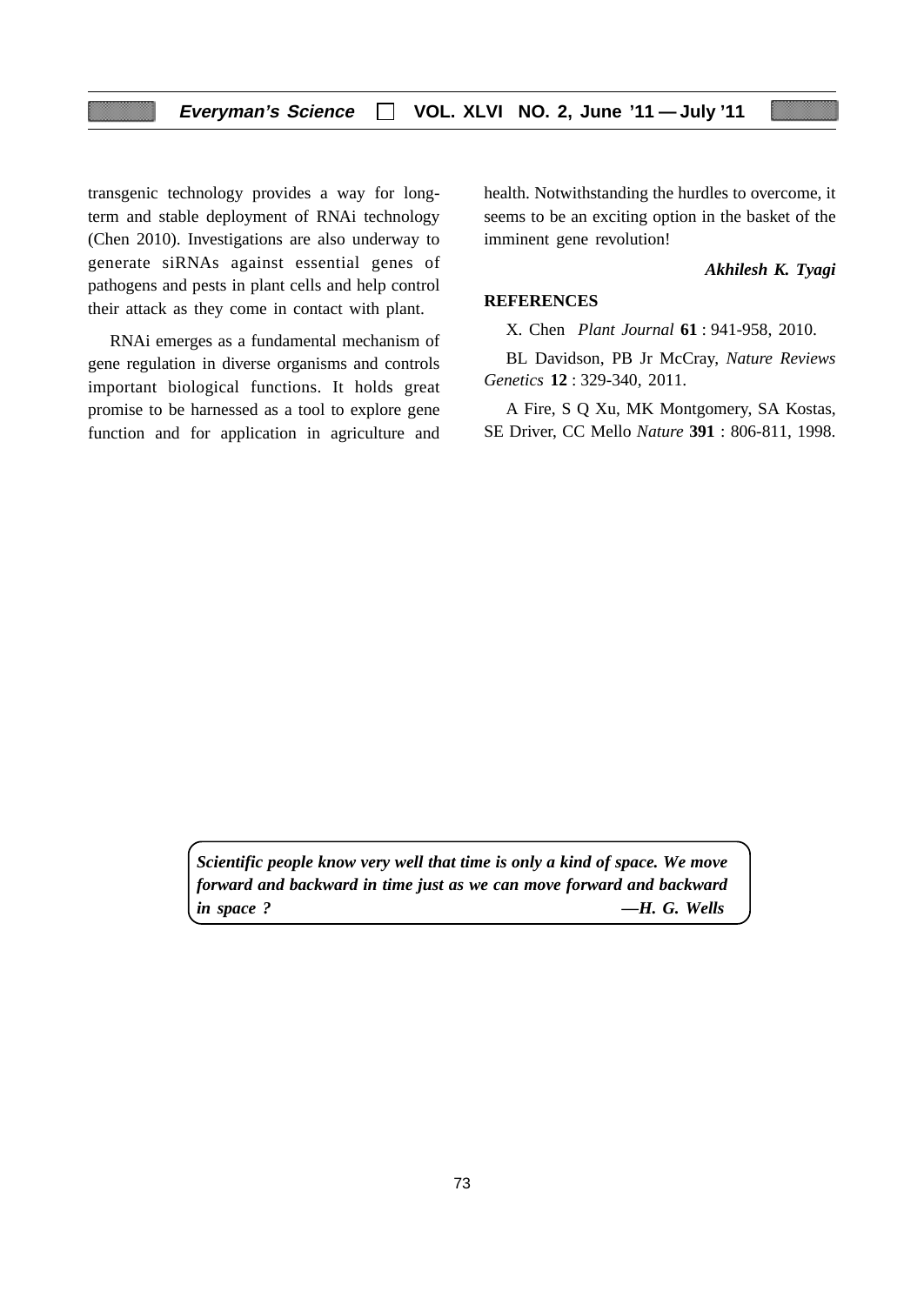# **PRESIDENTIAL ADDRESS**

# **A BREATHING SPELL : PLANT SCIENCES IN THE SERVICE OF MAN**

A. C. JOSHI, D.SC., F.N.I.

am thankful to the Indian Science Congress Association for the honour they have done me by electing me as their President for the 56th annual session. I express my gratefulness in all sincerity and in no way because it is customary to do so on such formal occasions.

My thoughts next turn to the fact that just a year ago I was elected President of the Association for 1969-70 and I was to preside at the 57th meeting in January 1970. The President elected for this year was Professor A. C. Banerji, well-known for his contributions to Astrophysics. This is a field much in the news now-a-days for very rapid advances, particularly in relation to space exploration. We naturally looked forward to a very thoughtful address on the subject. His unexpected demise has deprived us of his wise leadership. All of us mourn deeply his passing away.

The city of Bombay is the commercial capital of our country. It is the leading financial and industrial centre of India. It is also noted for its progressive outlook and cosmopolitan culture. It has for these reasons much attraction for the scientists and it is for the fifth time that the Indian Science Congress is meeting here to discuss the advances in different Sciences and their impact on our national life. The present occasion is, however, significant in that it is for the first time that the Congress is meeting under the auspices of an

Indian Institute of Technology. Although young in years, these institutes have already given ample evidence of their excellence in the sphere of technical and scientific education. They are carrying on studies in an atmosphere of orderly devotion when there is a disruption of academic life in many universities due to recurring agitations. Our attention is naturally drawn to their constitution, their governance, their admission procedure, their examination system, etc. It is obvious that even old universities have much to learn from the new institutes of technology.

In the world of today, it is not necessary to dwell upon the importance of Science in the life of a nation. Even the most primitive societies have started thinking about improving Science education and the training of scientists. The very survival of developing countries today depends on an adequate acquisition of scientific and technical knowledge and its full utilization in agriculture, industry, defence and other spheres. This has been brought out very clearly in the Science Policy Resolution of the Government of India adopted in 1958.

Around the beginning of the 17th century, when Science was just entering opon its modern phase of active growth, Bacon listed what could be expected form Science. His important expectations from Science were the prolongation of life, the restitution of youth in some degree, the curing of diseases counted incurable, the mitigation of pain, the increasing of strength, the altering of constitution

General President, Fifty-Six Indian Science Congress held at Bombay January, 1969.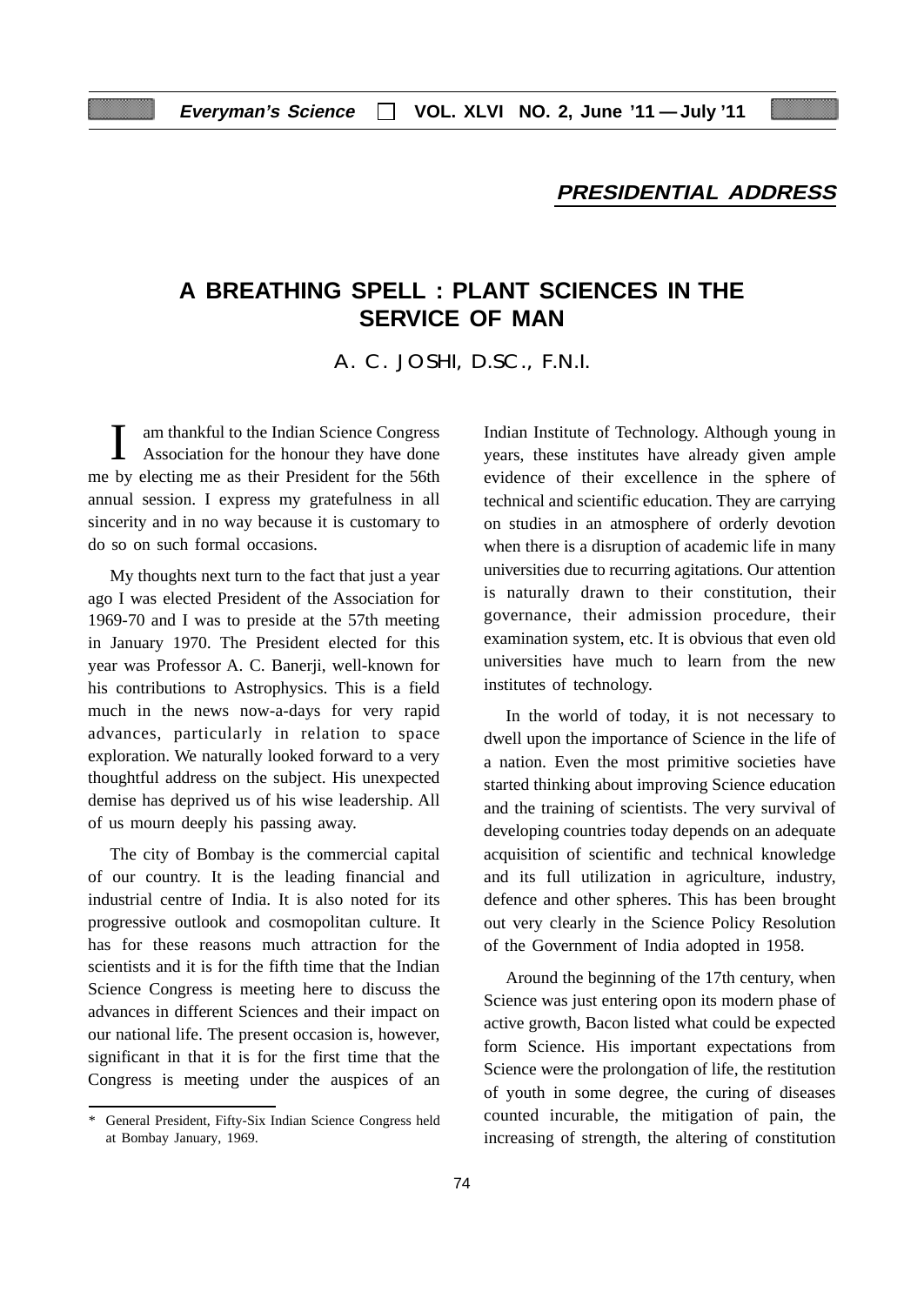such as fatness, leanness and stature, making of new species, making better instruments of destruction for war, exhilaration of the spirits and putting them in good disposition, increasing the force of the imagination either upon another body or upon the body itself, acceleration of putrefaction and germination, making rich composts for the earth, making of new foods out of substances not then in use, making new threads for apparel, etc.

While some of Bacon's notions are not shared by modern Science and a few of his expectations are still not realised, it is obvious that we have achieved today almost everything that he desired and many things more. Bacon, for example, never imagined utilization of mechanical power, electricity, nuclear energy, acceleration of transport and communications, television, space travel, etc., which are common things at present. His major interest was in problems of health, freedom from common ailments and prolongation of life. The realisation of all these expectations, nearly 30 years old, has not, however, solved the problems of mankind. The progress of Science in a one field has created new problems in another. Thus the advances in Medical Sciences have greatly increased the expectation of life. In advanced countries a newly born child expects to live now to the age of 75 to 80 years. Even in India, the application of simple health measures in two decades since Independence has resulted in nearly doubling the longevity from 27 to 53 years and the average male in Punjab expects to live for 60 years. The result has been a population explosion unprecedented in history and mankind is faced with the grim possibility of dying from famine and starvation instead of disease.

The condition of many-developed Asian countries, India, Pakistan, Indonesia, Philippines, China, etc., where civilization developed earlier that in other parts of the globe and which are already over-populated, is particularly precarious. Feeding their poor and malnourished millions had become a source of much anxiety to their governments. Food grains and hay had to be imported from outside in large quantities. Many experts forecast the occurrence of widespread famine in the early seventies.

During the last five years, however, a silent revolution has taken place in these countries through what has become known as the modern agricultural technology. This implies the use of high yielding dwarf varieties (wheat and rice), hybrid vigour (maize, jowar and bajra), dependable irrigation, fertilizers, pesticides and fungicides, better machinery and electric power. In 1967, world agricultural production set a new record and the underdeveloped countries accounted for most of that increase. The agricultural output in these countries rose by 7 to 8 percent over 1966. Per capita food production increased by 6 percent.

In Indian economic history also, 1967-68 is one of the most significant years. 95 million tons of food grains were harvested. More than 15 million tons of wheat alone was harvested. This is more than double the production of 1951. In a few years, India aspires to be self-sufficient in food grains and even hopes to export some high quality rice. The Philippines, which has been importing food in large quantities for many years, harvested a record rice crop in 1967 with only 14 percent of its rice fields planted with the new "miracle variety" I.R.- 8. It even exported some rice. Similarly, Pakistan harvested 5.5 million tons of wheat and it has good chances of achieving self-sufficiency in food grains in another year and is looking forward to an export potential in the Fourth Five Year Plan beginning from 1970. The first sprouting of the "green revolution" have naturally generated all-round hope. We can say positively that many countries which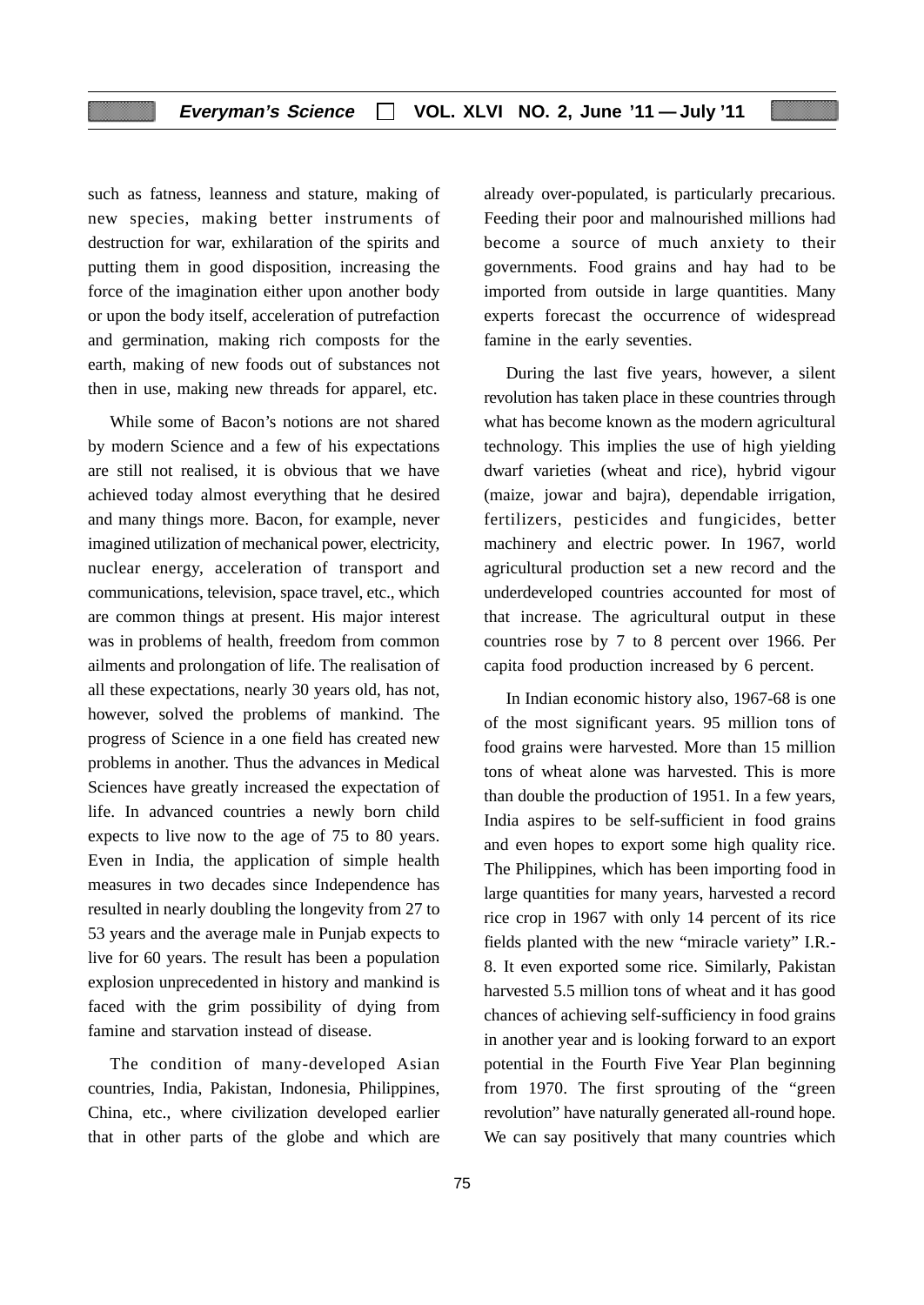were faced just a few years ago with the prospects of a large-scale famine are today on the brink of an unprecedented opportunity. The critical food problem of the next 20 years can be solved with known agricultural techniques.

If the present pattern of consumption continues, the food grain requirements of India by 1975-76 are expected to be 150 million tons. These will rise to 200 million tons by 1985. Both of these targets are within reach by extending the cultivation of high yielding varieties already available in the country or likely to be produced at the plantbreeding stations in the near future and by providing the requisite inputs of water, fertilizers etc. The task before the plant scientists now is to explore the means of meeting the food requirements after 1985 and at the end of the century, as even with the full application of the known agricultural technology, people could outstrip even an expanded food supply.

The food problem could be solved if the world were to achieve a stable population in 20 or even 30 years. This is, however, not likely to happen. The average rate of population growth at present is about 2.5 percent. In large areas of the underdeveloped world the population growth is likely to shoot up to 3.5 percent as soon as essential health services are organised. Despite the fact that very determined efforts are being made in many countries to limit the size of families, the population is going to touch the six billion mark much before the end of the century. Whether it shall be stabilised by the end of the century is an open question. It will be hazardous to base plans of food production on such an assumption. We should be only too well aware of the fact that the extinction of many dominant species in the past has followed the explosion of population. Man by his skill has

survived a series of such population explosions in the past following pastoral, agricultural and industrial phases of his cultural evolution. He can survive the present crisis of scientific revolution due to the progress in Medicine by control of his environment and the proper planning of food production well ahead of his requirements. If the world is in a position to feed its population today, it is due to the basic discoveries made in Plant Sciences, that underlie agriculture, during the last 40 years. Planned scientific studies to feed a population of 6 or more billion at the end of the century must begin now.

While it may become possible to manufacture carbohydrates and other simple food materials in due course with the help of atomic energy or other sources of power without the aid of plants, one cannot hope much from such sources to feed the millions. Mankind will continue to depend for a long time for food largely on solar energy captured by the green plants.

Further, our efforts to utilise unconventional food, from *Chlorella* to wild tree leaves, though possible, pose formidable technological problems. Recent work has shown that the seas and the oceans are not so productive as they were once considered since the holding of large proteinaceous biomass is no guarantee for sustained high rate of production. Indeed, they have been compared with deserts in the matter of rate of production among the terrestrial ecosystems.

Technically it is possible to argue that land may be better utilised if we were to obtain our food resources largely from selected trees than from cereals. It is also sometimes said that the climate of tropical countries is better suited for "tree culture" rather than for "grass culture". The argument runs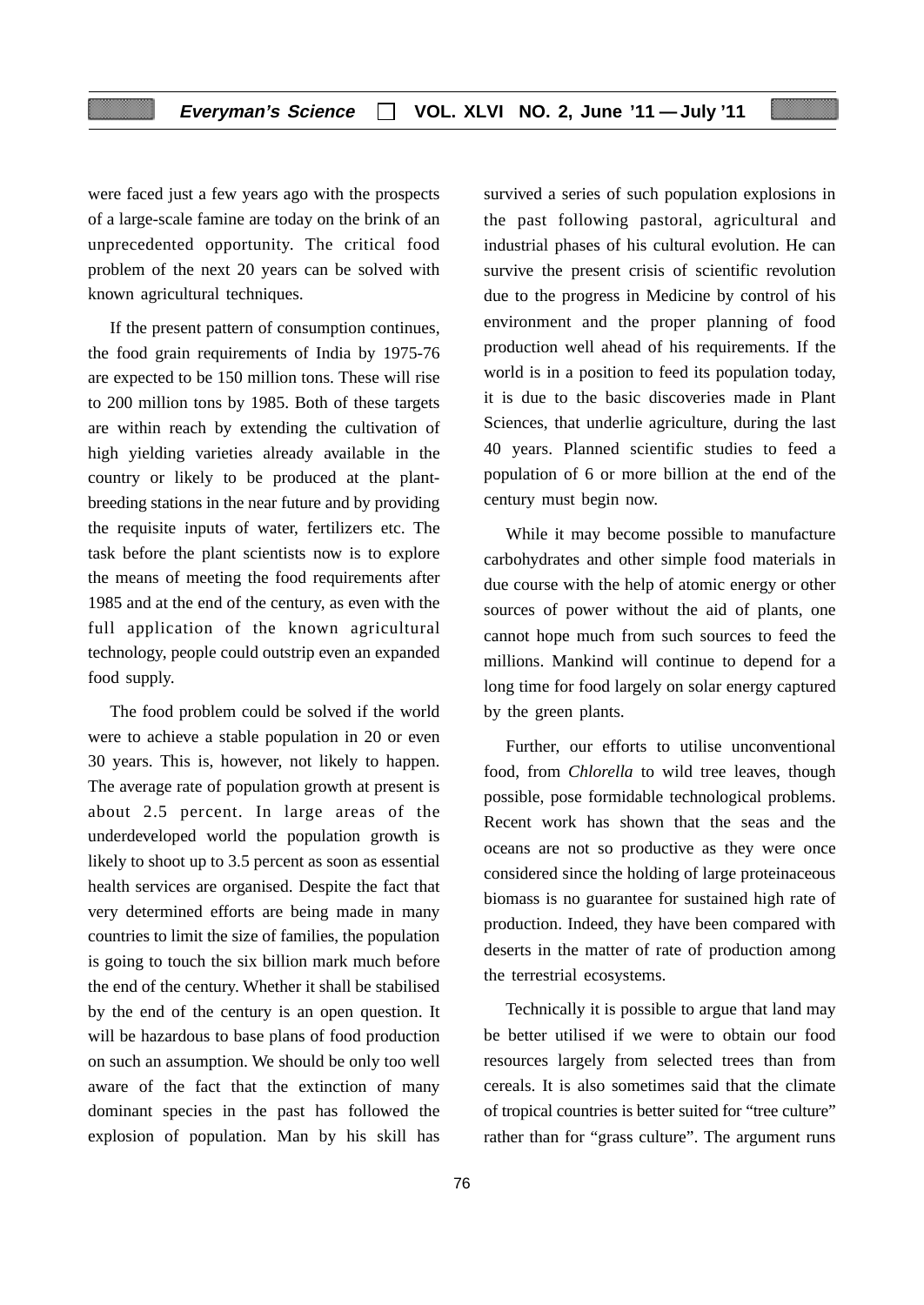like this: All materials used for food by man ultimately come from green plants which grow by utilising the energy of the sunlight. Even the best farmlands use annually only a fraction of the solar energy that falls on them. Assuming the average annual input of solar energy for India as about 200 kcal/cm2 and allowing for reflection from and transmittance through the leaf of about 25 percent of the only 50 percent as photosynthesisable light energy we get a figure of 12 percent of energy fixation on the basis of 10 quanta being used per  $CO<sub>2</sub>$  molecule. Roughly 25 percent of the fixed energy is used up in respiration, leaving only 9 percent of the fixed energy for growth or just 18 kcal of the input of 200 kcal/cm2 for the whole year provided the land is covered with leaf all the time. However, in actual practice the average yield of paddy and wheat in India is 1 ton per hectare or roughly 0.01 g/cm2 which corresponds to about 0.04 kcal of fixed energy per  $\text{cm}^2$  (1 g plant tissue being equivalent to 4 kcal of energy). Trebling this figure to  $0.12$  kcal/cm<sup>2</sup> may give us a rough estimate of the total energy fixed during the growth of the whole plant during a season. If we raise two crops in a year, the annual yield can be 0.24 kcal of fixed energy per  $\text{cm}^2$  against the potential of 18 kcal. The gap between the potential and realised values is staggering. The difference is mainly on account of light saturation of the photosynthetic apparatus so that most of the bright light during the day is not used. The rate of organic production in our forests has been shown to be of a higher order than achieved so far by any cereal, and possibly in trees the critical light saturation intensity is of a higher order. Further, the wild vegetation does not need manuring, irrigation and labour input necessary for raising a crop. This is possible on account of the dynamic equilibrium of flow of energy and cycling of minerals in the natural ecosystem. It is said that man has only to learn the technology of extracting food from the wild vegetation in order to be free from the tedium of agriculture.

In spite of the higher productivity of the forests, it is not likely that men will change their food habits so drastically as to obtain the greater part of their energy requirements from trees. Conventional agriculture would continue to be the mainstay of food requirements of the people and the problem before our country as well as before other parts of the world is how to augment food production through conventional agriculture on a decreasing area of farmland.1

In the ECAFE region during the period of 1960-66, the average food grain output increased at the rate of 1.1% against 2.5% increase in the population. In India agricultural production increased at the rate of 3.1% against a rise in demand of 3.36% during the same period. The gap between food requirements and food output has been met by large-scale imports from outside. The heavy imports during the past years have affected very adversely our plans of economic development. Further, we are not sure whether food grains will be available for us from other countries in the future. The food surpluses in U.S.A. are rapidly dwindling. All the production there may be required to meet its own growing population. Every country, unless it is heavily industrialised like Japan or Great Britain, would have to meet its food

<sup>1.</sup> We have no exact data for our country but it has been estimated that in the United States about one million acres of land are consumed every year by growing cities, suburbs, factories, roads, airports, etc. It is estimated that nearly onetenth of the farmland will be used up in this manner in the next 40 years during which period the population will double itself. A similar situation may arise in India as we take to large-scale industrialisation, housing of the ill-housed people, provision of roads, etc.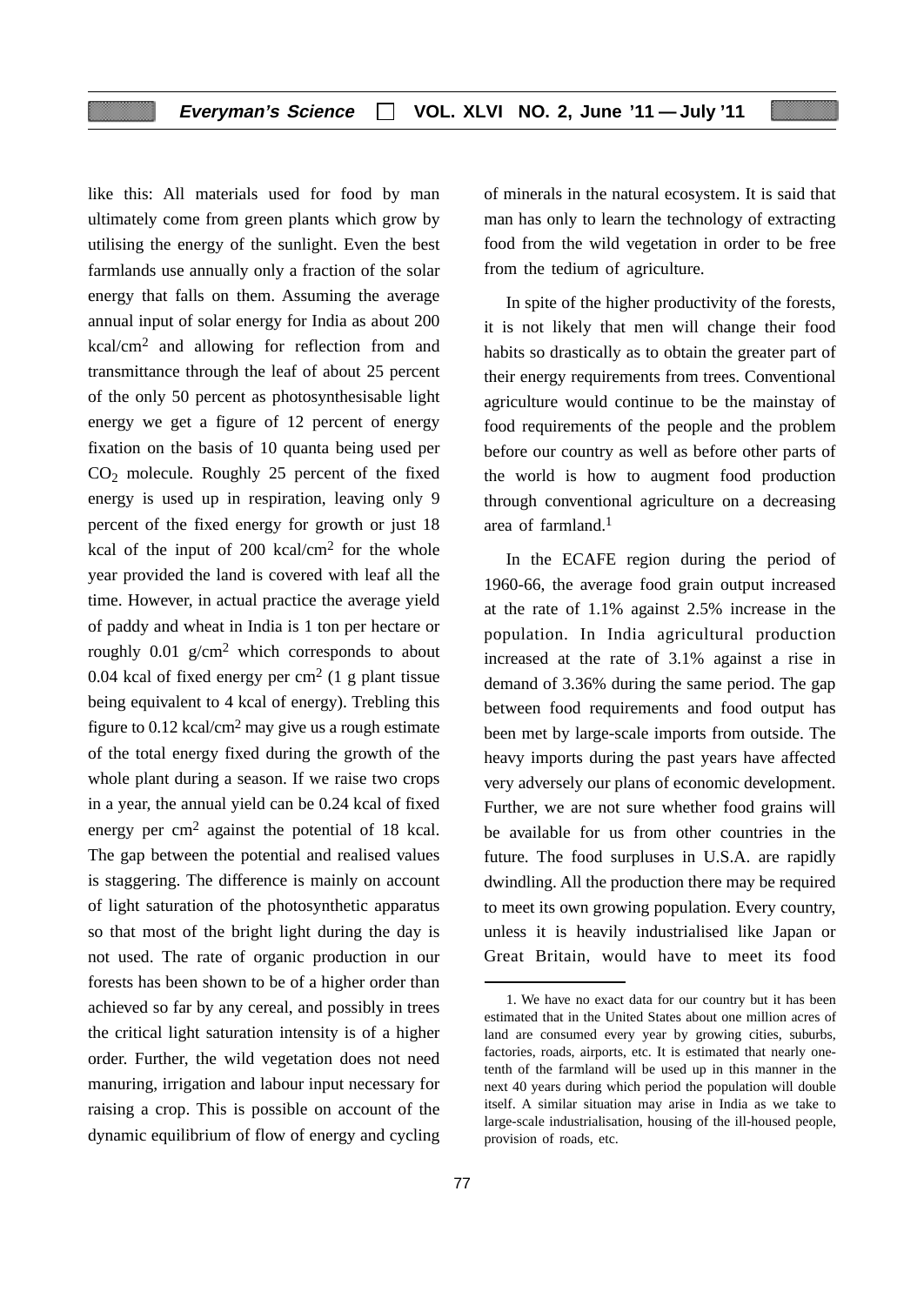requirements largely by increasing production from its own fields.

Thus in most countries, two curves, one for decreasing farmland and the other of rising population, are on a collision course. The security of man can be assured only if new advances in Plant Sciences result in sufficient increase in productivity as to stave of this collision.

Fortunately very rapid progress is being made in different branches of Biology since world war II. Many thoughtful people have even begun to regard the second half of the 20th century as the commencement of the "Age of Biology". We are better aware now about the nature and diversities of life. The discoveries in Botany are opening up entirely new vistas in our understanding of plants. Some of these findings are as important as the great discoveries in Physics that have led to the tapping of nuclear energy.

When one attempts to classify these developments, it is seen that some of them are at present of a purely theoretical interest and have no direct bearing on agriculture. They greatly broaden, however, our knowledge of plant life. In this category can be placed the discovery of algae-like and bacteria-like fossils from pre-Cambrian rocks, which put back the origin of living organisms on the earth to about 3 billion years, that is almost a billion years earlier than we considered likely only a decade before. Another such example of great interest is the development of new biochemical techniques for characterising and making visible the finest structures of the cells down to individual large molecules.

Other recent discoveries are of immediate practical value and hold out promise of revolutionary applications to agriculture and food

technology. The most important among them are concerned with the understanding of the precise nature and the subtleties of heredity. As a result, the long-cherished goal of producing varieties of crops to exact specifications is now coming into view. This is making possible the production of many greatly improved strains.

A good example is the recent development of high yielding varieties of dwarf wheats. Scientific improvement of this cereal in India was started some 50 years ago at the Indian (then Imperial) Agricultural Research Institute. Eight years ago a critical study of factors responsible for the yield stagnation as well as instability in the production of this crop was made. It was concluded that the morphology and the developmental rhythm of the tall varieties cultivated in the country until then were not conducive to the production of wheat under conditions of high soil fertility and irrigation. The tall straw made the crop liable to lodging when 3-4 months old. Further, many of the common varieties were susceptible to rust and smuts. Whenever the farmers gave more irrigation and fertilizers, the intensity of attacks of rust and smuts increased. In addition, in Northern India, rains and hails-storms, which are frequent in late March and early April, caused the lodging of the crop even under conditions of poor fertility. The analysis of this kind led the workers at the Indian Agricultural Research Institute in 1962 to the conclusion that dwarf wheat varieties were essential for breaking barriers to high yields in irrigated fields. A request was made to the Rockefeller Foundation for the seeds of the dwarf wheats already developed in Mexico. In 1963, after visiting the wheat-growing regions of the country, Dr. N. E. Borlaug sent 100 kg each of 4 dwarf and semi-dwarf wheat varieties and small samples of 613 promising selections.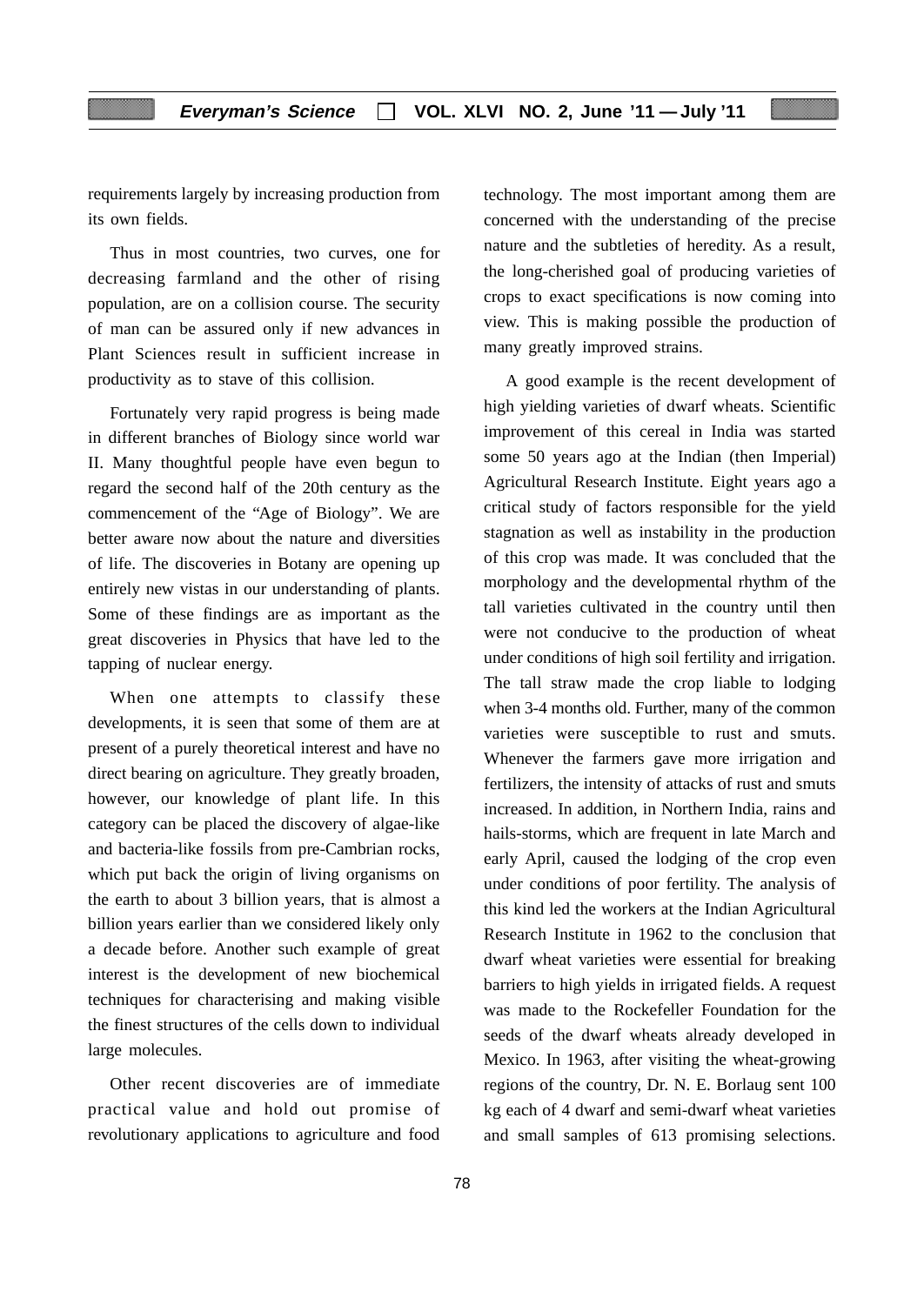The seeds were grown and the crops studied at Delhi, Ludhiana, Pusa, Kanpur, Pant Nagar, etc. In 1964, it was found that the Mexican varieties Lerma Rojo and Sonora 64 yielded over 4 tonnes per hectare at several places. Seeds were multiplied during summer months in the Nilgiri Hills in South India. During the *rabi* season, the dwarf wheats were tested at 155 locations and subjected to detailed pathological, physiological, agronomic and quality evaluation. In 1965, the results from yield trails conducted all over the country led to the release of Lerma Rojo and Sonora 64 for general cultivation. The yields obtained by farmers were so encouraging that it was decided in 1966 to import 18 thousand tonnes of seeds of Lerma Rojo and a few other varieties from Mexico. These were sown in 400,000 hectares during *rabi* season, along with the recommended doses of inputs, under the High Yielding Varieties Programme. In 1967, these dwarf wheats were cultivated in nearly 2 million hectares and thus started the great agricultural revolution in the country. Such rapid spread of new varieties has not been paralleled anywhere in the world. In the summer of 1968 nearly 17 million tonnes of wheat was harvested in the country as against the previous best of 12 million tonnes.

An amber-seeded mutant developed at the I.A.R.I. by treating Sonora 64 with gamma rays and released under the name of Sharbati Sonora deserves special mention of its high protein content. Its yields have touched more than 6 tonnes per hectare. It possesses on an average 16.5 per cent of protein in contrast to about 14 per cent in Sonora 64. Further, this variety has about 3 g of lysine in 100 g protein in contrast to about 2.4 g in Sonora 64. The mutant has helped to establish that protein quantity and quality in wheat can also be improved simultaneously with increasing yields. As the Indian

diet is generally deficient in proteins, this discovery is of great significance in improving the nutrition of the masses. It also holds much promise for the future in developing high-yielding as well as high quality crops.

The wheat revolution has helped to bring about a great change in the outlook and agronomic practices of farmers because new varieties can assist in doubling the yield and income. The farmers have become aware of the need for several fundamental changes with regard to the time and method of sowing and in the timing of irrigation and harvesting.

The recent developments in plant physiology are as revolutionary as those in the field of genetics. The investigations on the different types of plant hormones — auxin, gibberellin and kinetin — are giving us new ideas about growth and development. The basic studies on the auxins have led to the development of chemical weedkillers. The discovery will save not only a good deal of back-breaking labour, but it will also greatly augment the yields of crops.

Rapid advances are being made with regard to the understanding of influence of both internal and external environment on flowering. This has led, among other things, to the discovery of a new light-detecting pigment in plants, the phytochrome. These studies make it possible to have a precise control of the time of flowering of crops by chemical sprays or by exactly timed artificial illumination. This opens up the possibility of industrialisation of agriculture, particularly of green house crops.

Then there are discoveries about the occurrence and functions of the trace elements in soil — zinc, copper, boron, manganese, cobalt and molybdenum.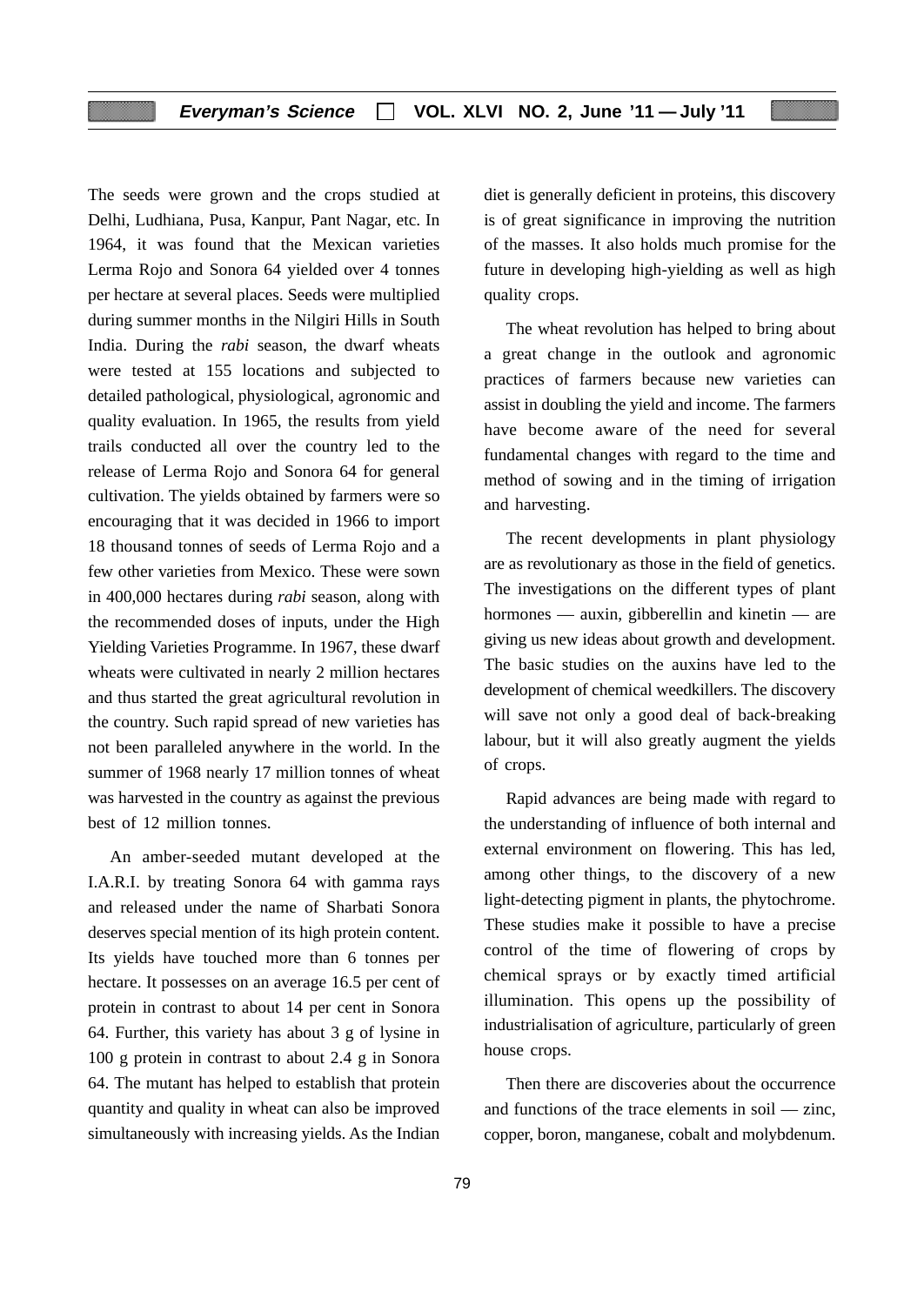These findings have helped to explain many problems of plant nutrition and hold out the possibility of bringing large areas of wasteland under fruitful cultivation.

The cultivation of isolated fragments and even single cells of plants marks a new advance on the very old problems of plant differentiation and organogenesis, namely, how different tissues and organs can be formed from cells with the same heredity. The growth of whole plants from single cells has also many practical applications and holds out revolutionary possibilities in plant propagation.

There is a growing understanding of the master role of the nucleic acids in controlling growth, differentiation, pigment formation, etc. Then we have now a much clearer picture of photosynthesis, the ascent of sap and the translocation of nutritive elements, the chemistry of synthesis and breakdown of many of the major metabolites, the different kinds of enzymes etc. These advances are enabling us to understand more fully many of the mysteries of plant life. While this knowledge is of fundamental importance for its own sake, it will in due course have practical applications in agriculture.

The mysteries of the biochemical reactions which lead to the fixation of nitrogen from the air have been gradually unravelled. These discoveries may open the way to ; vast new nitrogen fertilizer resources.

There are still many questions about the nature of the plant world about which we 41 still know very little. How is it, for example, that the green plants can manufacture from 16 elements an enormously complex series of organic compounds, including besides carbohydrates, fats and proteins, a variety of vitamins, many toxins, stimulants, drugs, scents, pigments, fibres, etc.? What determines the sequence of germination, growth, maturity, fruiting and aging of plants? How is it that the sea water kills most ; land plants if used for irrigation, whereas thousands of species of plants, including some flowering plants live in the sea? Why different species grow in specific habitats? Why certain plants cannot stand even slight frost, while others can live in subarctic conditions? It will take a long time before answers are found to these questions, but what has been learnt already in recent years holds out great promise for the future.

The application of the recent discoveries in different fields of Plant Science opens up vast possibilities of obtaining higher yields from the cereals as well as other crops several times the present level of production. In order to derive full advantage from this knowledge very sustained efforts to improve biological and agricultural education, research and extension are essential. The great increase in productivity in the United States during the last 40 years is mainly due to a highly developed biology and productive agricultural practices. In a country like ours, where agriculture is much less productive, the need to improve the study of and research in Biological Sciences is urgent. There has also to be created a climate of Science in the country. Adjustments have to be made in land use and cropping patterns. Irrigation facilities and rural electrification on a large scale have to be provided. Fertilizer production has to be greatly stepped up. Pesticides and fungicides have to be made easily available. Machines for quick harvesting, scientific storage and roads to villages have to be provided. Animal husbandry has to be greatly improved, keeping in view the fact that the cattle directly compete with man for food, that they are inefficient converters of energy and increase in their population is likely to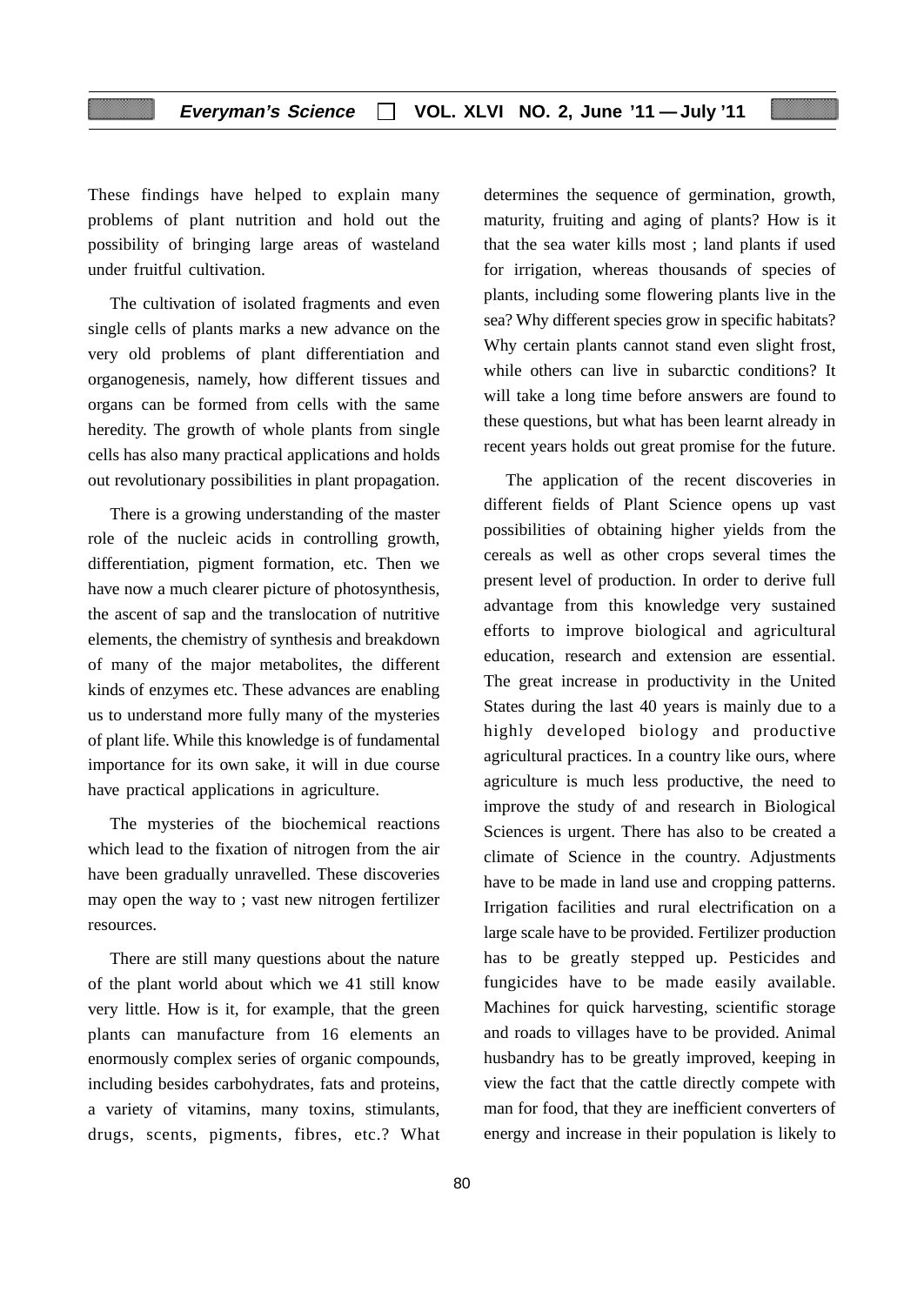deplete the primary production, but they have the capacity to digest the fibrous constituents of plants which otherwise are useless to man. Finally, all out efforts are required to activate the vast population to the problems that it is facing, their possible solution, and to improving the farmers ability. All this must be done without delay. We should not imagine that the food problem has been solved. It is going to be continuously with us and will need our earnest attention all the time.

Fortunately, man's position in the biosphere is unique. He has the capacity to manipulate the physical and biological environment to his advantage. His cultural revolution holds great promise provided he is conscious of his limitations, and plans to overcome them in good time. The remaining part of the century places him in a precarious position. Food production is undoubtedly increasing, but the population is growing as fast if not faster. Hence special efforts are required in developing countries to boost up agriculture in the hope that both food and population growth shall become stabilised by the turn of the century. This brief period may be regarded as a breathing spell in the race for man's survival. If he utilizes the opportunity wisely to his full advantage, making use of the scientific method and the technology that Science has given him, he would overcome the present crisis of exploding population as he had overcome several other catastrophes in the past.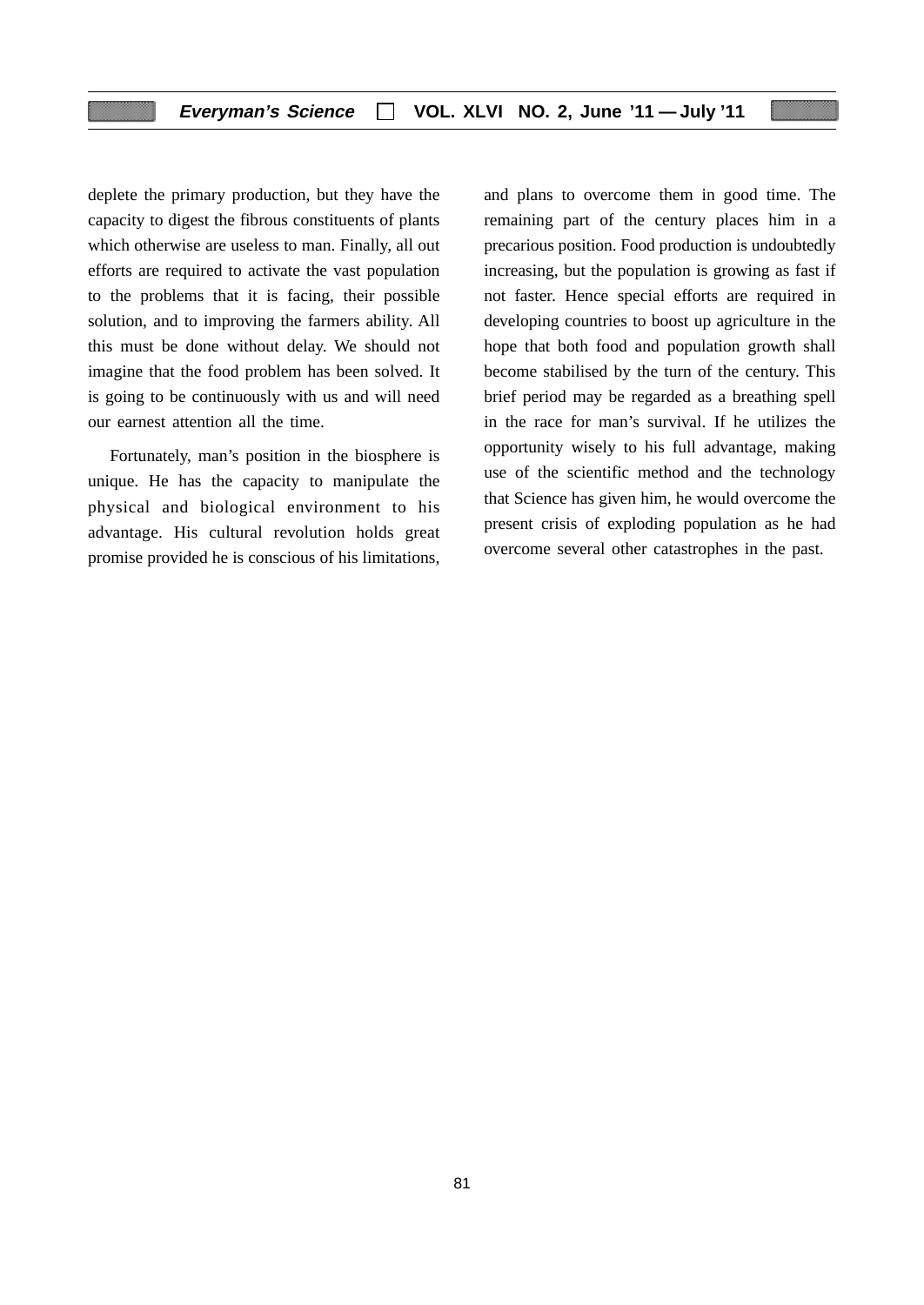# **PHARMACOGENOMICS : APPLICATIONS IN ANTICANCER DRUG DEVELOPMENT**

Rahul Dutta<sup>1</sup>, Dhruba Malakar<sup>1</sup>. Dipak Sinha<sup>2</sup>, Keviletsu Khate<sup>3</sup> and Sweta Garg<sup>1</sup>

**Pharmacogenomics is likely to play a crucial role in changing the picture of anticancer therapy. Presently available traditional anticancer therapeutics is less efficacious and is associated with adverse side effects. Pharmacogenomics is ushering in a new era of therapeutics by helping in discovering newer drugs, newer diagnostic tests and by reducing chemotherapy induced toxicity.**

#### **INTRODUCTION**

The study of how an individual's genetic inheritance affects the body's response to drugs is known as pharmacogenomics. The term comes from the words pharmacology and genomics and is thus the intersection of pharmaceuticals and genetics. Pharmacogenomics intends to develop rational means of optimizing drug therapy, with respect to patient genotype, to maximize efficacy with minimal adverse drug reaction.

Probable role of pharmacogenomics in anticancer drug development :

- 1. Discovering new drugs
- 2. Making existing drug more efficacious.
- 3. Reducing chemotherapy induced toxicity.
- 4. To get a treatment regimen that can be helpful to individual need.

Pharmacogenomics allows identification of genes with the highest likelihood of predicting efficacy for novel therapeutics.

The classic way in which an anti-cancer drug is developed is split into three phases, in phase I the Maximally Tolerable Dose (MTD) of a drug is determined, from this the workable dose of a drug that a patient can tolerate is determined, in phase II studies the effect of the drug on the cancer patient is measured by X-rays or other means. This allows determining the response rate of the drug. Phase III is the last and the longest phase. Here, patients are randomized to receive either the new drug or the best available treatment and their long term survival is determined. However, the entire process is extremely time consuming and an expensive one.

''Drug development currently takes too long and is highly expensive bringing a new drug to the market currently costs approximately \$1.2 billion, which makes it economically impossible to target small patient populations." Steven Paul, Executive Vice President, Eli Lilly & Co.

Genomic technology has brought a newer approach in this regard. Genechip allow us to examine the expression of thousand of genes simultaneously before and after administration of the drug. For, example if a second biopsy of a particular tumour can be obtained, then we can compare gene expression patterns in both tumour

<sup>1-</sup>Animal Biotechnology Centre, National Dairy Research Institute, Karnal, 2-Dairy Cattle Nutrition Division, National Dairy Research Institute, Karnal, 3-National Bureau of Animal Genetic Resources, Email : dhrubamalakar@gmail.com,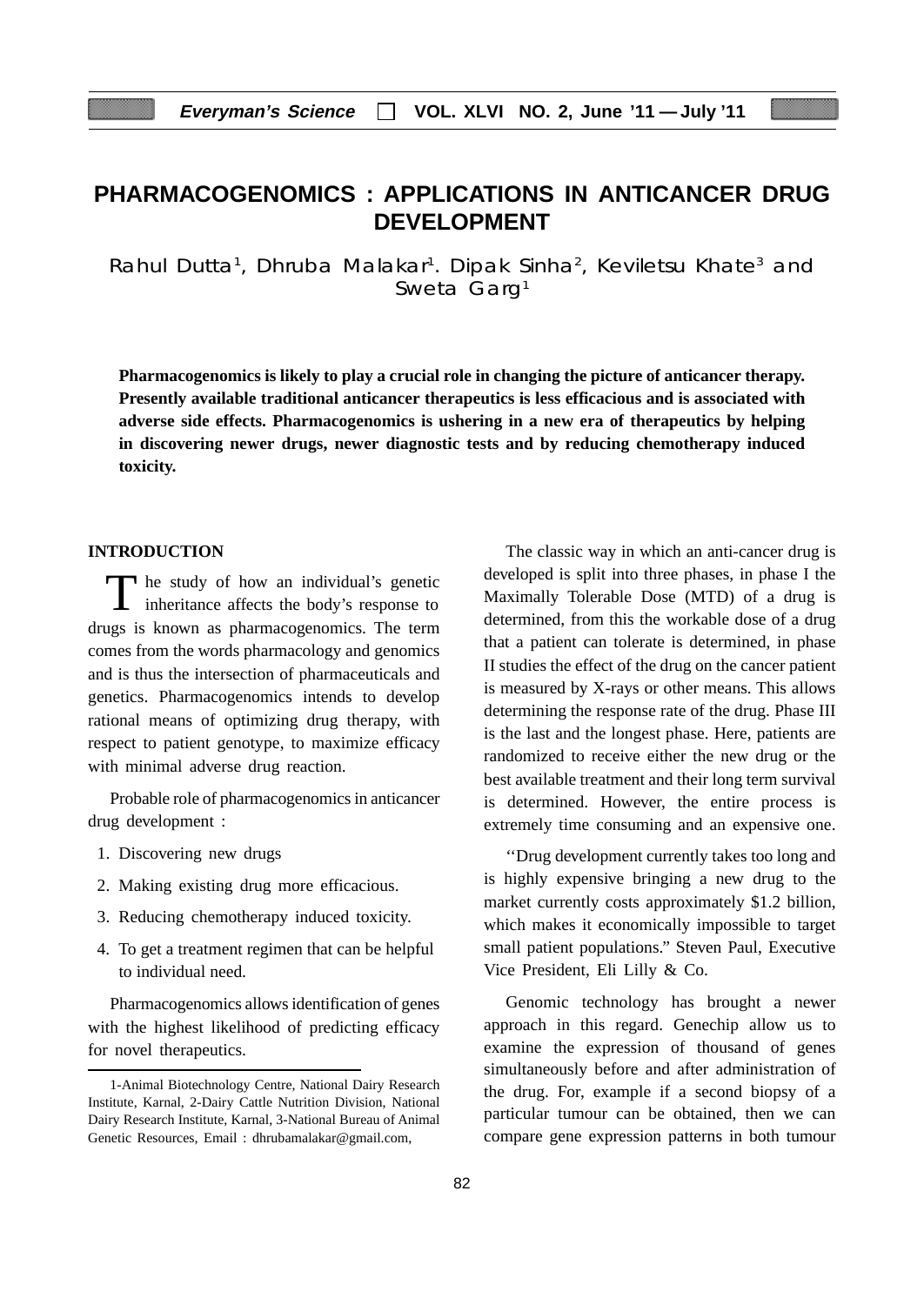# **Everyman's Science VOL. XLVI NO. 2, June '11 — July '11**

and normal cells in same patient after exposure to a new drug. This enables scientists to get the drug to work in the most effective way in the shortest possible time.

Cancer therapeutics and adverse drug reactions are like the sides of the same coin. More than 2 million serious adverse drug reaction a year in United States, has been reported to cause as many as 137,000 deaths. Pharmacogenomics here can play a pivotal role and can save many lives in the following manner:

I. A personalized medical approach of a patient with disease will mean that the genetic profile of the patient will improve the diagnosis of the underlying cause of the disease and allow the selection of a specific drug treatment, which yields fewer serious adverse drug reactions . The FDA has approved a molecular assay called "Invader UGT 1A1" for use in identifying patients that may be at increased risk of adverse reaction to the drug, Irinotecan HCl used in the treatment of colorectal cancer. Invader assay detects variations in a gene called UGT1A1 which codes for enzyme UDP glucoronosyltransferase, responsible for metabolism of the drug Irinotecan hydrochloride.

The diagnostic test detects the UGT1A1\*1 (normal) and the UGT1A1\*28 (variant) alleles. It helps to determine appropriate dosing for patients homozygous for UGTIAl\*28 allele. (fig. 1)



**Fig. 1.** *UGT1A1 \*28 allele is associated with lower expression of UDP glucoronosyltransferase.*

II. Pharmacogenomics will help in aiding the right dose of the right drug to the right patients at the right time by predicting the probability of drug response based on the genetic make up of the patient. Difference in the sequence of a gene can lead the individual to be a slow metabolizer or quicker metabolizer for certain drug. Someone with too slow metabolism has an increased risk to be overdosed when given a typical dose, possibly resulting in serious toxicity. The typical dose may be ineffective for someone with quick metabolism, and thus a higher dose may be needed.

The FDA approved the AmpliChip is the world's first pharmacogenetic microarray based test approved for clinical use. It aims to find the specific gene types (a genotype) of the patient that will determine how he or she metabolizes certain medicines. The AmpliChip CYP450 test provides comprehensive coverage of genetic variations for the CYP2D6 and CYP2C19 genes. These genes account for the metabolism of an estimated 25% of all prescription drugs. The AmpliChip guides the doctors to prescribe medicine for best efficacy and least side effects.



**Fig. 2.** *AmpliChip CYP450*

How Ampli Chip works :

- 1. PCR amplification of the gene.
- 2. Fragmentation and labeling of PCR product.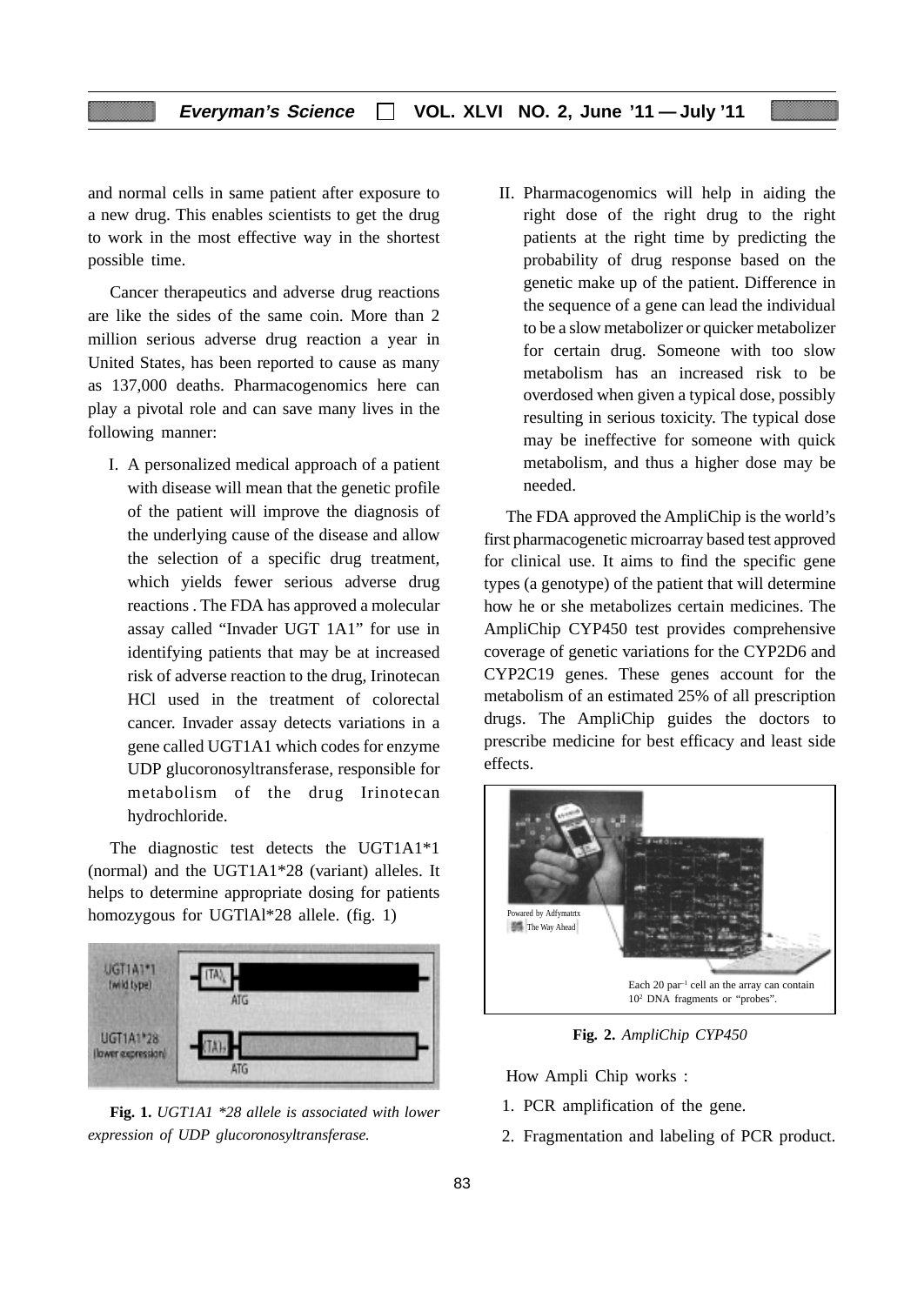- 3. Hybridization and staining on the AmpliChip DNA microarray.
- 4. Scanning the chip.
- 5. Data analysis.
- III. Pharmacogenomics is used to target therapy to a subset of a disease. Genomic tests have enabled the identification of molecular targets specific to cancer cells resulting in therapies that are likely to respond with enhanced therapeutic efficacy and less toxicity. Numerous cancer patients are benefiting from targeted drugs such as Erbitux (Cetuximab) for colorectal cancer patients with the presence of the biomarker EGFR, Herceptin (Trastuzmab) for breast cancer patients with overexpression of the biomarker HER2 protein.

#### **Theragnostics**

Theragnostics is a combination of diagnostics and therapeutics that tailors treatments for individual patients based on their genetic profiles. Theragnostics will identify the subpopulation in which the therapy will be effective, and /or will yield serious adverse drug reactions through the detection of biological markers. This will drastically change the conduct of clinical trials, which will be performed in welldefined subpopulations of patient. Theragnostics will provide more effective care to patients and the possibility of avoiding ineffective treatment that might have serious side effects. (Table : 1)

| <b>Drug Name</b>          | <b>Test Name</b>                | <b>Details</b>                                                                                                                   |
|---------------------------|---------------------------------|----------------------------------------------------------------------------------------------------------------------------------|
| Herceptin<br>(Trastuzmab) | Hercep Test                     | Immunohistochemical test is<br>designed to identify metastatic<br>breast cancer patients with<br>overexpression of HER2 protein. |
| Camptosar<br>(Irinotecan) | UTG1A1<br>UTG1A1                | Molecular Assay used to select<br>colon cancer patients who may<br>benefit from treatment with<br>Camptosar.                     |
| Erbitux<br>(Cetuximab)    | <b>EGFR</b><br>Pharma Dx<br>kit | EGFR kit helps the detection of<br>colorectal cancer patients who may<br>benefit from the treatment with<br>Erbitux,             |

| <b>Drug Name</b>              | <b>Test Name</b> | <b>Details</b>                                                                                                                                     |
|-------------------------------|------------------|----------------------------------------------------------------------------------------------------------------------------------------------------|
| Gleevec<br>(Imatinib)         | c-kit            | C-kit helps to detect the<br>presence of the c-kit protein in<br>GastroIntestinal Stromal Tumor<br>$(GIST)$ .                                      |
| Purinethol<br>(mercatopurine) | <b>TPMT</b>      | Patients with inherited little or no<br>ThioPurine S-MethylTransferase<br>(TPMT) activity are at increased<br>risk for severe purinethol toxicity. |

|  | Table 1: Combination of therapeutic and |  |
|--|-----------------------------------------|--|
|  | diagnostic devices.                     |  |

#### **TARGETED THERAPY**

A type of medication which blocks the growth of cancer cells by interfering with specific targeted molecules needed for carcinogenesis and tumor growth, rather than by simply interfering with rapidly dividing cells.

Advantages of targeted therapy :

- I. Molecularly targeted agents are not designed to demonstrate tumor shrinkage but tumor growth inhibition.
- II. Most molecularly targeted agents are less toxic than conventional cytotoxic agents.

The first-generation target- based anticancer drugs such as Gleevec, Herceptin and Iressa are now regarded as established drugs.

#### **HERCEPTIN**

Herceptin is the first combination pharmacogenomics product. It is considered as a bench mark in the category of targeted drug. Herceptin (Trastuzumab) is used for the treatment of patients with metastatic breast cancer.

Herceptin is a monoclonal antibody directed at the Human Epidermal growth factor Receptor 2 (HER2). Patients that overexpress HER2 in their tumors can be effectively treated using this antibody.

#### **HERCEP TEST**

Hercep Test is the first FDA-approved diagnostic system which quickly and consistently identifies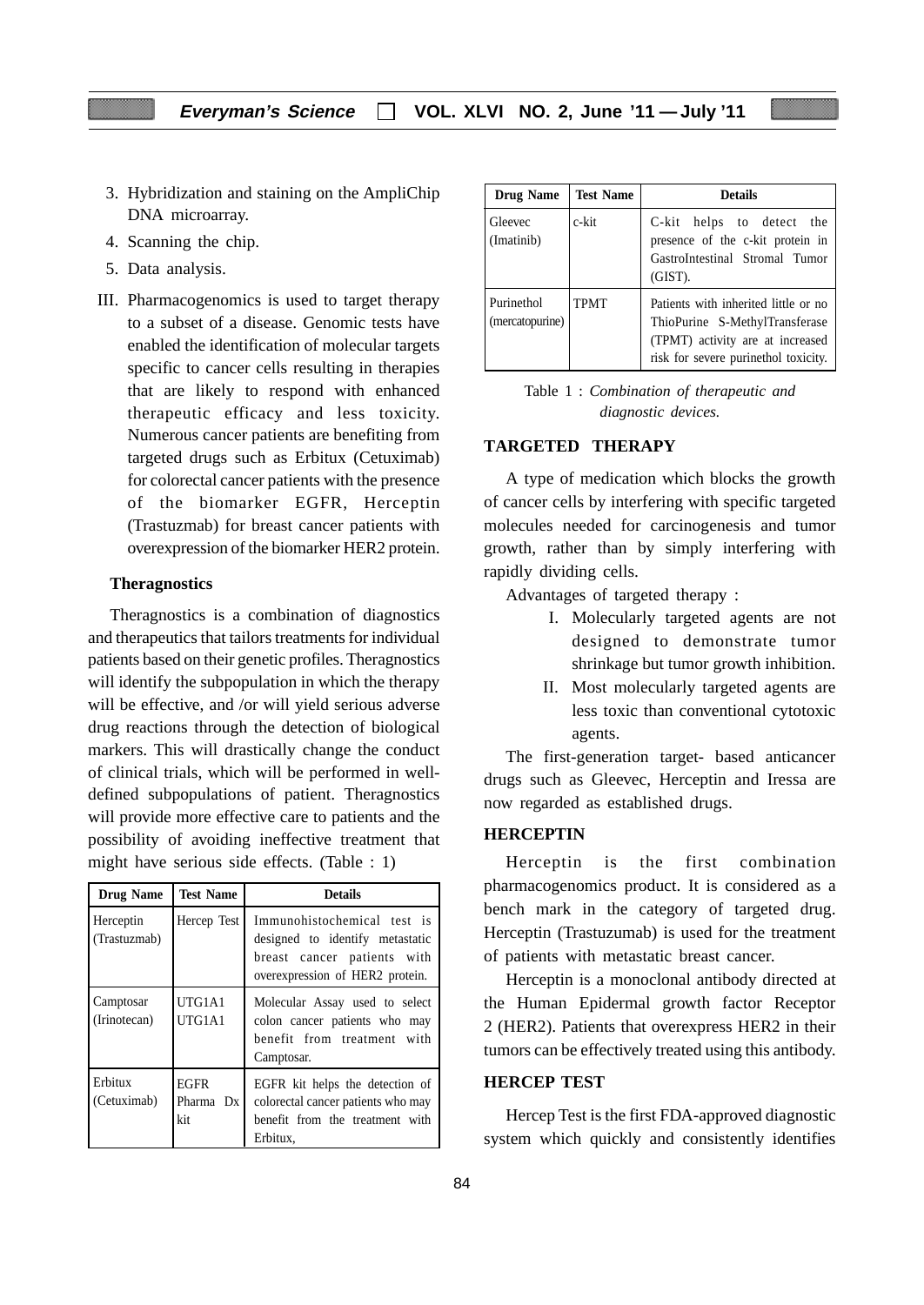the most appropriate candidates for Herceptin therapy.

Pharmacogenomics has the potential to revolutionize the way cancer treatment is provided. But, it is still in the stage of infancy. There are many challenging issues to be overcome to implement pharmacogenomics vision in clinical practice.

- 1. Biological responses are complex disease and drug response and can involve more than hundreds of genes. Environmental factors such as lifestyle, nutrition, and age can influence disease and efficacy of the drug.
- 2. Rapid and reliable automated methods must be developed to efficiently conduct whole genome sequencing.
- 3. Accessibility of genetic information and databases is an ethical and privacy issue.
- 4. Cost for whole genome sequencing, SNP analysis and expression profiling are still expensive.
- 5. Insurance companies may not want to pay for extra diagnostic test.
- 6. The development of complex systems for computer assisted prescription will be required to actually use the genomic data.
- 7. Management of data for individual patient will be required for personalized medical care.

8. Value of pharmacogenomic study may not be known until the study is completed.

Pharmacogenomics has the potentials to be used for the entire drug discovery and development. Eventually pharmacogenomics test could be used at clinician's office as a way to get the right dose of the right drug to the right patient at the right time. It receives increasing attention and is becoming an integral part of drug discovery and development. At the end it could be concluded that Pharmacogenomics is a young field that holds considerable promise for drug discovery and development.

#### **REFERENCES**

- 1. C. Ahm, *Genomics and Informatics.* **5** (2), 41-45, 2007.
- 2. E.A. Ferentz, *Pharma Genomics*, 28-36, 2002.
- 3. L. Mancinelli, M. Cronin, and W. Sadee. *AAPS Pharm Sci.* **2**(1), 1-13, 2000.
- 4. W. Lee, A.C. Lockhart, B.R. Kim, and M.L. Rothenberg. *The Oncologist.* **5**(10), 104-111, 2005.
- 5. C.R. Miller, and L. Mc Leod, 2007. *J*. *Supportive Oncology.* **5**(1), 9-13.
- 6. G. Schwartsmann, M.J. Ratain, *et. al*. *J*. *Clinical Oncology.* **20**(18), 47-59, 2002.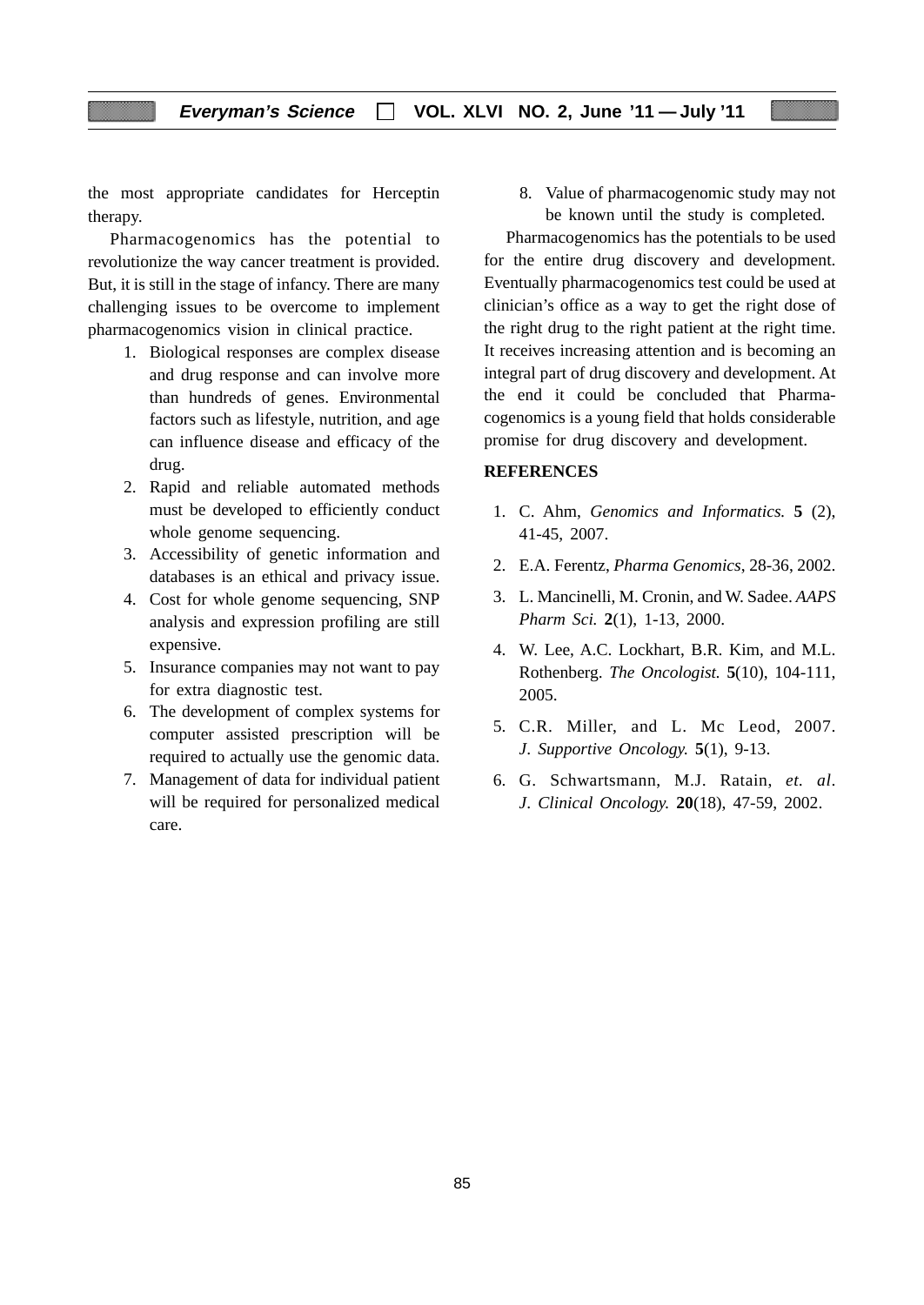# **HIGHER EDUCATION IN PURE SCIENCE : CHALLENGES FOR INDIA IN 21ST CENTURY**

Kathan Shukla

**In order to sustain and to strengthen its economical growth, India needs robust development in the areas of science and research. This can be done by strengthening the pillars of higher education in pure-science. This article explores existing problems in pure-science departments. and suggestions are provided for improvements.**

I ndisputably, India is one of the leaders of<br>the developing world today. According to the International Monetary Fund (IMF), Indian economy will grow by 8.4% in the year 2011. But, if India wants to grow rich and get into the league of developed nations and to lead the world, it has to strengthen the pillars of scientific research. An example given by the Chinese premier to the CNN news channel, Wen Jiabao, will make my point clear:

"China, the manufacturer country of the Apple I-Pod, gets only about \$4 out of the sales price of \$299. And the rest of the amount goes to the I-Pod creator country, USA" (CNN, 2010).

If India wants to become a developed nation, if India wants to challenge China and the United States, it has to develop global brands. And the first step in this direction is scientific research.

The development in the field of science and research is rooted in university pure science courses (i.e., Physics, Mathematics, Chemistry and Biology). Unfortunately, the educational practices in an average Indian university can be described as follows :

¿ This is the syllabus, and these many theories are to be memorized. Please refer the test papers of last five years.

- ¿ Reading material can be obtained from the seniors (however, some 'helpful' faculty members dictate notes to the students).
- ¿ Drill and practice are the keys for success, so practice writing theories ones, twice, thrice and so on. Once you are able to reproduce theories as in the "reading material", your first class in confirmed (possibly with a gold medal).
- ¿ If you perform below expectations, consider that you failed to put sufficient laborious efforts, or wrongly played "the option" card.

This method may efficiently produce trainers (who identify themselves as "teachers"), who can pass on their memorization techniques to the younger generation, but how can it produce scientists and researchers? (The reason of a few exceptions that can be seen in the society can be either student's deep love for the subject or a presence of a dedicated faculty member). As a consequence of such educational practice, India has not yet participated in the global competition in the field of science and research. According to Science Report 2010 of UNESCO, India's contribution to the world research publication is only 3.7%, whereas China's contribution is 10.6% and the United States' contribution is whooping 27.7%. In the category of global patents, India's share is merely 0.5% (USPTO patents) and 0.2% (Triadic patents), whereas China's share is 4.7%

Plot 20, Near Anand Duplex, Bhaikakanagar Thaltej, Ahmedabad, 380 059, Gujarat Email : kathan.shukla@ gmail. com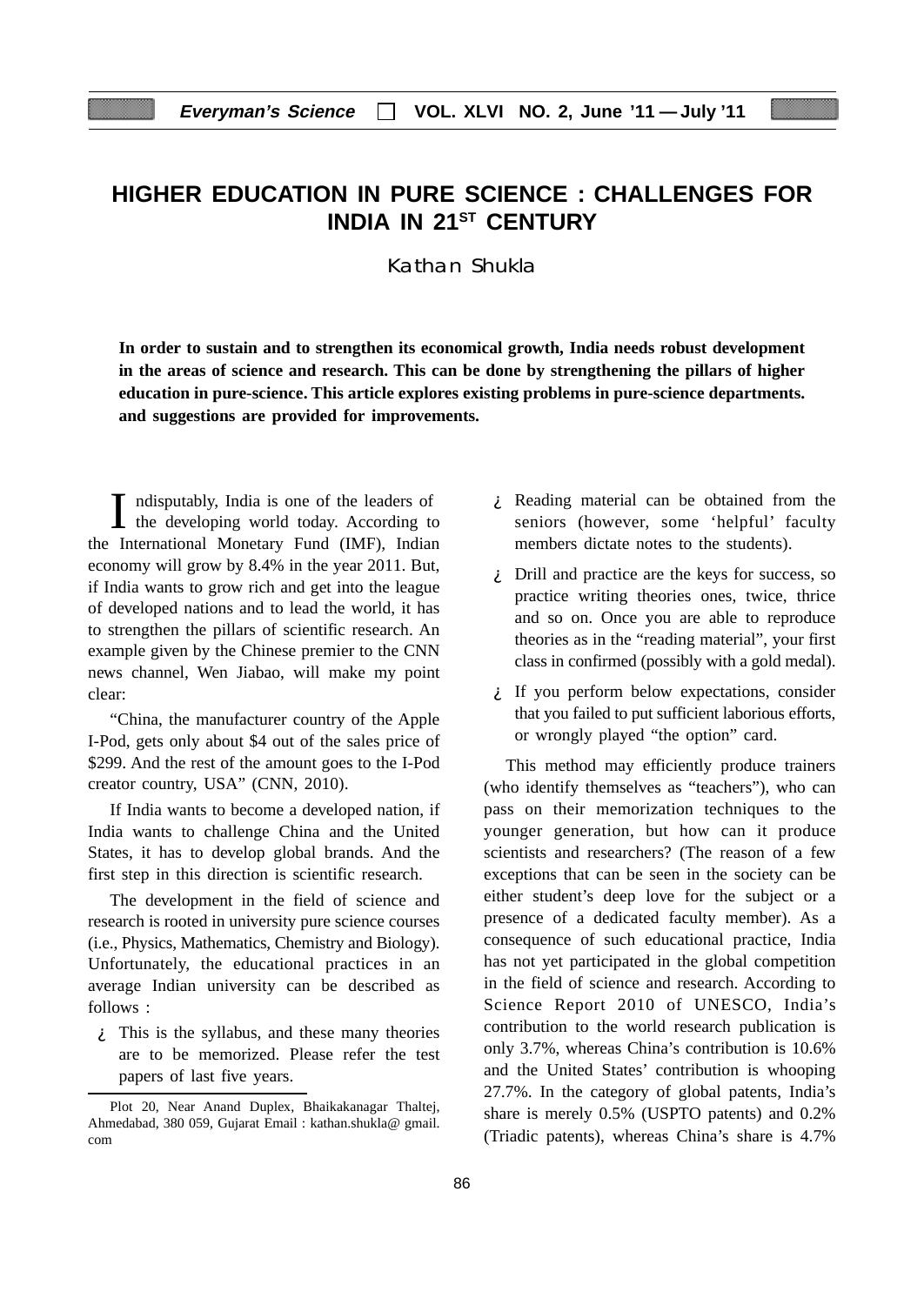(USPTO) and 0.5% (Triadic) and the US' share is massive 52.2% (USPTO) and 41.8% (Triadic). Though India has almost doubled its research publications between 2002 and 2008, this progress is over shadowed by glittering Chinese advancement.

| Scientific Publications |        |          |
|-------------------------|--------|----------|
|                         | 2002   | 2008     |
| India                   | 18,911 | 36,261   |
| China                   | 38,206 | 1,04,968 |

Resource : UNESCO Science Report (2010)

Almost 16% of the world's population resides in India. However, only 2.2% of scientific researchers of the world hold Indian citizenship. In addition, for every one million of population, India has only 137 scientific researchers; this is outnumbered by many times by all of the developed countries and many of the developing nations (for e.g., China -1070, US -4663 and Japan 5573).

We ought to finalize the aims of pure science education at the university level. If we want our students to get absorbed into the research centres on completion of their post graduate studies and to add value to research projects by their creative inputs, then during post graduation programme the students must have had enough opportunities to develop knowledge and skills required at the research centres. The way scientists and researchers approach to a problem, and their thinking pattern, should be grasped by the pure science student during the university education.

Usually, a researcher follows the following steps :

- 1. Identify and define a problem
- 2. Literature review
- 3. Form hypothesis
- 4. Develop method, perform experiment and data collection
- 5. Analyze data and produce results
- 6. Explain results and draw conclusions
- 7. Provide directions for further research

During M.Sc., if a student has practice of only writing (and rewriting) already obtained solutions of given problems and theories, how will s/he come up with a newer research problem? and without training, what literature review will she/he pursue and what sort of hypothesis will she/he develop? and of course, in such a scenario the expectation of methodology development is out of question. This is a grim picture of our pure science pass-outs. May be, the business and engineering programmes are aligned with their professionalaims, but the pure science programmes are not designed with such vision, and this could be the reason why increasing number of research centres are compelled to offer M.Sc. and Ph.D. level courses. An obvious question arises- if research centres have to educate masses, what is the requirement of university pure science departments?

According to National Council of Applied Economic Research (2005), out of total unemployed graduates, 22.3% are pure science graduates. The proportion of pure science pass outs is 62.8% among total unemployed post graduates. This represents a disheartening reality of our pure science education. It may be a major reason why students avoid pure science programmes after passing  $12<sup>th</sup>$ science (NCAER, 2005). As per UNESCO's Science Report 2010, one of the biggest challenges for India in the coming years will be to revolutionarily improve both quantity and quality of scientists and researchers. This gigantic task cannot be done without structural reforms in university education. In order to directly link pure science departments with research work, I am providing certain suggestions based on my observations of research universities in the USA.

¿ Every university should have at least one world class library with a strong e-database having e-books and subscriptions of e-articles of national and international research journals. All of the students and faculty members should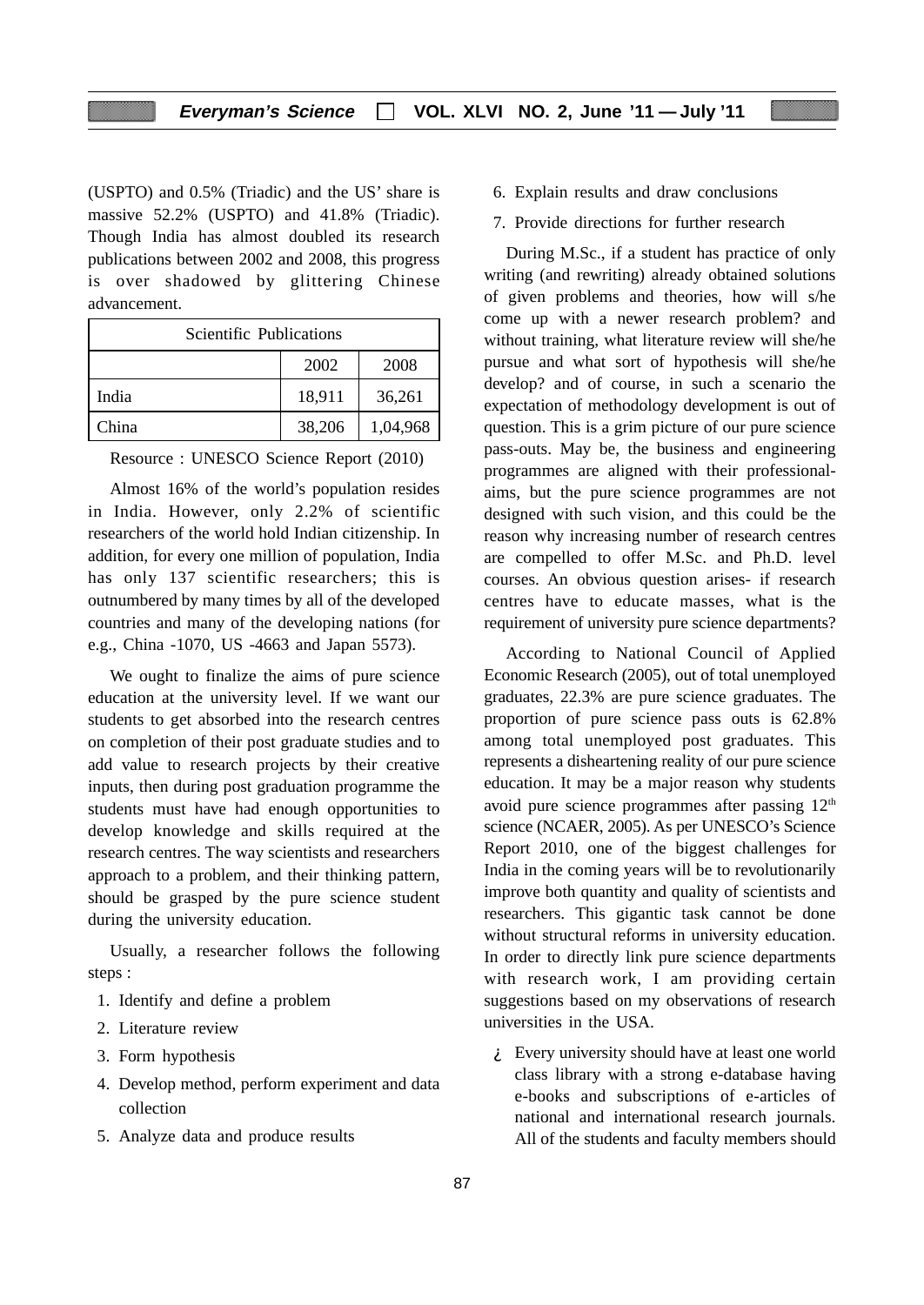have access of this e-database through internet (e-network), irrespective of their physical location. E-copies of all of the master's and doctoral thesis/dissertations should be included in this e-database. In addition, various universities can be networked throughout India in order to create a large e-database. Throughout the country, such e-networking will facilitate a free flow of knowledge, which is a precondition for research.

- ¿ All of the research centres can be linked with such e-network. And experimental data/results and research articles/reports can be made available to each and every university student and faculty member.
- ¿ At post graduate level a student must be educated for the following :
	- ¿ Critical analyses of research articles
	- ¿ Identifying and defining research problems and development of hypothesis
	- ¿ Understanding technical limitations
	- ¿ Preparing research proposals and contacting funding agencies
	- ¿ Working closely with a faculty member on a research project and writing thesis
	- ¿ Publishing research articles/papers/thesis

In addition to the written examination, the above points should have significant weightage, while assessing a student.

¿ India has multiple organizations/interest groups/ associations corresponding to various subjects. It is better to combine various associations and to have one national association/organization/ group for each subject of pure science (i.e., one group for mathematics, physics, chemistry, biology each). Universities should encourage students to become members of such national associations, so that they can get in touch with various national/international scholars as well

as other enthusiastic students of different universities.

¿ All of the universities must strive to minimize the distance between their pure science departments and scientific research centres/ laboratories. In addition, like the students of business and engineering programmes, the pure science students should be interviewed oncampus by public/private research labs/centres. The universities should also approach to the companies that hire pure science graduates.

In the recently organized World Economic Forum 2011 at Davos, all of the eminent economists and financial experts appeared to be agreeing on one particular point: a country with knowledgebased economy will take global leadership in the coming times. The heart of "Knowledge Economy" is progress in science and research. The USA, China and Japan are firmly marching forward in the field of scientific research. Will India participate in the global competition and give a tough challenge?

#### **REFERENCES**

- 1. CNN (2010). Farced Zakaria GPS interview with Wen Jiabao. Retrieved from http:// transcripts.cnn.com/TRANSCRIPTS/1010/03/ fzgps.01.html
- 2. International Monetary Fund (2010). *World economic outlook.* Retrieved from http:// www.imf.org/external/pubs/ft/weo/2010/02/ index.htm
- 3. National Council of Applied Economic Research. (2005). *India science report.* Retrieved from http://www.insaindia.org/ India%20Science% 20report-Main.pdf
- 4. UNESCO (2010). *Science Report 2010.* Retrieved from http://www.unesco. org/new/ en/natural-sciences/science-technology/ prospective-studies/unesco-science-report/ unesco-science- report-2010/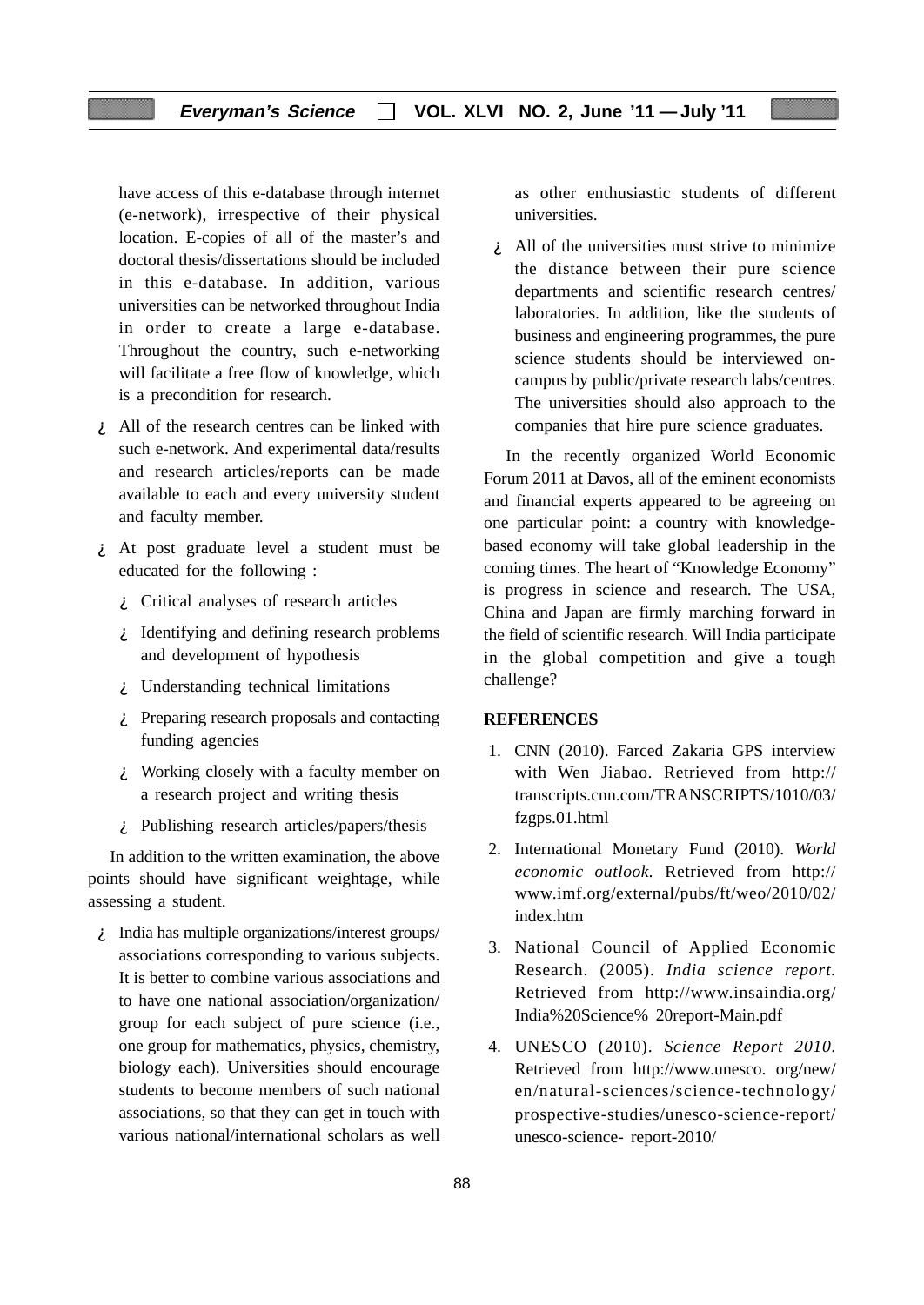# **MYCORRHIZAL ASSOCIATION : A TRUE FRIENDSHIP ON EARTH**

Manab Das and Alok Adholeya

**The article is written to describe briefly the association between plant and mycorrhiza and its beneficial effect to agriculture and environment.**

#### **INTRODUCTION**

M ycorrhiza is a special type of fungus which form a mutialistic relationship (co-operation) with the roots of most plant species (and while only a small proportion of all species has been examined, 95% of these plant families have associated mycorrhiza). Such relationship (symbioses) first evolved ~400 million years ago, possibly helping the earliest terrestrial plants to take up nutrients in the absence of complex vascular root systems. Through this co-operation mycorrhiza access carbohydrates such as glucose and sucrose from the plant roots, in return, it enhances plant's nutrient absorbtion capacity from soil environment. In contacts with plant root, the fungi enhance its vegitative growth through formation of mycelia, a mass of thread like branching, known as hyphae in around the root resulting in increase in total surface area of plant root. Plants need phosphorus (P) in relatively large quantities and it can be found in soil in both organic and inorganic form. Inorganic form of P contributes a little to the available (to plants) fraction in soil, as it forms insoluble crystals with calcium, iron and aluminium. Another factor that limits the availibilty of P in soil are the clay particles, as they bind the P within it. Organic P is the dominant form of available P in soil. However, the mycelia of the mycorrhiza fungus can easily access both these organic and inorganic phosphorus

source in soil and make them available to plant, otherwise plant roots alone are capable of taking up P but only the available fraction. This plantfungi association exists maintans a prolonged and healthy relationship between the plant and the fungus. This relationship leads to a nutrient exchange favourable to both partners. Plants with mycorrhizal fungi are therefore able to occupy habitats they otherwise could not colonize alone. It is essential for many seedlings to have mycorrhizal association at an early stage of growth for their successful establishment in alien habitat<sup>9</sup>. Understanding of this co-opeartive relationship between plant root and mycorrhiza, plant scientists oriented their work towards its use is agriculture (for more yield), growing plants in marginal lands (difficult to cultivate and with little yield), and creation of a green cover on environmentally stressed sites such as contaminated (polluted) soil, industrial waste dump sites.

#### **CLASSIFICATION OF MYCORRHIZA**

The mycorrhizal associations are classified into seven types. The two most predominant ones are ectomycorrhiza and endomycorrhiza.

In ectomycorrhizal association (EM), the fungal hyphae penetrate the intracellular spaces of the epidermis (the outer skin) and of the cortical region of the root but do not enter the living cells. The root morphology is altered, forming shorter, dichotomously (divided into two parts) branched clusters with reduced meristematic regions (where

Centre for Mycorrhizal Research, The Energy and Resources Institute, Darbari Seth Block, Lodhi Road, New Delhi. Email: mdas@teri.res.in, aloka@teri.res.in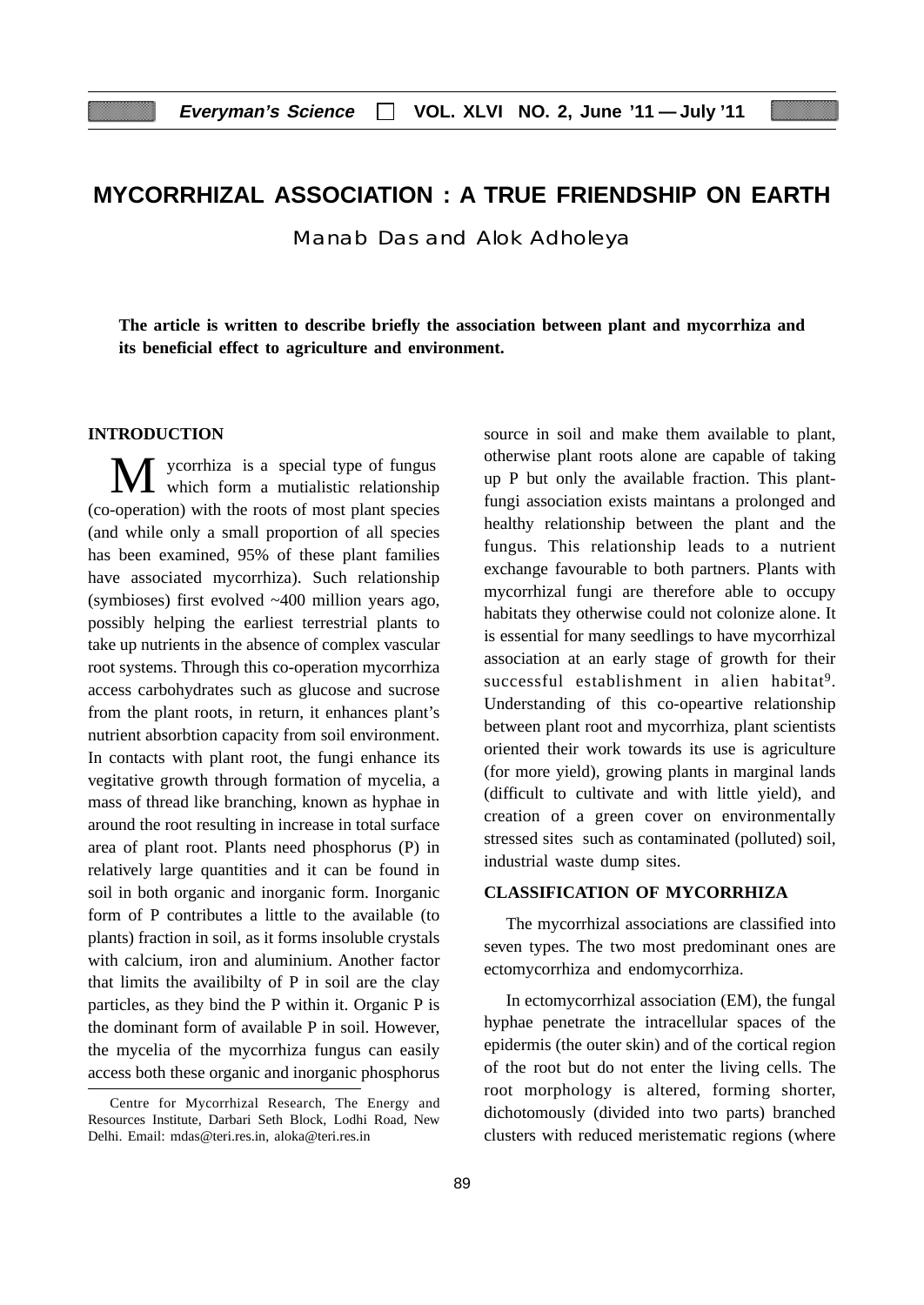cell division occurs). Many EM also have a sheath, or mantle, of fungal tissue that may completely cover the absorbing root (usually the fine feeder roots). The mantle can vary widely in thickness, color, and texture depending on the particular plantfungus combination. Ectomycorrhizae are found on woody plants ranging from shrubs to forest trees. Many of the host plants belong to the families Pinaceae, Fagaceae, Betulaceae and Myrtaceae. Over 4,000 fungal species, belonging primarily to the Basidiomycotina, and fewer to the Ascomycotina, are known to form ectomycorrhizal association. Many of these fungi produce mushrooms and puffballs on the forest floor.

The endomycorrhiza, on the otherhand, enter into the living cells of roots, which become filled with mycelial clusters. Among the various microorganisms colonizing the active root surface, mycorrhizal fungi occupy the unique ecological position of being partly inside and partly outside the host. The part of the fungus within the root does not encounter competetion with other soil microorganisms, hence growing without being hindered by the storage of resources. The endomycorrhizal symbiosis is very common as the fungi involved can colonize a vast taxonomic range of both herbaceous and woody plants, indicating a general lack of host specificity among this type. Mycorrhizal fungi have a unique role in the life cycle of plants in the Orchidaceae. Orchids have orchidaceous type of mycorrhizal associations. Orchids typically have very small seeds with little nutrient reserve. The plant becomes colonized shortly after germination, and the mycorrhizal fungus supplies carbon and vitamins to the developing embryo. For achlorophyllous species, the plant depends on the fungal partner to supply carbon throughout its life. The fungus grows into the plant cell, invaginating the cell membrane and forming hyphal coils within the cell. These coils are active for only a few days, after which they lose turgor and degenerate and the nutrient contents are absorbed by the developing orchid. The fungi

participating in the symbiosis are basidiomycetes similar to those involved in decaying. In mature orchids, mycorrhizae also have roles in nutrient uptake and translocation

In some instances both ecto and endo mycorrhiza may be combined and are referred as ectendomycorrhiza. Salix (willows), Populus (poplars), and Eucalyuptus can have both AM and EM associations on the same plant. Structurelly, ectendomycorrhizas are characterized by a thin mantle (some times absent), Hartig net (a hyphal network responsible for nutrient exchange) and various degree of intracellular hyphal penetration into epidermal and cortical cells.

# **MYCORRHIZA AND OTHER SOIL MICROORGANISMS**

Mycorrhiza are found to alter the microbial community around them. The interaction between rhizobia (bacteria that fix nitogen to soil) and mycorrhizal fungi has received considerable attention because of the relatively high phosphorus demand of  $N_2$  fixation. The two symbioses typically act synergistically, resulting in greater nitrogen and phosphorus content in combination than when each is inoculated onto the legume alone. Legumes are typically coarse-rooted and therefore inefficient in extracting phosphorus from the soil. The mycorrhizal fungi associated with legumes are an essential link for adequate phosphorus nutrition, leading to enhanced nitrogen fixing activity that in turn promotes root and mycorrhizal growth. Mycorrhizal fungi often secrete organic compounds, like oxalate or proteins, which may feed oxalotrophic (which are capable of using oxalate as a sole carbon and energy source for survival) and proteolytic (which fed on protein) bacteria. Such phenomenon may affect mycorrhizal fungi either negatively or positively. Roesti<sup>1</sup> showed a possitive correlation between the presence of mycorrhizal fungi and of phosphate solubilizing bacteria : the solubilizing capability of bacteria, combined with the translocating properties of the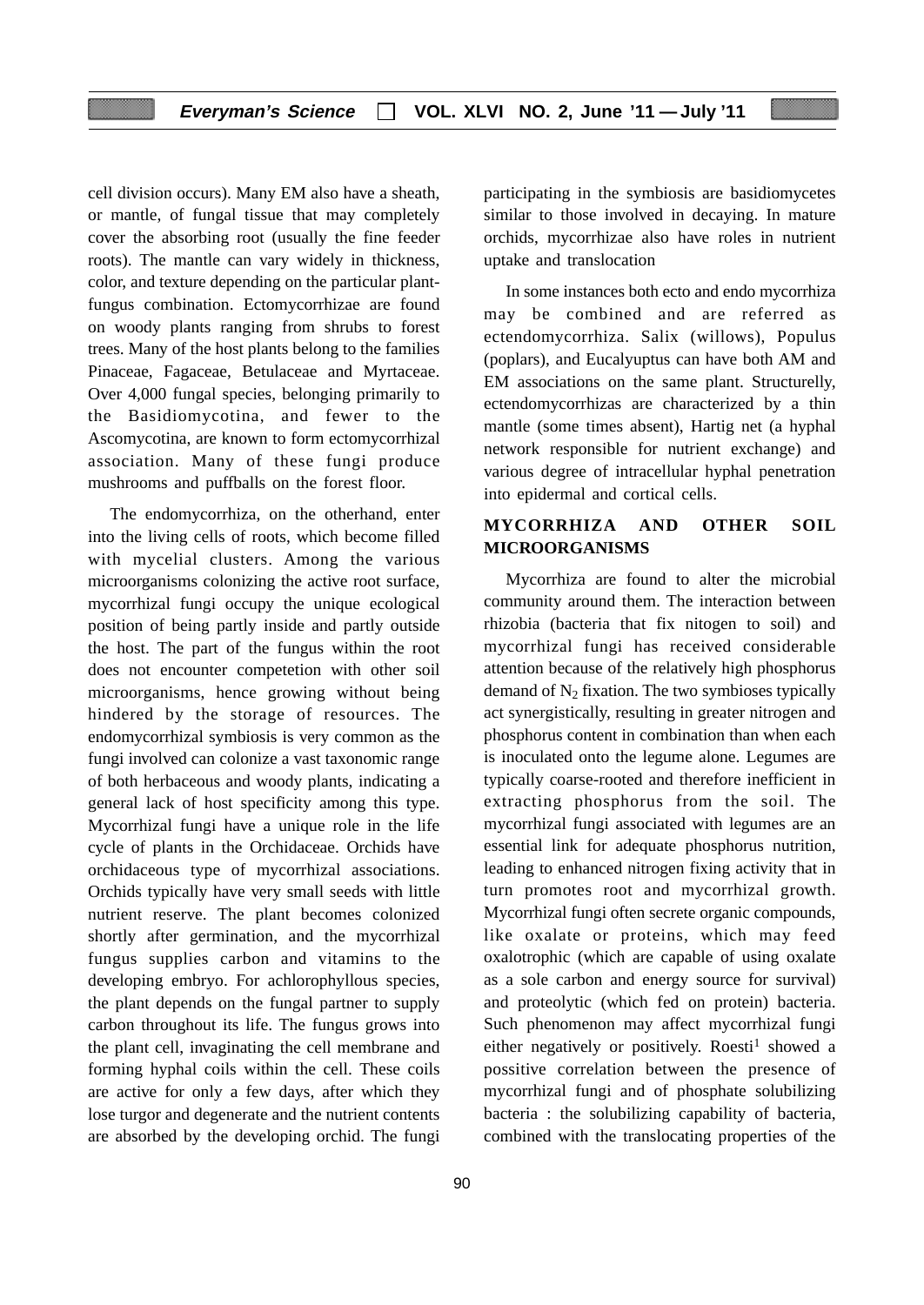fungus, greatly improve phosphate transportation to host plant. Bacteria may also help mycorrhizal fungi by the production of cell wall softening enzymes or plant hormones. Hyphal growth may be stimulated by bacterial production of growth factors or carbon-dioxide. As mycorrhizal fungi colonize feeder roots and thereby interact with root pathogens that parasitize the same tissue. In a natural ecosystem where the uptake of phosphorus is low, a major role of mycorrhizal fungi may be protection of the root system from endemic pathogens such as *Fusarium* spp. Mycorrhizae may stimulate root colonization by selected biocontrol agents, but till date understanding of these interactions is meager. Much more research has been conducted on the potential effects of mycorrhizal colonization on root pathogens. Mycorrhizal fungi may also reduce the incidence and severity of root diseases.

#### **MYCORRHIZA IN AGRICULTURE**

There are lots of evidences that depict mycorrhizal symbiosis can increases crop yields. A survey of 78 published field trials revealed that increased mycorrhizal colonization resulted in up to 37% percent increase in average yield<sup>8</sup>. Another study of 290 published field and greenhouse studies reported that increased colonization resulted in a  $23\%$  increase in crop yield<sup>10</sup>. Early season phosphorus supply is known to be critical for obtaining optimum crop yields. An inadequate phosphorus supply during early plant growth limits crop growth which cannot be recovered later in the season. Crops such as corn and flax are found highly dependent on mycorrhiza to meet their early phosphorus requirement. Thompson<sup>5</sup> found that mycorrhizal flax had higher seed yield than the uninoculated control and dry weight of flax seed was linearly dependent on the degree of early mycorrhizal colonization. Legumes, beans and potatoes also benefit significantly from mycorrhizae. Wheat, oat and barley benefit from mycorrhizal symbiosis but are not as dependent under conditions of high soil fertility. The degree to which mycorrhiza increases yields is also dependent on the soil type, nutrient status, and crop management. The Energy and Resources Institute (TERI) is also involved in various national and international project works that specially takes care off application of mycorrhiza in various crops and monitoring the effect of mycorrhizal association on yield and vegetative growth.

# **MYCORRHIZA AND ENVIRONMENTAL STRESS**

Mycorrhiza not only provide the plants with water and mineral compounds and help to improve the structure of soil, but have also been shown to act as filters, blocking xenobiotics (a chemical which is found in an organism but which is not normally produced or expected to be present in it) within their mycelium resulting into reduced toxicity to the plants. They influence the physiology of their host plants making them less vulnerable to pathogens, soil pollution, salinity, drought and a number of other environmental stress factors. Furthermore, mycorrhiza also directly helps the plant to escape from the build-up of phytotoxic (poisonous to plants) concentrations of certain pollutants by secreting specific detoxifying compounds (organic acids). Such mycorrhizal asociation is also supported by secreting plant exudates, e.g. short chain organic acids, phenolics, and small concentrations of high molecular weight compounds (enzymes and proteins) to stimulate bacterial transformations (enzyme induction); by building up of organic carbon to increase microbial mineralization rates (substrate enhancement) or by providing habitat for increased microbial populations and activity. Mycorrhiza have been reported for dissipation of organic contaminants such as atrazine (agricultural herbicide) $3$ , Polycyclic Aromatic Hydrocarbons (PAHs)<sup>2</sup>, DDT<sup>6</sup> and p, p-DDE in soils<sup>4</sup>. Different mechanisms have been proposed to explain the effect of the plant rhizosphere on dissipation of organic pollutants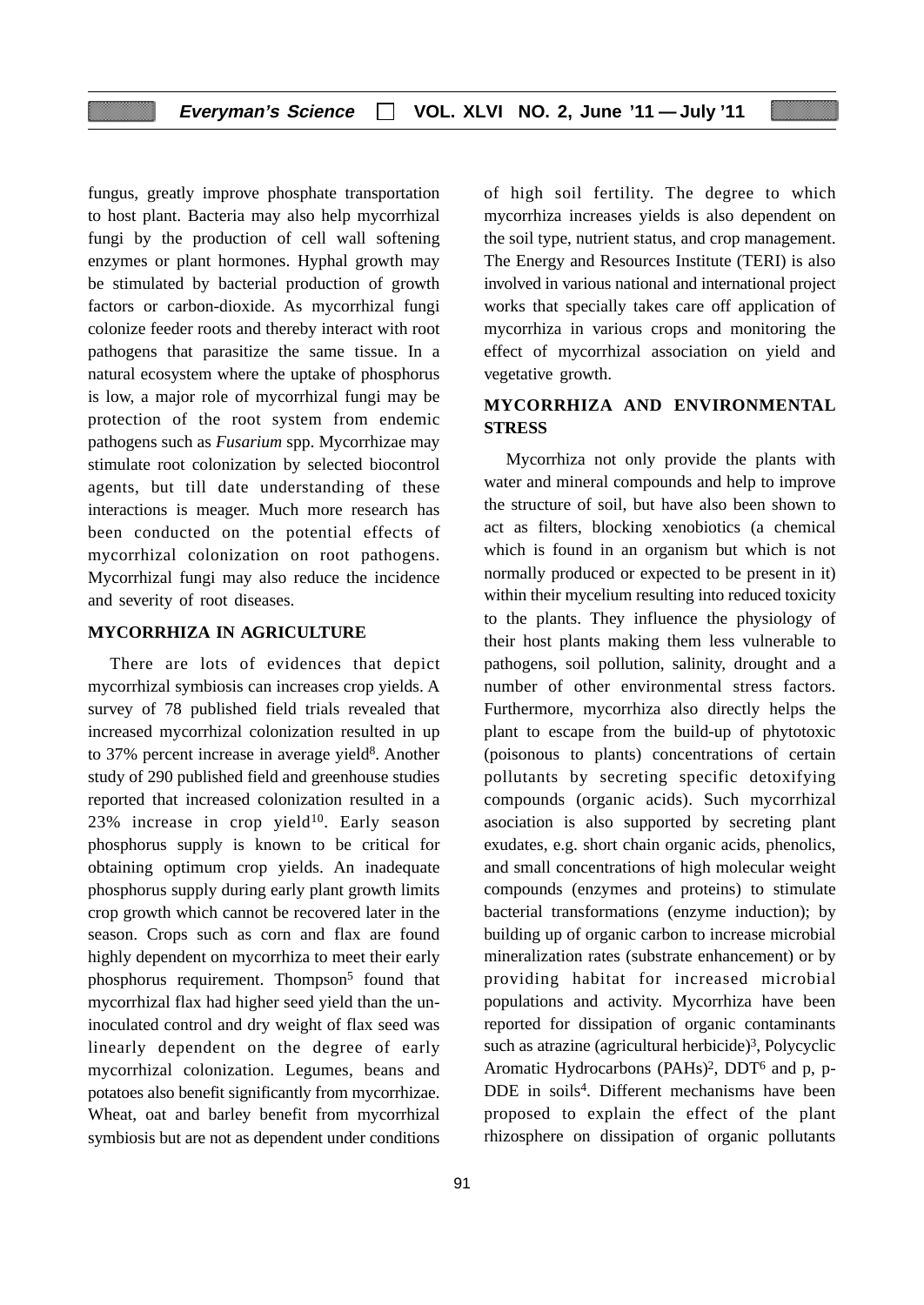such as an increase in microbial numbers, an improvement in the physical and chemical soil conditions, increased humification and adsorption of pollutant in rhizosphere. However, the relative contribution of each process has not been clearly explained. In some cases mycorrhizal plants can show enhanced heavy metal uptake and root-toshoot transport when grown on metal contaminated soil. While in other cases mycorrhizal fungi contribute to heavy metal immobilization within the soil. Protection by mycorrhiza that colonize plant roots and considerably reduce the uptake of heavy metals into plant cells may be one of the means that allow metallophytes (a plant that can tolerate high levels of heavy metals) to thrive on heavy metal polluted sites<sup>9</sup>. Even, it was reported that the mycorrhiza consistently conferred heavy metal tolerance on a variety of plants like tomato, maize or *Medicago truncatula,* in diverse heavy metal contaminated soil under optimum fertilization. Although little research has been carried out on the effect of mycorrhiza on plant uptake of radionuclides, plants with mycorrhizal associations are often found more effective than non-mycorrhizal plants at the uptake of radionuclides. Applying this plant-mycorrhizal fungi association TERI has also done reclamation of various waste contaminated/ waste dump sites including distillery effluent laden soil at Associated Alcohols and Breweries Ltd, Barwaha, Madhya Pradesh; fly ash ponds at National Thermal Power Plant (NTPC), Korba, Chhattisgarh; and chlor-alkali sludge at Tata Chemicals, Mithapur, Gujrat.

### **CONCLUSION**

It was our intention with this article to make aware people about one of the best friendships in nature that is in between plant and mycorrhizal fungi and its beneficial effect on agricultural production as well as management of stressed environment. However, more and more exploration and understanding on this relationship is required to gain maximum benefit from it.

#### **ACKNOWLEDGEMENTS**

We acknowledge the many workers we were unable to cite owing to space constraints, particularly those who have made important contributions to the fundamental understanding of mycorrhizal symbiosis.

#### **REFERENCES**

- 1. D. Roesti, Ph.D Thesis, University of Neuchatel, Switzerland. 2005.
- 2. E. J. Joner, A. Johansen, M. A. T. dela Cruz, O. J. H. Szolar, A. Loibner, J. M. Portal, and C. Leyval. *Environmental Science & Technology;* **35**, 2773-2777, 2001.
- 3. H. Huang, S. Zhang, N. Wu, L. Luo and P. Christie. *Soil Biology and Biochemistry;* **41**, 726-34. 2009.
- 4. J. C. White, D. W. Ross, M. P. N. Gent, B.D. Eitzer and M. J. I. Mattina, *Journal of Hazardous Materials B;* **137**, 1750-1757,2006.
- 5. J. P. Thompson, *Soil Biol and Biochem* **26** (9), 1133-1143, 1994.
- 6. N. Y. Wu, S. Z. Zhang, H.L. Huang, X. Q. Shan, P. Christie and Y. S. Wang, *Environmental Pollution* b; **151**: 569-575, 2008.
- 7. P. K. Mohapatra, Text book of environmental microbiology, 2008,.155-164, I.K. International, New Delhi.
- 8. T. P. McGonigle, *Functional Ecol.* **2**, 473-478, 1988.
- 9. U. Hildebrandt, M. Regvar, and H. Bothe,. *Phytochemistry,* **68**, 139-146. 2007.
- 10. Y. Lekberg and R. T. Koide, *New Phytol.* 168- 189, 2005.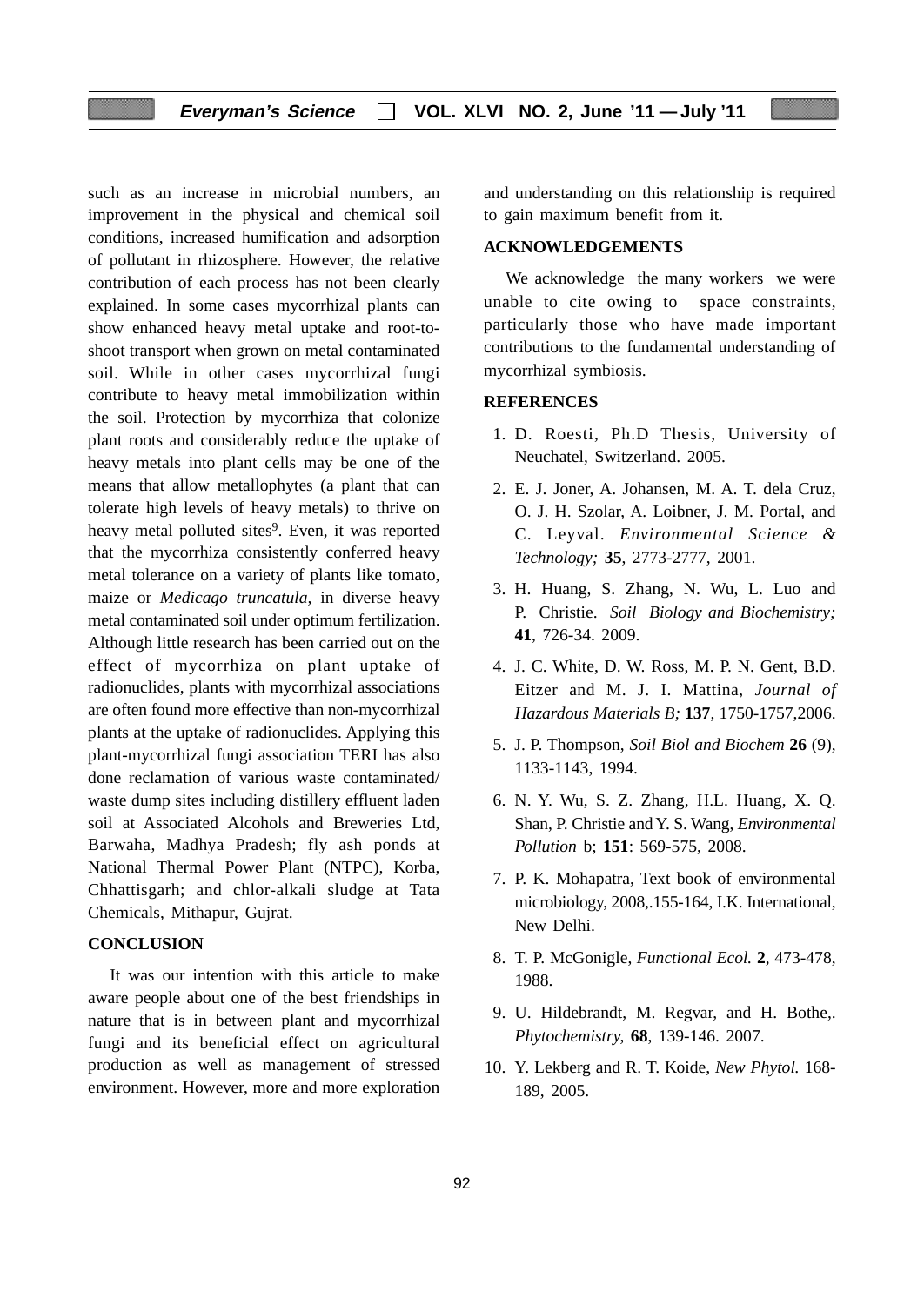# **ALTERNATIVE RICE CULTIVATION : A COLLATERAL OPTION FOR MITIGATION OF ARSENIC CONTAMINATION**

Hirak Banerjee<sup>1</sup>, and Kallol Bhattacharyya<sup>2</sup>

**Arsenic contamination in groundwater, and the influence thereof on soil-plant-animal and human continuum have been reported from various parts of the country including West Bengal at different point of time. In this context, excessive use of groundwater particularly in the paddy cultivation is a major cause of concern. Therefore, modern paddy cultivation techniques which require less water to produce more rice grain need to be popularize to mitigate arsenic contamination.**

#### **INTRODUCTION**

Rice being an irreplaceable source of major<br>
food supply to people of Asia as a whole and Indian subcontinent to be precise, is predominantly cultivated through wetland production system (75 % of total Asian production turns up from 79 million hectare wetland cultivation). About 92% of the world rice is produced and consumed in Asia which shares more than 50% of the total irrigation water employed for rice production. Irrigated rice has very low wateruse-efficiency and consumes 3,000-5,000 liters of water to produce 1 kg of rice. The available amount of water for irrigation is, however, increasingly getting scarce worldwide. In many Asian countries, per capita water availability is expected to decline by 15-54% by 2025 as compared to 1990.2

The traditional rice production system not only leads to wastage of water but also causes degradation of soil-plant environment and reduces water-use efficiency. Along with higher water requirement, the traditional system of transplanted rice production leads to over-exploitation of groundwater. Another problem involves overexploitation of groundwater which causes serious poblems. This practice causes pollution when aquifers are recharged with irrigation water contaminated with chemicals.

# **ARSENIC CONTAMINATION IN GROUND WATER-SOIL SYSTEM**

The origin of arsenic contaminated groundwater in West Bengal, India and Bangladesh is geological, from sediments derived from the upland Himalayan catchments.13 The arsenic–affected aquifer sediments were deposited from the Ganges River during Holocene.<sup>4</sup>

Over 200 arsenic containing minerals have been identified, with approximately 60% being arsenates, 20% sulphides and sulpho salts and the remaining 20% including arsenides, arsenates, oxides and elemental As. The most common of the As containing mineral is arsenopyrites (FeAsS), others being Orpiment  $(As_2S_3)$ , Realgar  $(Ass)$  and Energite  $(Cu_3 Ass_4)$  Onishi.<sup>8</sup>

<sup>1.</sup> Department of Agronomy.

<sup>2.</sup> Department of Agril. Chemistry and Soil Science. Bidhan Chandra Krishi Viswavidyalaya, Mohanpur-741252, Nadia, West Bengal. E-mail: hirak. bckv@gmail.com.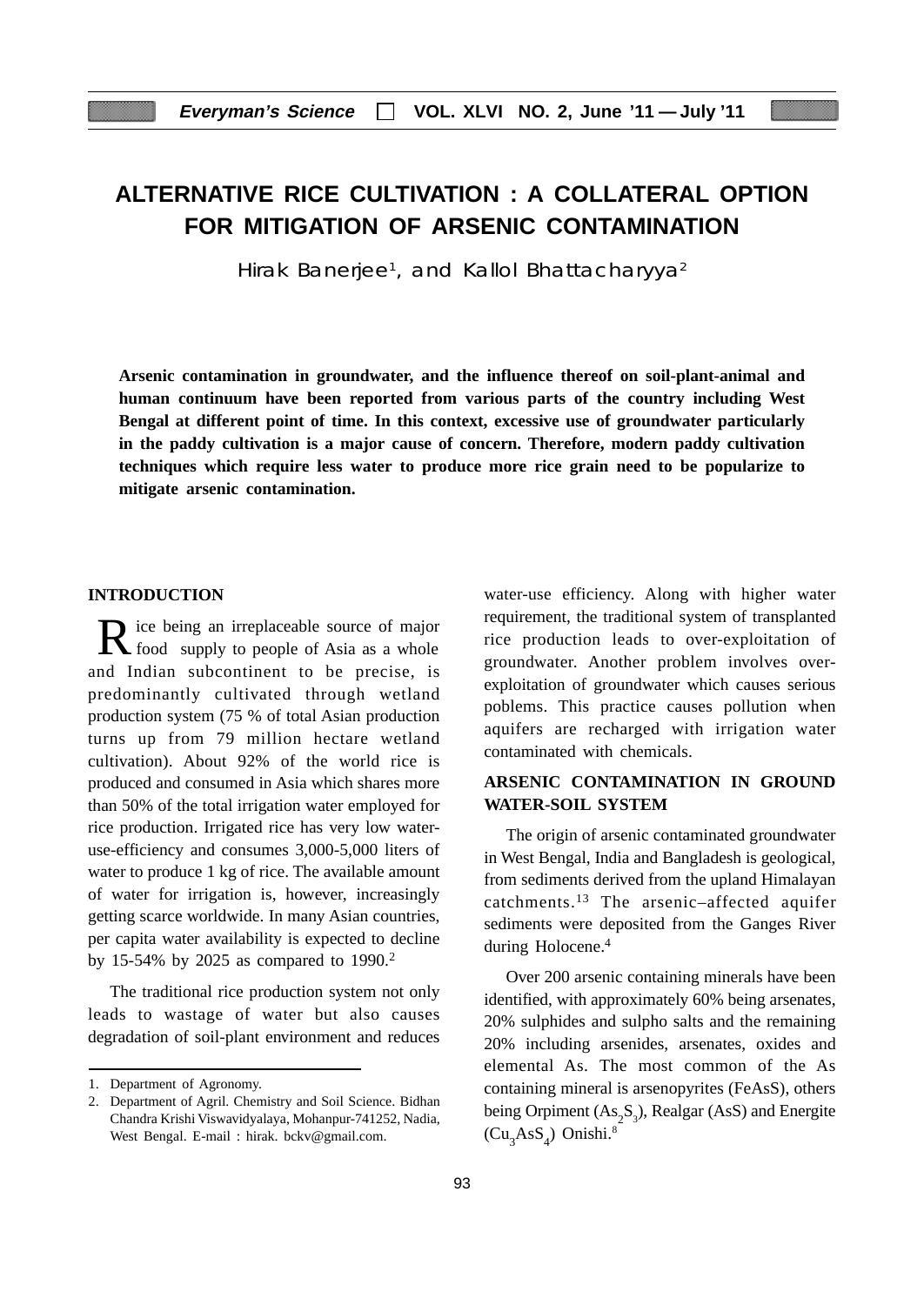### **Everyman's Science VOL. XLVI NO. 2, June '11 — July '11**

The scale of the problem is grave and unprecedented, covering a geographical area of 38,861 square kilometer, while exposing 50.4 million people in the Bengal deltaic basin to risk. The widespread arsenic contamination in groundwater in different parts of West Bengal, distributed over 111 blocks (3417 villages), located primarily in twelve districts in West Bengal even to the tune of  $2500$  jag  $L^{-1}$  (Tube well test data, JPOA with UNICEF, (http://www.soesiu.org) www.unicef.com).

The source of such contamination being of geogenic origin summer paddy *(boro)* cultivation using large amount of groundwater, is believed to play an important role. One of the major sources of origin of arsenic in groundwater in India is the over-exploitation of groundwater for agricultural irrigation, particularly in rice cultivation. The continuous use of irrigation water carrying high concentration of arsenic may lead to its accumulation beyond the critical limits and affect the quality of crops.6

Arsenic in groundwater is generally present in a dissolved state, namely, arsenites or arsenate or both, besides the organic forms. The toxicity of arsenic compounds in groundwater depends largely on its oxidation state, and hence on redox status and pH. The arsenites are much more soluble, mobile and toxic than arsenates in aquatic soil environments. Reduction of arsenate to arsenite is facilitated by low redox potential  $(E_h)$  which is encountered under anoxic soil conditions, with arsenite being more soluble and mobile than arsenate.11

Rice plant is susceptible to arsenic toxicity since it is grown under submerged conditions. $10,12$ Hence, it is necessary to develop alternative rice cultivation systems that require less water and reduce excessive use of groundwater. To save irrigation water, an alternate cultivation method, namely, System of Rice Intensification (SRI) has

been developed and it is reported that this system has high water productivity with some amount of saving (about 20%) without any compromise on productivity.

What this will mean for future rice production is that it will depend heavily on the development of water-efficient measures producing more rice per unit of water input. The trend now is to develop management policies for the efficient operation of irrigation systems, technologies that reduce water consumption, changes in the rice plant itself and the ways in which it is grown; so as to use water more efficiently and to provide economic incentives to farmers to reduce water losses. Therefore, considerable research efforts are now being focused to develop 'SRI' and 'Aerobic rice' cultivation system. Therefore, both the modern rice cultivation practices described below could be the answer towards over-exploitation of arsenic contaminated groundwater and thereby mitigating the problems of arsenic loading of rice crop (as high as 10 mg/ kg). The methods, merits and prospects of both the rice production system are narrated briefly in the following sections.

# **ARSENIC MITIGATION THROUGH 'SRI' METHOD OF PADDY CULTIVATION**

*'Rice plant can grow in water but it is not necessary that the paddy field be inundated with water'—*this is the philosophy behind the development of SRI technology 9. System of Rice Intensification (SRI) is a cultivation practice for rice that is taken up in a different and more biologically enriched enviroment for growth. Yields are increased by 50-100% or more, with a reduction in plant populations (by 80-90%), less water (by 25-50%), withoutt using new 'improved' varieties (all varieties respond to the methods) or using chemical fertilizers (just adding compost to the soil), with usually lowered costs of production, and thus considerably increased net economic returns per hectare.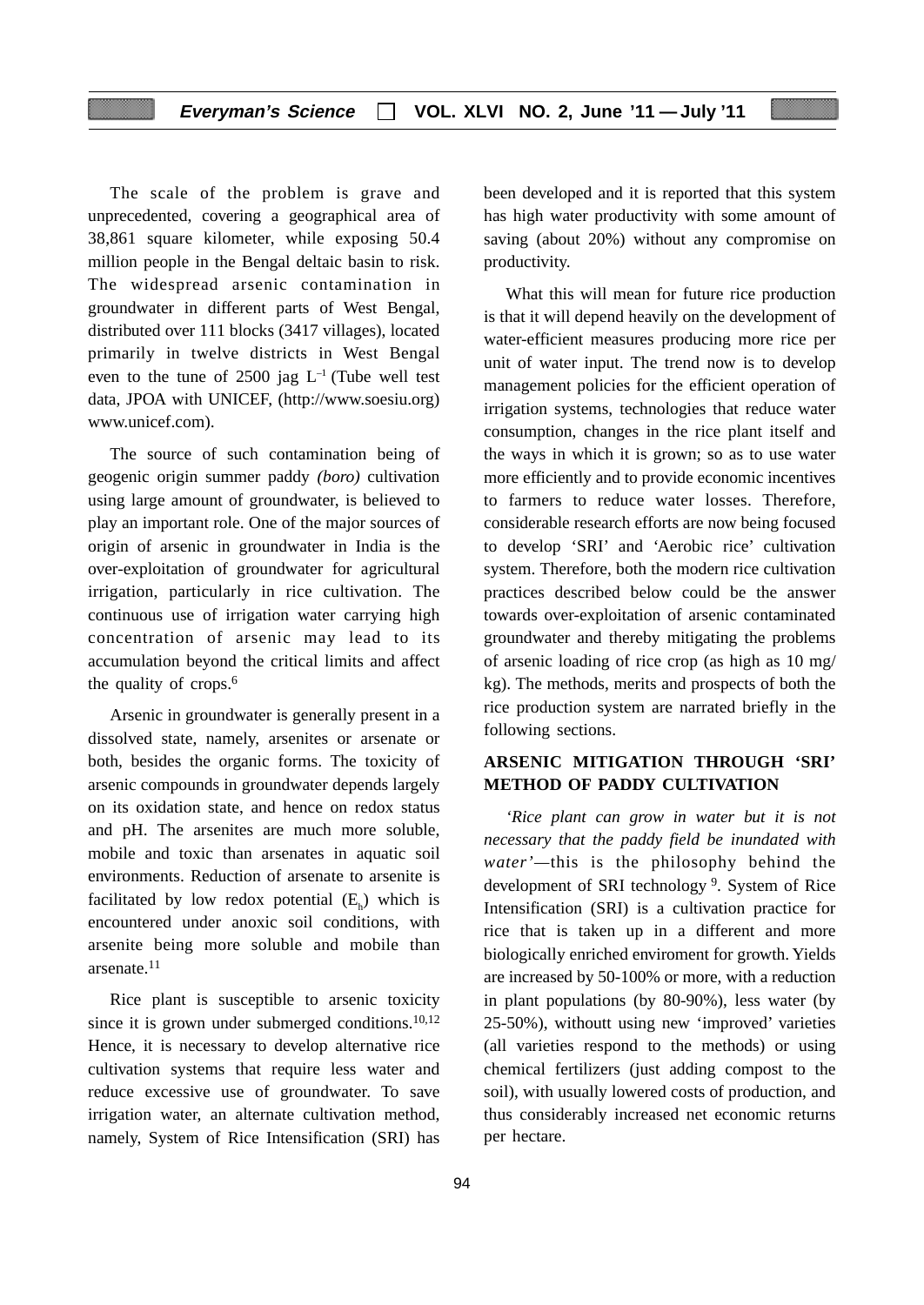Because of some special anatomical features, rice can grow well even in standing water ; but it does not require standing water as a rule. The practice of growing rice in inundated condition is mainly to control weed growth. But such conditions result in lack of aeration and consequent stunted root growth. That is why the fields are not flooded under SRI method. Irrigation water is provided so as to wet the soil. The field should be irrigated again when the soil develops hairline cracks. Depending upon the soil and the environment conditions, the frequency of irrigation should be decided. As the soil is not flooded, the roots of the paddy plant grow healthy, deeply in all directions. As the field is intermittently irrigated and dried, the microorganisms survive well which make nutrients available to the plant.

Growing rice in an aerobic environment where As is adsorbed on oxidized Fe surfaces and is largely unavailable to rice. Arsenic may also be present as arsenate where uptake is suppressed by phosphate.1 Rather than arsenite found in flooded soils which is readily taken up through aquaporin channels<sup>7</sup> and is not affected by phosphate.<sup>1</sup> The System of Rice Intensification (SRI) of Cornell University utilizes an alternating wet-dry water management for much of the season.



#### Fig. 1

Under SRI technology, instead of letting in the water until it reaches the end of the field, it may be stopped (depending upon the local conditions) after

 $\frac{3}{4}$  of the field is irrigated. The water automatically spreads to the entire field. In this way a considerable amount of irrigation water can be saved. Therefore, SRI technology may play a pivotal role in reducing excessive use of groundwater for irrigating *boro* paddy. Production of rice on the raised beds also reduced the arsenic content of rice plants, consistent with lower As availability. As soil arsenic increased, the concentration of arsenic in rice straw increased linearly in both the bed and conventional treatments, but was 3-6-fold lower in rice grown on beds.5

# **ARSENIC MITIGATION THROUGH AEROBIC RICE SYSTEM**

Rice cultivated in traditional lowlands with continuous submergence conditions is the single biggest user of groundwater. Since water scarcity is increasing, it is imperative to develop alternative rice cultivation systems that require less water.

Aerobic rice cultivation is now getting considered with the aim of increasing water and nitrogen use efficiencies. Compared to continuous flooding, aerobic management lowers arsenic assimilation by the plant, thus reducing grain arsenic content.3 However, this practice opens new issues related to the adaptive capability of traditional cultivars (from West Bengal) to the increased soil oxygen availability and, therefore, to their future quantitative and qualitative performances with respect to grain yield and quality.

The cultivars developed for lowland conditions, when grown under aerobic conditions (soil moisture below saturation) show drastic reduction in grain yield. This necessitates development of new rice cultivars that can respond to limited amount of water and produce high yields under aerobic conditions. Hence a new system of rice production called *'aerobic rice'* has been developed recently. It has been defined as cultivation of high-yielding rice varieties in direct-sown, non-puddled, aerobic soils (upland conditions) under irrigation.<sup>2</sup>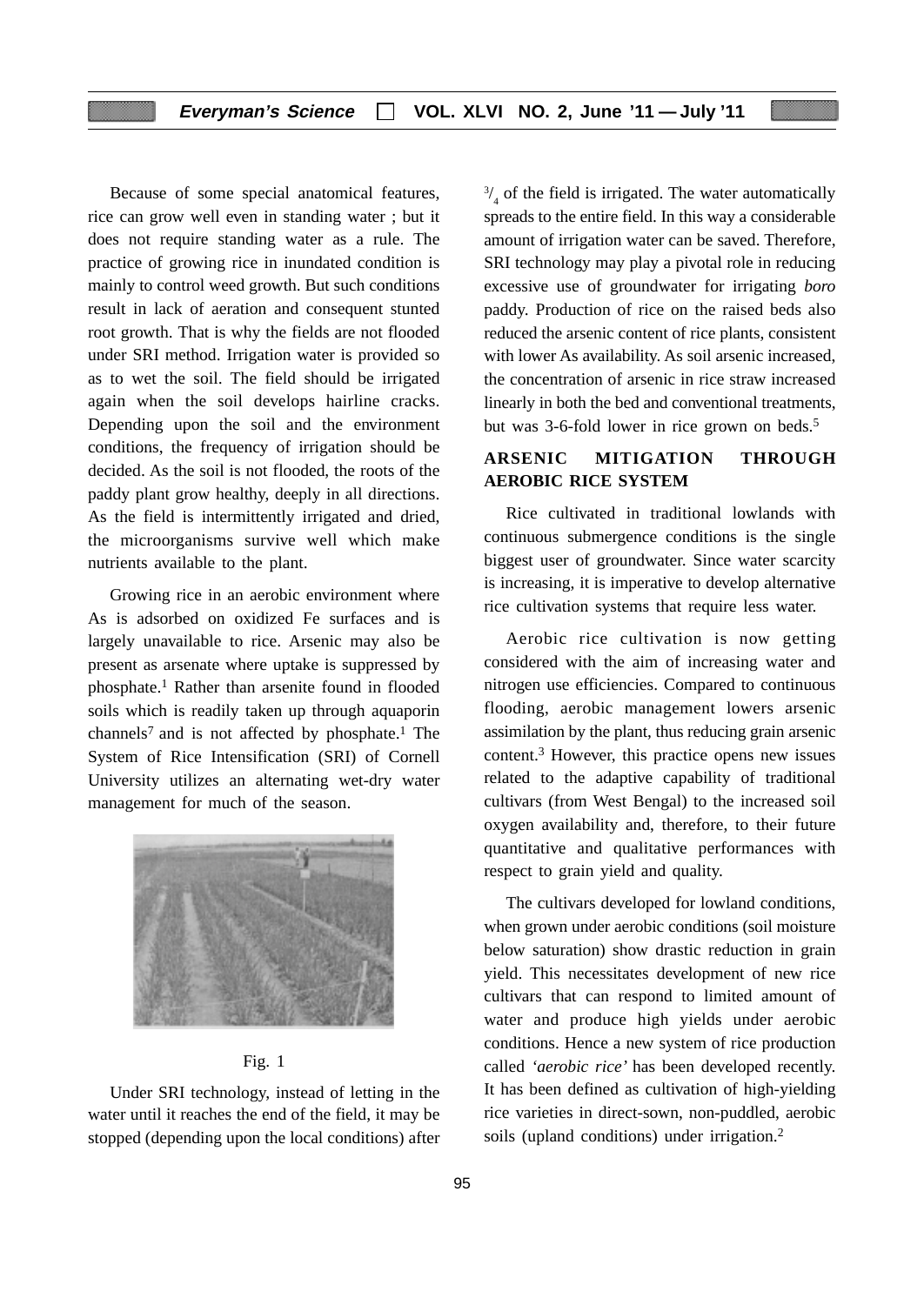Water requirement of lowland rice varies from 1,500 to 3,000 mm. Aerobic rice production system eliminates continuous seepage and percolation losses, greatly reduces evaporation as no standing water is present, and thus helps in enhancing water productivity. A comparison of water requirement of transplanted paddy and aerobic rice system clearly shows that aerobic rice system can save about 45% water (Table 1).

**Table 1. Seasonal water requirement (mm) of puddled lowland transplanted rice as compared with aerobic rice in tropical climate**

| <b>Purpose</b>                      | Lowland<br>flooded rice | Aerobic rice |
|-------------------------------------|-------------------------|--------------|
| Land preparation                    | 150-300                 | 100          |
| Evaporation                         | 200                     | 100          |
| Transpiration                       | 400                     | 400          |
| Seepage and<br>percolation          | 500-1500**              | 335          |
| Total seasonal water<br>requirement | 1,650-3,000             | 935          |

 $**$  = Soil with a seepage loss of 5-15 mm/day

#### **SUMMARY AND CONCLUSION**

Production of rice on raised beds is a viable strategy to minimize the effects of soil contamination with As on boro season rice productivity, and to reduce the As content of both grain and straw. Previous experience has shown that irrigation water inputs are reduced by 25-40% with raised bed culture, saving both water and reducing arsenic loading to soil. The more aerobic conditions of the raised bed reduced arsenic content of straw to onesixth of that found with the conventional paddy at soil As levels  $< 25$  mg kg<sup>-1</sup> and to one-third when soil As was  $> 25$  mg kg<sup>-1</sup>, thereby substantially reducing arsenic exposure of animals consuming rice straw. The As content of brown rice from raised beds was halved from 0.5 to 0.25 mg  $kg^{-1}$ 

at soil As levels  $< 25$  mg kg<sup>-1</sup>, but was similar to that in conventional paddy at higher soil As levels.5 Human intake of As from daily consumption of 400g rice containing 0.5 mg As  $kg^{-1}$  is equal to that from 4L of water containing  $0.05$  mg  $L^{-1}$ , indicating that intake of As from rice needs to be considered when setting drinking water standards. Raised bed culture can reduce human health risk associated with As intake from rice exposure route.

Taking due cognizance of the above facts, it can be concluded that both SRI and aerobic rice cultivation are promising methods of rice cultivation, which save about 40-50% water with a marginal reduction in grain yield of about 10-20% as compared with lowland submerged cultivation method. Thus both 'SRI Method of Paddy Cultivation' and 'Aerobic Rice System' could be the better option for less groundwater use, increasing water-use efficiency and mitigating the arsenic loading of rice crop.

#### **REFERENCES**

- 1. M. A. Abedin, J. Feldmann, J. and A. A. Meharg, *Plant Physiol,* **128**, 1120-1128, 2002.
- 2. A. K. Singh and V. Chinnusamy, *Indian Farming,* **56**, 58-61, 2006.
- 3. T. Arao, A. Kawasak, K. Baba, S. Mori, and S. Matsumoto, *Environ. Sci. Technol,* **43**, 9361- 9367, 2009.
- 4. P. Bhattacharya, D. Chatterjee and G. Jacks, *Water Resource Dev.,* **13**, 79-92, 1997
- 5. FAO, *FAO Water Working Paper,* 25-30, 2007.
- 6. K. Ghosh, I. Das, S. Saha, G. C. Banik, S. Ghosh, N.C. Majhi, and S.K. Sanyal, ./. *Indian Chem. Soc.,* **81**, 1063-1072, 2004.
- 7. A. A. Meharg, and L. Jardine, *New Phytol.,* **157**, 39-44, 2003.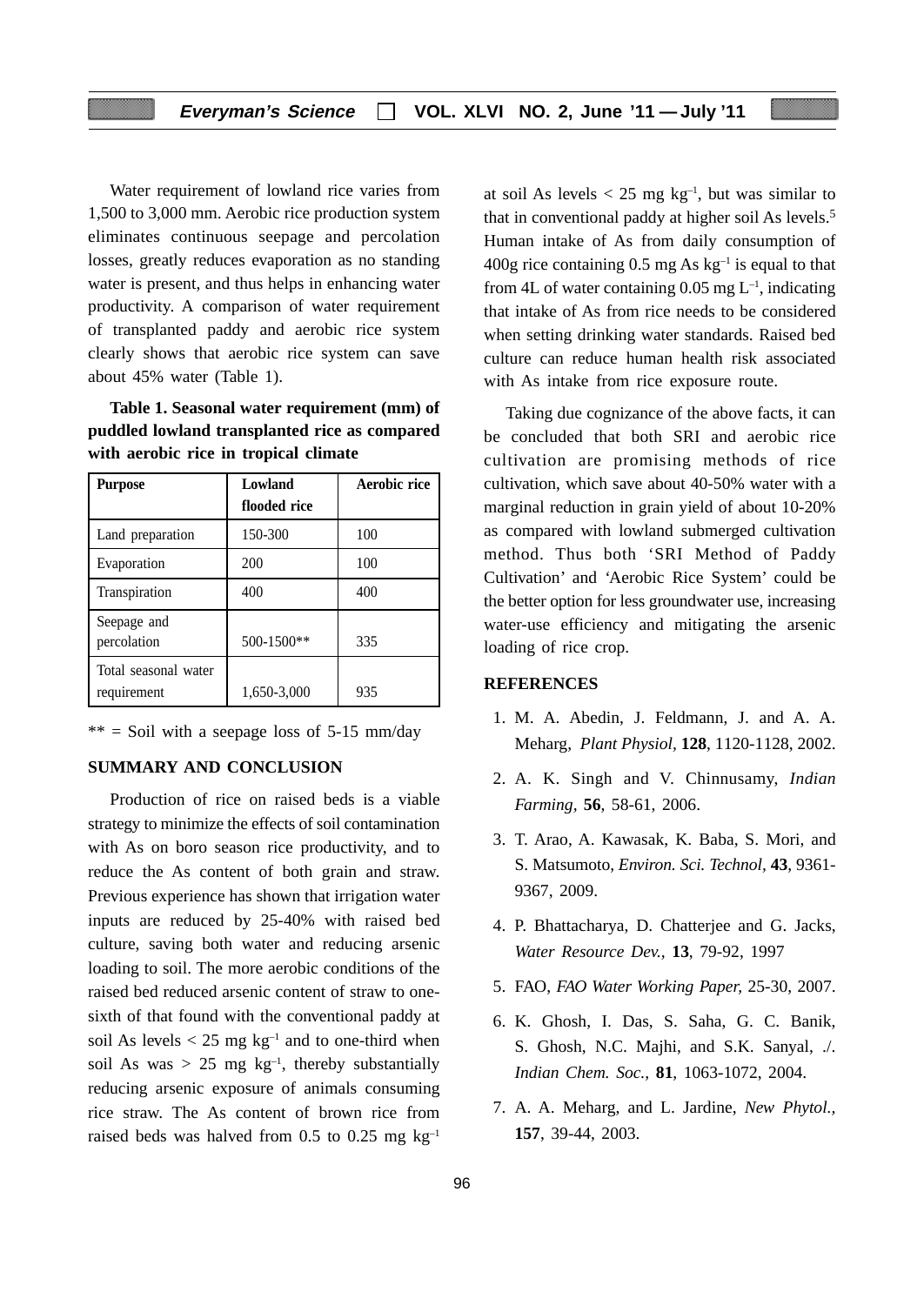# **Everyman's Science VOL. XLVI NO. 2, June '11 — July '11**

- 8. H. Onishi, *Handbook of Geochemistry,* ed. Wedepohl, R. H. Springer-Verlag, New York. Pp. 20-24,1969.
- 9. K. Rao, In: *Technical Bulletin* published by WASSAN (Watershed Support Services and Acivities Network), Secunderabad, AP, pp. 4-20, 2006.
- 10. S.K. Sanyal, In *Proc. Second Intl. Conf. on Contaminants in the Soil Environment in the Australia Asia-Pacific region*, New Delhi, December 12-17, 1999. Extended Abstracts, p. 389-390, 1999.
- 11. S. K. Sanyal, and K. S. Dhillon, In: *Proceedings of the International Conference on Soil, Water and Environmental Quality: Issues and Strategies,* held in New Delhi, India during January 28 to February 1, 2005, pp. 239-263, 2005.
- 12. S. K. Sanyal, and S. K. T. Nasar, In: *Analysis and Practice in Water Resources Engineering for Disaster Mitigation.* New Age International (P) Limited, Publishers, New Delhi, pp. 216- 222, 2002.
- 13. P. L. Smedley, and D. G. Kinniburgh, *Applied Geochemistry,* **17**, 517-568, 2002.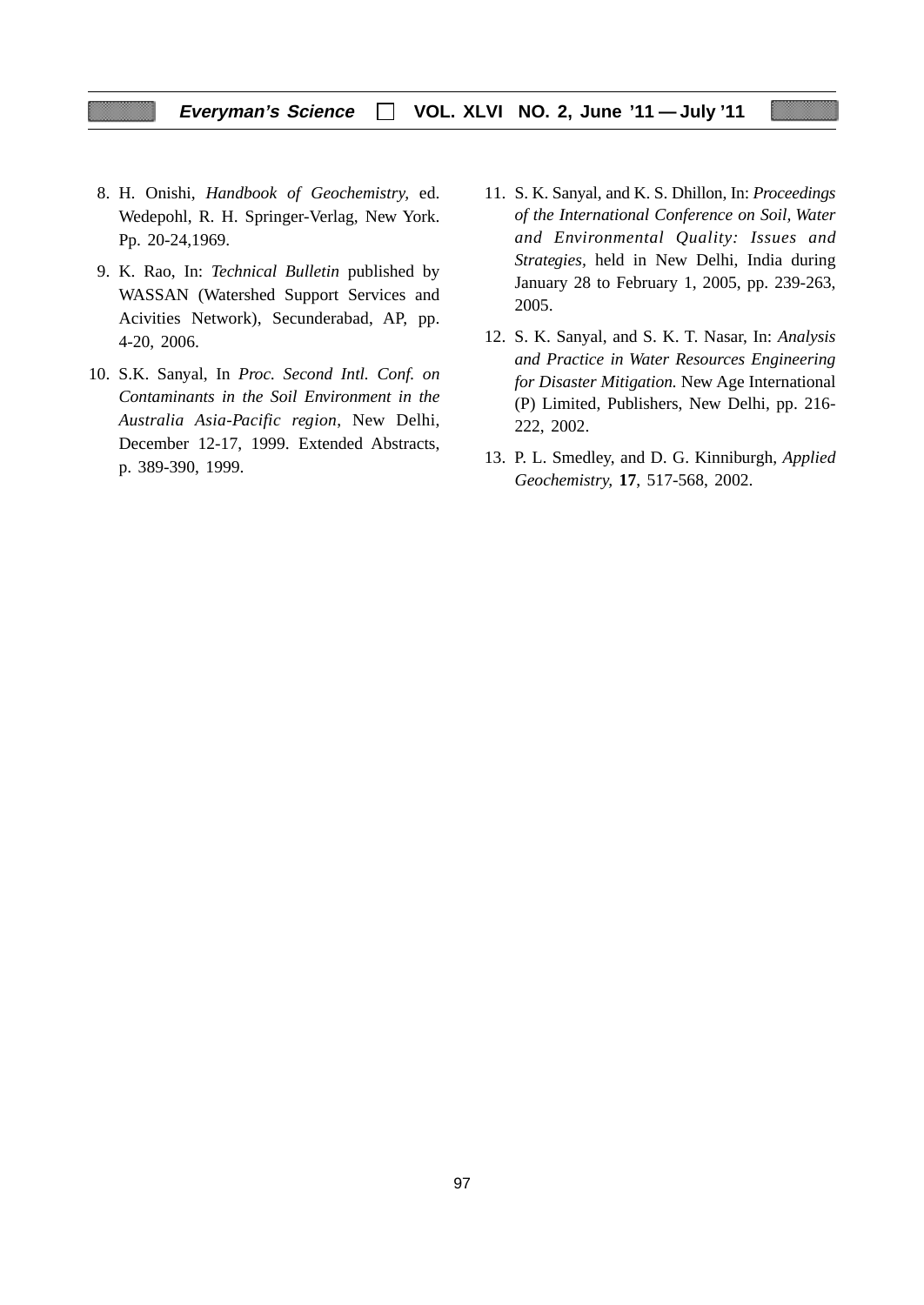# **LIFESTYLE AND WELLNESS**

Vinay Kumar Srivastava

**This article submits that the relationship between lifestyle and diseases has now been accepted by the researchers and the practitioners of medicine. The Government of India has sanctioned a generous grant for carrying out research on lifestyle diseases. What is required is that the people internalize the understanding of the lifestyle diseases and bring about a consequent change in their living patterns. In a nutshell, there is a need that we subscribe to the emerging health culture and follow its dynamism.**

e live in time and space, having an unceasing struggle with our unceasing environment, both animate and inanimate. With an indefatigable attempt to maximize our life chances, the probability of our enduring existence, we constantly evolve the ways of living, and modifying the existing procedures, norms, and customs. To understand these, we make use of the concept of 'lifestyle'.

Lifestyles are positively related with the ailments we periodically have. Some illnesses have their origin in the bio-genetic structure, whilst the others result from the ways in which we live. If we search the Internet, we find that the 'lifestyle diseases' are understood as the diseases caused by longevity and the impact of development; they are also defined as the diseases that follow the advent of civilization. This meaning, however, is parochial, for there are diseases reported from the so-called 'simple' societies, the genesis of which lies in their lifestyles. An eminent example to be cited here is of Kuru, the neuro-muscular disease found among the Highlanders in Papua and New Guinea, which was caused by the eating of the tit-bits of the diseased human brain<sup>1</sup>. Thus, instead of restricting the

concept of lifestyle diseases to the developed world, it should be extended to all communities, irrespective of their level of development, that have enduring patterns of living.

Since we know more about the diseases that the middle and upper class lifestyles cause, we erroneously believe that lifestyle diseases are only confined to these classes. This assumption is further heightened by the fact that our cities advertise for a large number of the so-called 'wellness programmes' — some of these presented under the rubric of spirituality — the singular aim of which is to improve upon the health standards. So is the objective of a large number of massage centers, resorts and spas. We know less about the disease profiles in simple communities and so we assume that they do not have 'lifestyle diseases', which is not true. More research is required on tribal and peasant societies to see if there is any relationship between their lifestyles and the ailments they commonly have.

A spell of intensive fieldwork was conducted with a community of camel-tenders, and also sheepherders, in Rajasthan. Known as Raika-Rabari, they keep a distinction between what they eat at home, i.e. the everyday food, and what they are served on ceremonial occasions (such as marriage,

Department of Social Anthropology, University of Delhi, and Principal, Hindu College, Delhi 110 007.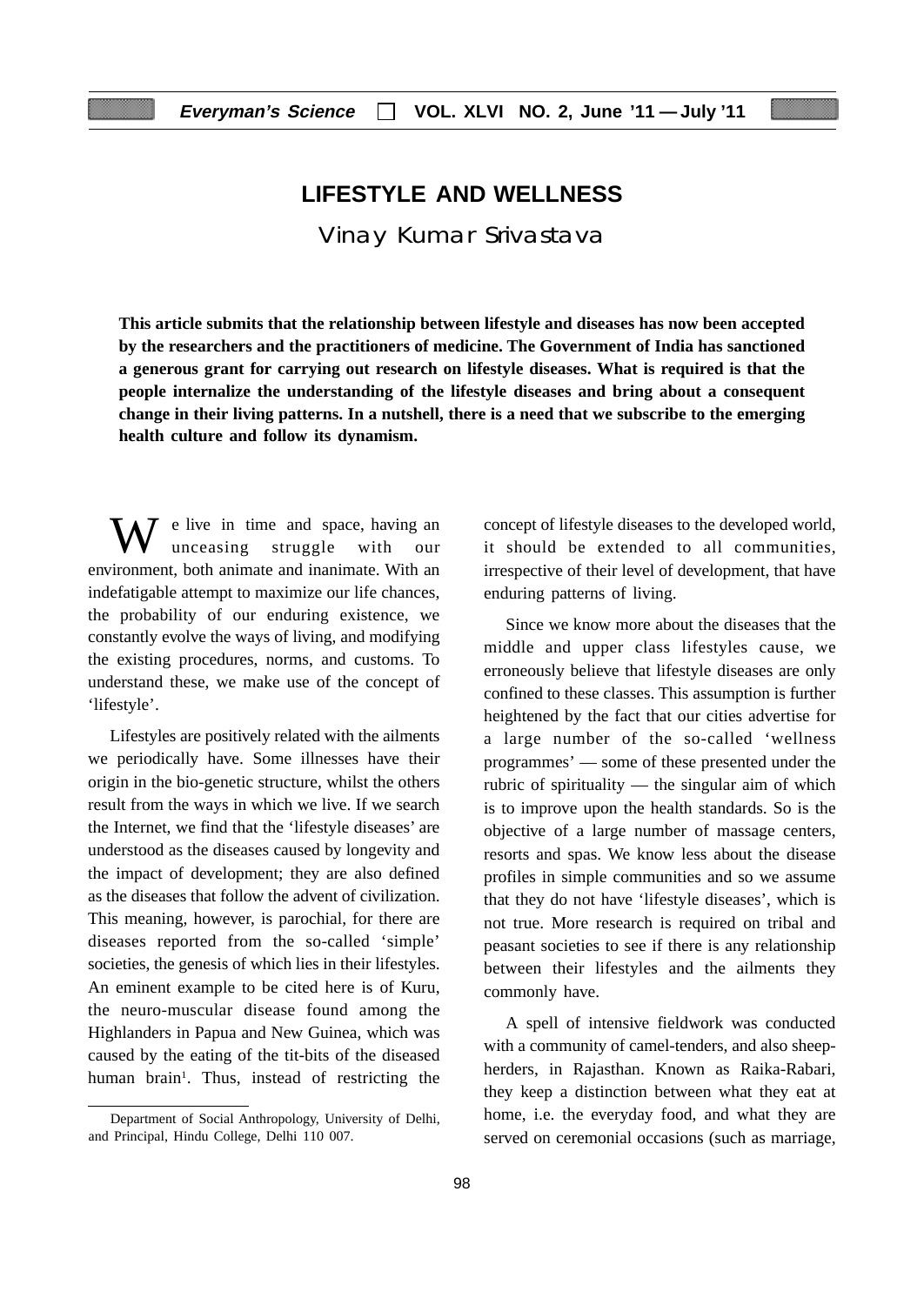death feast, founding of a religious place, return from a pilgrimage), i.e. the special food. The former comprises thick leavened bread *(roti)* and seasonal vegetables, generally eaten with red chillis *(mirch).* If the household can afford, lentil are prepared, but not more than once a week. If it has run out of vegetables or lentils, or cannot afford these, it would satiate its hunger with *rotis* and jaggery *(gur)* or chillis. Day in and day out the Raika eat the same food without a streak of ennui.

On ceremonies, the feast-giver is expected to feed extremely rich food to all invitees. Comprising a particular variety of sweetmeat *(mitha)* known as *lapsi,* high-quality rice, fried bread *(puri)* and vegetables *(bhaji, sag, sabzi),* all these are cooked and served with an over-generous distribution of clarified butter *(ghi).* The feast-givers take especial care in buying the best quality of *ghi;* sometimes a group of elderly men would survey the local market in search of its best smelling and tasting type. Some of these ceremonies continue for three days and therefore, the invitees get an opportunity to eat a rich assortment of food on all these days. On average, a family gets invited to these occasions either in its village or some other more than a dozen times a year. If the host is left with food, which is not spoilt, it would give it to the guests as a 'return gift', to be carried home and consumed at leisure.

As herdspersons, they have to travel a lot in search of grazing grounds and brave difficult, and often inhospitable, terrains. Sometimes, their families (women and children) also travel with them, but if they do not, they stay put in the village, where the women carry out all those extradomestic chores that are carried out by men in other societies. The peregrinating way of life the Raika men are expected to carry out greatly empowers their women, whose image of an intelligent, shrewd, cunning, sharp, and rational person is envied by the other communities<sup>2</sup>. In

other words, both Raika men and women lead a hard and difficult life, and they know full well that if they do not keep good health, their existence will become miserable. Unfailingly, in general interactions, they emphasize the value of health and a spindly person (even when an outsider) is invariably a matter of concern, for, according to them, he is the most likely candidate for an illness.

The alternating cycle of eating the 'everyday food' and 'special food' is believed to be one of the secrets of their healthy life. The former sustains them, providing the minimal nutrition they need for their survival, whilst the latter provides them with the extra nutrition; but if the rich food is eaten everyday or too, frequently, which in any case is unaffordable, it is bound to cause serious health problems. Moreover, the family does not buy or prepare the 'special food' for its own consumption; in fact, the neighbours start pointing their finger towards the household that prepares the 'special food' without any valid reason. Yes, let us assume, if the family is expecting the visit of its son-in-law, then it will definitely prepare the ceremonial food. Put differently, perhaps in all cultures, the type of food prepared is one of the markers of the occasion — whether it is 'everyday' life or a 'celebratory' moment. In a nutshell, the 'special food' remedies the somatic nutritional deficiencies.

The paradigm that emerges from the Raika case helps us in understanding many other cases that anthropologists have so ably recorded, for instance the Melanesian pig slaughter feasts or the feasts of merit, where hundreds of people belonging to the same community, or a set of neighbouring communities, have partaken of rich food.3,4 These feasts, and many others of the same type, provide an abundant opportunity to the participants to consume the 'proteinous diet' and take some of this home, to recapitulate here the analysis that Marvin Harris had put forth<sup>5</sup>. It is in the alternate cycle of 'everyday food' and 'special food' that people see the secret of health.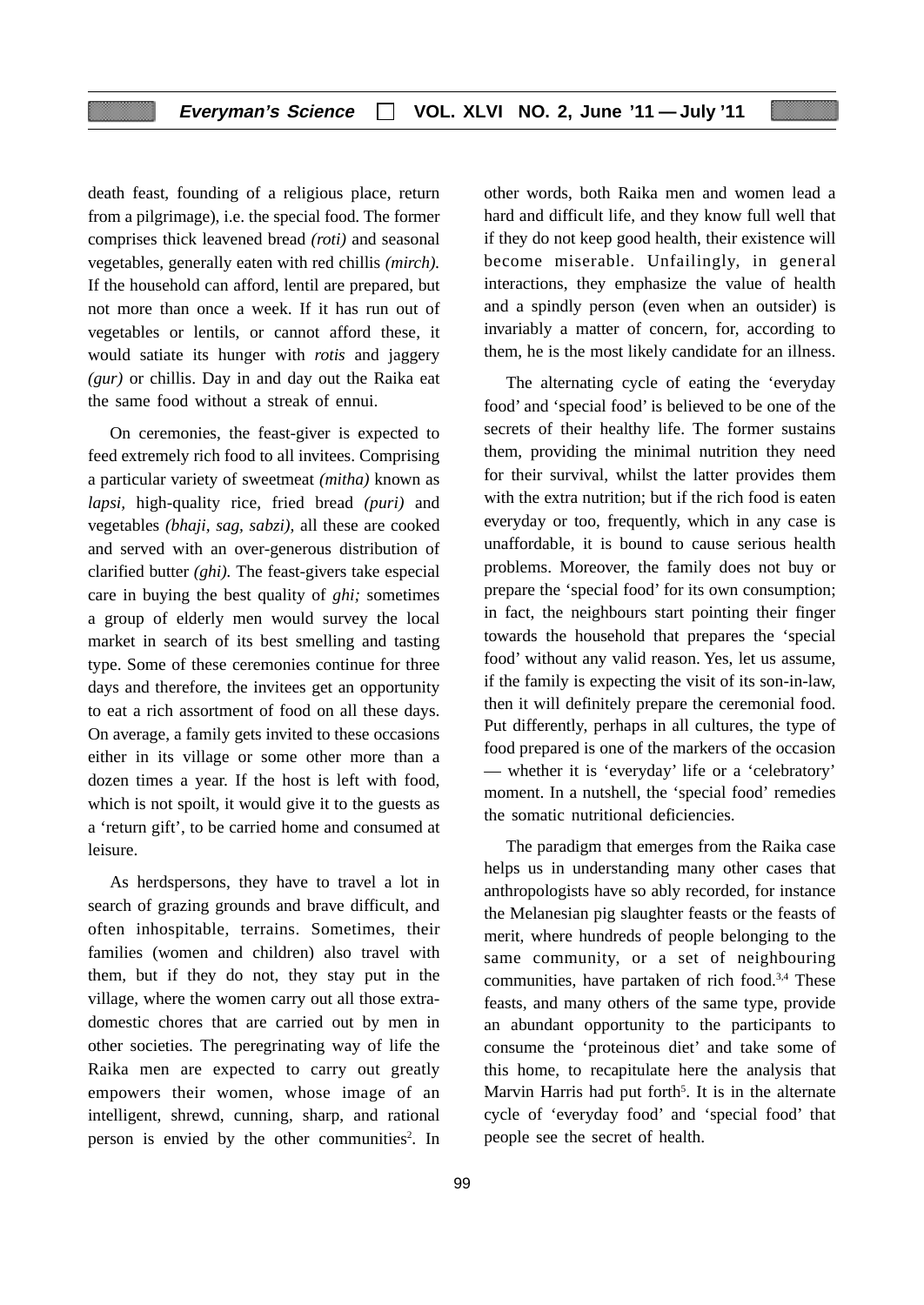### **Everyman's Science VOL. XLVI NO. 2, June '11 — July '11**

For the Raika, illnesses originate from the liberties one takes with the stomach — overeating is unhealthful, so is eating too frequently; talking while eating is harmful, so is eating in public, except for the community ceremonials; eating unfamiliar food is dangerous, so is eating when one is not hungry; craving for a particular food needs to be curbed, so is drinking of water while eating. Liquor must be shunned; however, Raika men are free to taste a few droplets of opium water in case their relatives and acquaintances welcome them with it, for this respectful attitude towards opium is a ritual<sup>6</sup>. It is because of the association of intoxicants and poisonous fruits with Shiva, one of the Hindu gods, from whom the Raika trace their genesis. But this reverential stance does not imply that one should develop an addiction to opium, for this would be lethal to the body and the mind.

Indubitably, deviations occur from the norms according to which the Raika are expected to regulate their life. Their men fall victims to opium addiction; for increasing their sexual prowess and for relief in pain, they regularly start taking small tablets of opium. Not only men, but women also become its prey; and to counteract this evil, some voluntary associations, founded and run mainly by the youth, have also sprung up, which repeatedly lay emphasis on the idea that the well-being of life is dependent upon what we eat, how we live, the kind of thoughts we nurture, and the relations we have with the world around us.

The paradigmatic idea that surfaces from the case study of the Raika-Rabari is that although medicines (of whichever type or system) are indispensable, what needs to be given the primary attention is the way we lead our lives; if it is critically looked at, we would know where lie the defects and shortcomings. Ipso facto, the efficacy of medicines increases if positive changes in the lifestyle have been effected.

One of the areas that needs investigation is the relationship between the acts of fasting and the idea of wellness. The anthropologists have time and again reiterated two notions: first, the acts are modified by human intentions; a secular act may become religious, or vice versa, and second, there are always unintended consequences of the given actions7 . Although I may fast in honour of a given deity, for its veneration includes fasting, or to perform a penance, there is no doubt that it has long-term implications for my health. I may also fast for secular reasons - to reduce weight or to give rest to my stomach. Its implications will also be the same.

During the month of Ramzan, I read a newspaper article that Maulana Wahiuddin Khan (2010) had written, wherein he submits that according to the Hadith, the explicit purpose of fasting *(roza)* for twenty-nine or thirty days (depending upon the sighting of moon when the festival of Id is observed) is to gain control over the body, and this properly observed abstinence is health-generating<sup>8</sup>. It is not only that people give up the eating of food and drinking of water during the day, but also they sleep less, eat or drink in moderation, and abstain from carnal pleasures. Leading a renunciatory life, the 'fasters' are also supposed to keep a 'clean and pure mind and tongue', which means they neither think nor speak foul. The emphasis is on 'cutting the pleasures down', to learn to live with frugality, to experience equality with all, since fasting is for all, notwithstanding the class distinctions.

Further, the Maulana says that the significance of fasting can also be appreciated against the background of the phenomenon of 'global warming', which is surfacing principally because of our highly consumeristic lifeways. In order to lead a grotesquely rich and commodity-oriented life that stands on the instincts of acquisitiveness and hoarding, we are barbarously exploiting our resources, many of which are not-so-easilyrenewable. The main solution to this is leading an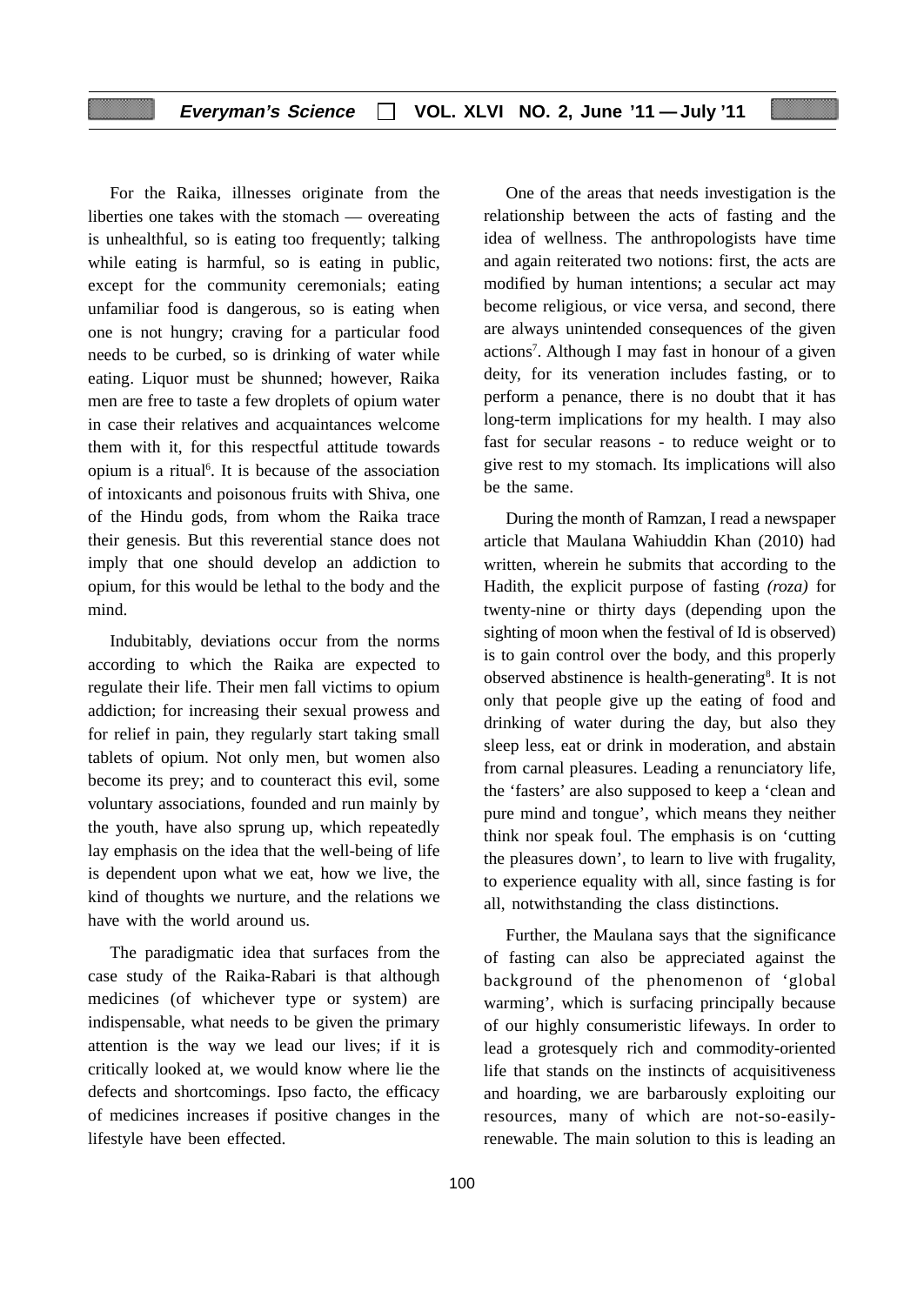extremely simple life, the life of asceticism and self-discipline. This philosophy — essentially Gandhian — is in consonance with the thesis of sustainable development, where while consuming resources, we should always think of the posterity, since the practice of over-consumption reduces the survival chances of our future generations.

Ritualized fasting is found in other communities as well. Hindus and Jains are known for their fasting practices<sup>9</sup>. Not only do they observe food and water fasting, but also they have the 'fasting of speech' -*maun vrata* (ritualized observance of silence) - which is one of the ways to rest the vocal cords. I have also observed a kind of fast in which the faster eats with one side of his jaws, resting the other. Known as *ek dark ka vrata* ('fast of one molar'), it is also a ritual practice, although its latent function is to give rest to the 'half mouth'.

The discourse on fasting is fast emerging as one of international importance. Like the international practice of keeping the lights off with an objective to save power, the practice of fasting will also try to solve the world's food problem. Along side are also some researches, the veracity of which may be questioned, according to which the non-vegetarian and obese people are contributing more to global warming. Their line of argument is that meat consumes more energy to cook, thus heating up the environment; and, further, the obese people eat more, thus causing more carbon emissions from the extra food they consume. In addition, it is more likely that they would prefer not to walk or cycle, and thus take car to reach their destination. Because of their weight, the obese persons are a greater load on vehicles. Also, researches have pointed out that thin people are able live for longer number of years and enjoy a better quality of life than the fat people. This is an additional reason to eat less to keep oneself thin.

Let me now comment upon the contemporary Indian scenario as it is represented in the popular media. One of the well-known observations about the present day world is that while there is a decline in the number of cases suffering from one or the other physical disability, there is an increase in the incidence of diseases, including mental, notwithstanding the fact that there is a marked improvement in the quality of water and sanitation, an enlargement in health consciousness, and the availability of life-saving drugs. More and more people today are aware of the different types of vaccination and antibiotics. They also freely and frankly discuss their states of health and illness episodes with their physicians and counselors. No more is the knowledge of medicine esoteric; it is easily accessible and reachable. Not only are the medical books (some of them are highly summarized and lucidly written) easily obtainable, but also the periodicals (especially *The Reader's Digest)* and newspapers (like *The Hindu)* publish detailed articles, written in simple language, on diseases and how to cope up with them. On the World Heart Day (26 September), for example, all newspapers carry articles on how to keep a healthy heart. The value of traditional cures is also being recognized; for instance, there are research papers on the medicinal value of guava, turmeric, or the leaves *of neem.* In a nutshell, the world has become much more 'medicalized' — which means more conscious of health and illness, medicines and the medical profession — than was the case earlier.

In spite of this explosion of medical knowledge and the expansion of the health-care system, meant for all, the number of people suffering from cardiac ailments and carcinogenic conditions is fast increasing. Needless to say, they cause a premature mortality. AIDS is another example of a condition that affects the young people — those in the most productive years of their life. Early death has important implications for the country's economy, since the people who are dead (or incapacitated) could have contributed to the developmental measures a great deal. Ailments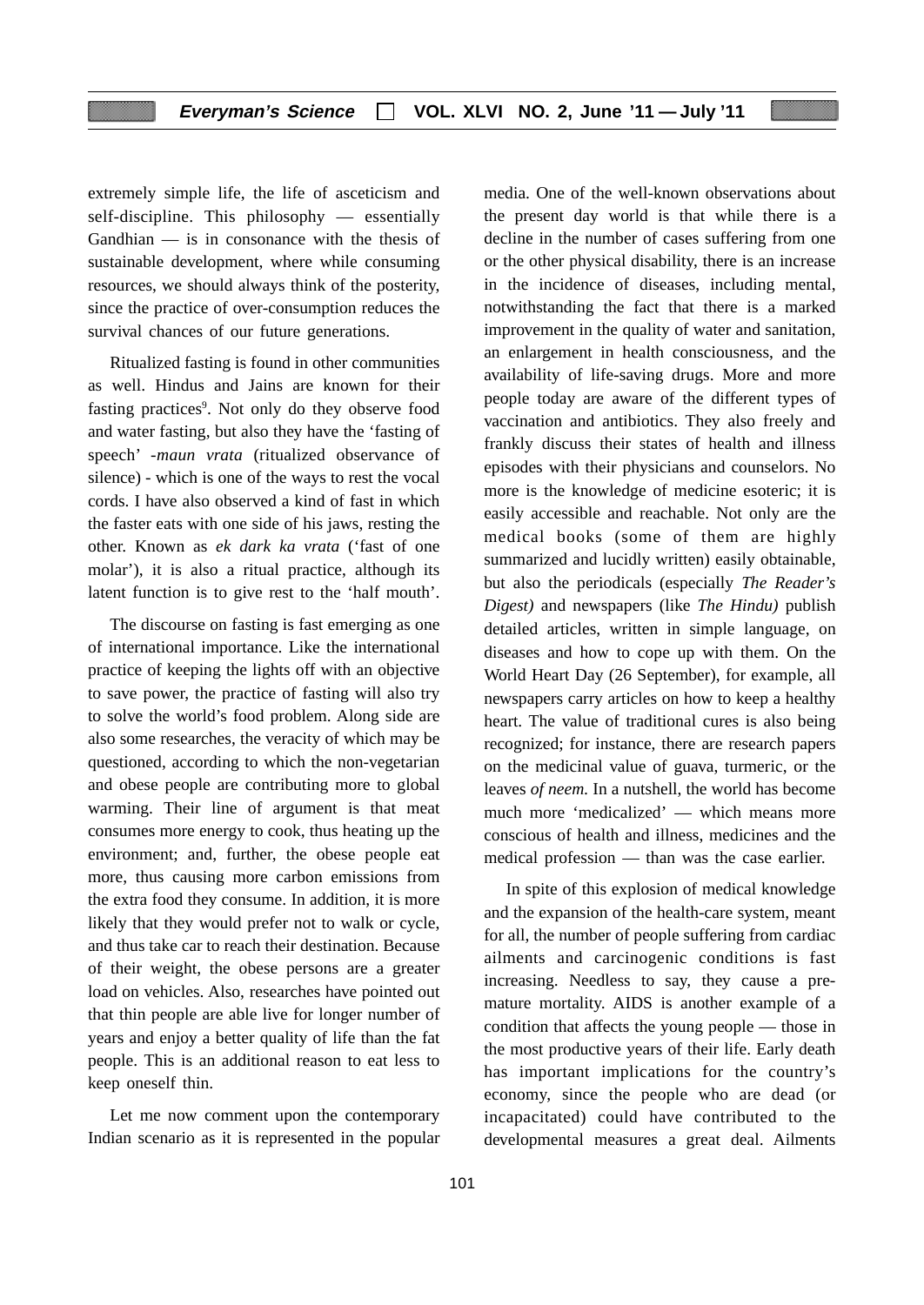that were supposed to be geriatric and 'grown-up afflictions' in nature are now becoming common with both young people and children. *The Times of India* (22 August 2010) carried a news item on kidney stones that were found in children as young as two. It detailed the case of a one and a half year old boy who was detected with a complex kidney stone known as Staghorn calculi, which required surgery. It also referred to a study published in *The Journal of Paediatrics* (April issue, 2010), according to which a host of lifestyle factors -increased intake of salt, lower intake of milk, obesity and antibiotics -doubled the incidence of kidney stones in South Carolina's children between 1996 and 2007. Among the young, the incidence of hypertension, obesity, and heart diseases is fast increasing, and the lifestyle we are leading - such as leading a sedentary way of living, eating fatty food, stresses of the modern-urban life, consumption of alcohol and tobacco - is greatly contributing to them.

Certain numerical figures are really frightening. For instance, according to the World Health Organization (WHO), India is going to be the centre of most of the lifestyle diseases in near future. India also has the notorious distinction of being the 'diabetes capital of the world.' Ten per cent of our population, in comparison to seven per cent in the U.S.A. and Europe, suffers from cardiac ailments, and these are going to be the single greatest killer by 2015. Almost one hundred million people in India suffer from high blood pressure; over forty percent people in urban India have high lipid levels (cholesterol and triglycerides), which constitute a major risk factor for heart diseases. According to a study jointly conducted by the WHO and the World Economic Forum, India will 'incur an accumulated loss of \$236.6 billion by 2015 on account of unhealthy lifestyles and faulty diet' *(The Times of India,* 20 May 2008). Some of the other figures related with the issues of health in India are: 37 per cent people are below the poverty

line; 46 per cent children are underweight; 96 per cent of people have received primary education; under-five child mortality is 75 per 100 live births; maternal mortality is 254 deaths per one lakh live births; 18 and 51 per cent are without safe drinking water and toilet respectively *(The Times of India,* 19 September 2010).

How do we look at these facts? Yes, one may be skeptical of these figures and may argue that these 'exaggerated' figures are the handiwork of those who want to sell their medicines and laboratory equipments. Notwithstanding a grain of truth in the argument that pharmaceutical companies have their commercial interests, this view cannot be accepted with ease, for even if the figures are inflated and the warnings of the doom's day false, the lifestyle diseases, irrespective of their percentage, have to be controlled, since they are controllable. Here also emerges the role of the doctor not only as the medicine-giver, but also as the counselor, one who advises the patient to "keep an 'enlightened eye' on his body, listen to the signals, sometimes extremely feeble, that it sends, and critically examine his food habits, the state of his mind, and the strains to which his body and mind are subjected." In my opinion, the best doctor is one who empowers his patient to be 'his own *healer* in the sense that 'he is able to provide a non-drug, *non-doctoral* treatment to his body in terms of food and water, and the available resources,'

The pieces of advice given to the wider public are well known: exercise regularly, watch your weight, cut down on fatty foods, stop smoking, avoid alcoholic drinks and stressful situations, and go for health check up regularly and if a physical condition or parameter requires a regular intake of medicine and exercise regime, do it without break. Most of these advices have a class orientation — it is the middle and upper class that will be able to' choose what to eat and what not to, while the people from poor and downtrodden classes will eat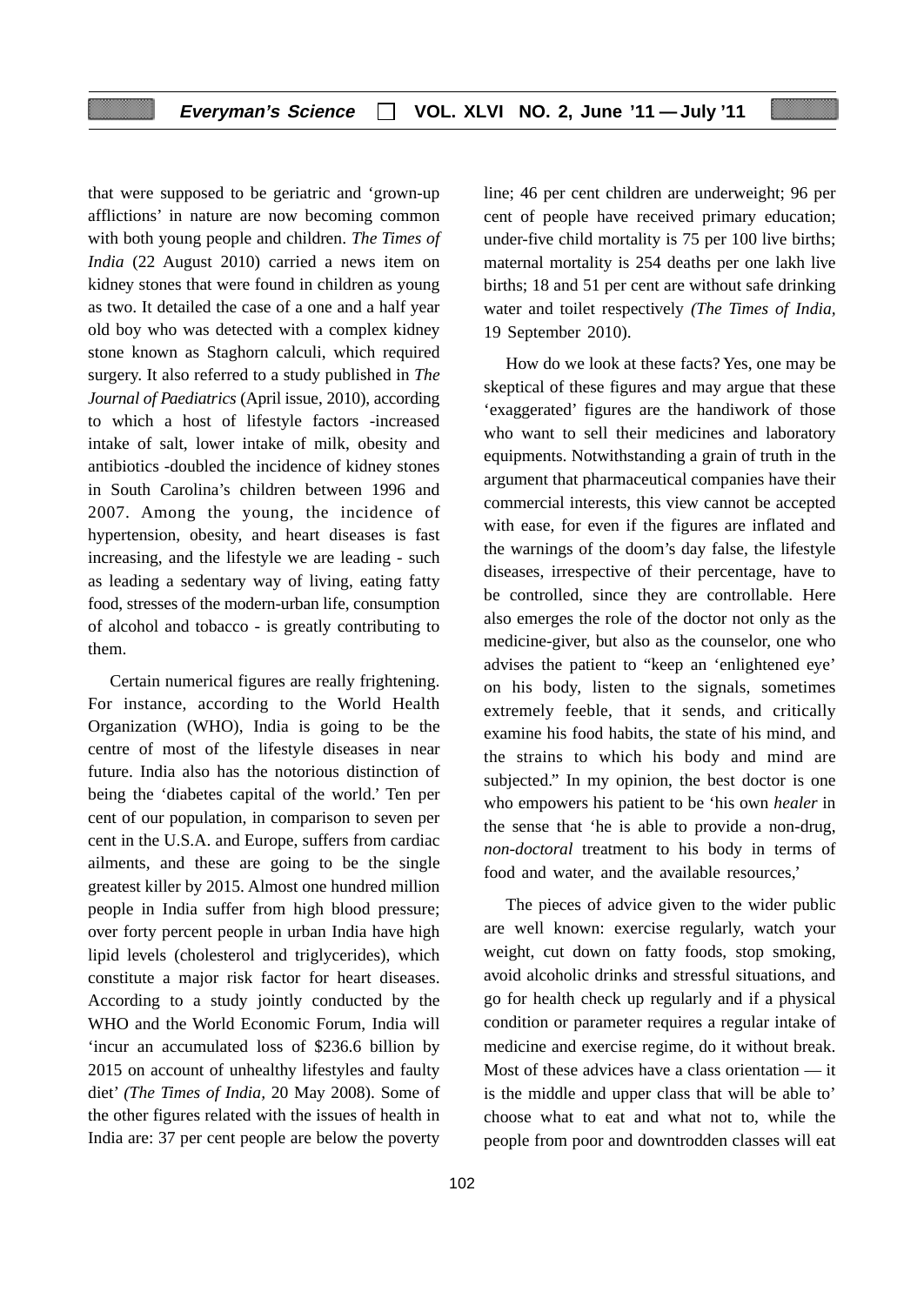whatever is available; the former will be able to go for regular health examinations and afford medication, often expensive. But the point is that all, irrespective of the strata of society to which they belong, should know these measures about leading, relatively speaking, a disease-free existence. In addition to popularizing these steps and spreading medical and health knowledge in society, there is a need to critically look at the lifestyle that we lead, and if is found to be disease-friendly, it must be shunned without delay.

Let me give an example. During the days I was a college student (from 1969 to 1976), smoking was considered to be a culturally-preferred habit among the students, including female; the more radical they were in ideology, the more they used to smoke; and the one who did not was supposed to be 'unfashionable', 'conservative', 'afraid of parents', 'timid', and also, 'unfriendly'. I remember the peer group of smokers would coax a nonsmoker to take to smoking - that smoking helped one concentrate and transcend tensions used to be one of the arguments. Smokers were glorified in advertisements and general conversations: that Karl Marx and Bertrand Russell were smokers was deemed enough to convert a teetotaler into a smoker! I remember the days when the teachers would smoke in the classrooms and the audience in a seminar hall. In a nutshell, it was a 'smoking society'.

No more now. We heavily criticize the habit of smoking. I was told that some years ago, the British doctors had resolved not to treat a sick that was accustomed to smoking. Today, a smoker is stigmatized; he is almost a 'leper'. That 'smoking kills' is today's cultural preference. For instance, for getting a job at the Rajkot People's Cooperative Bank, which was founded eleven years ago, in addition to the other criteria, the candidate should not consume tobacco or should be willing to give up this habit. Also, the Bank, which has at present

seventy-five non-smoking employees, offers a lower rate of interest for those who do not consume tobacco; the tobacco-consumers are made to pay one per cent more *(The Indian Express, 25* September 2010). It has also been observed that those who continue to smoke feel far guiltier than they did earlier. These examples show how with the concerted effort of the different sections of society a health-harming practice can be curbed.

If similar efforts are undertaken with respect to the other health-harming practices, the results will definitely be positive; for instance, the consumption of more-than-the-required oily stuff or a strict adherence to the exercise schedule. We should have a critical look at our dietary practices, and not be ethnocentric about them. The idea that 'food and water are medicines' needs to be furthered and those foods that retard health or put a strain on it should be eliminated from our diets. All those stories that glorify sedentary or desk-bound existence should be taken to task. In other words, we have to build up a responsible and healthfurthering culture, which would be possible if we have a critical and unbiased look at our lifestyles.

The aristocratic and affluent societies in traditional India did not 'work', that is, they did not render their labour for any task, either for themselves or the others. Those who worked for the others - and eked out their livelihood — were regarded as inferior to those who were selfemployed, i.e. they worked for themselves. At the top of the hierarchy were those who loathed working. They led a stationary life, making the others — their dependents — work for them<sup>10</sup>.

Today, the health experts advise us to carry out as much work as is possible — for instance, 'do housework yourself instead of hiring someone else'; 'instead of asking someone to get you a drink, get off the couch and get it yourself *(The Hindu,* 19 September 2010). They want us to reject the *'nawab* syndrome' and lead the life of a common person.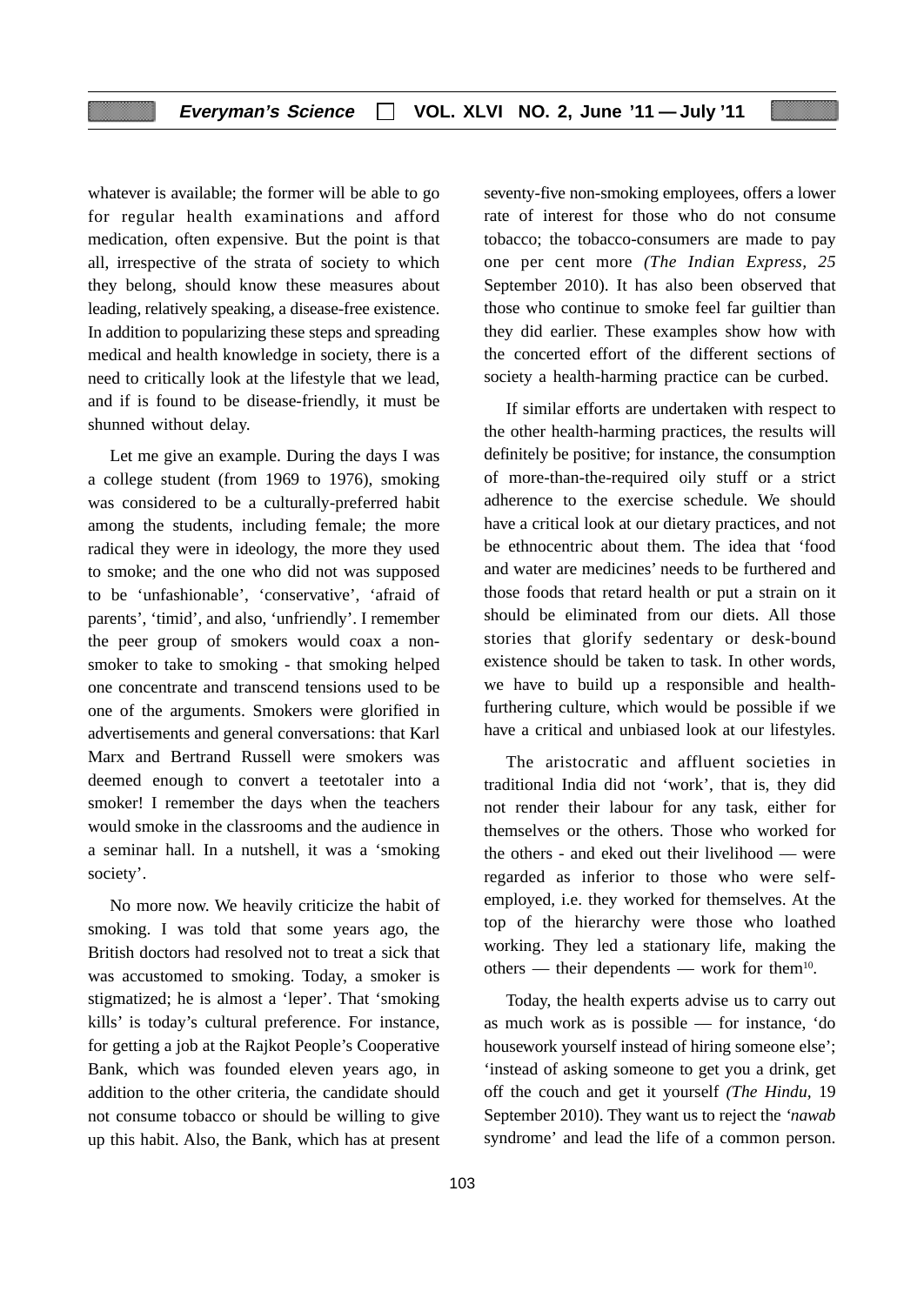#### **Acknowledgement**

This article is based on the Inaugural Lecture delivered by me on 8 September 2010 at the Symposium on 'Prevention is Better than Cure: Ways to Keep Lifestyle Diseases at Bay', organized by the Department of Zoology, Hindu College, University of Delhi, from 8 to 10 September 2010. I am extremely grateful to Dr. P.K. Sinha and Dr. Soma M. Ghorai for giving me this opportunity.

#### **REFERENCES**

- 1. Foster, George M. and Barbara G. Anderson. 1978. *Medical Anthropology.* New York: John Wiley & Sons.
- 2. Harris, Marvin. 1975. *Cows, Pigs, Wars and Witches: The Riddles of Culture.* London: Hutchinson & Co.
- 3. Humphrey Caroline and James Laidlaw. 1994. *The Archetypal Actions of Rituals'. A Theory of Rituals Illustrated with the Jain Rite of Worship.* Oxford: Clarendon Press.
- 4. Khan, Wahiuddin Khan. *Hindustan,* 2010: 11 (in Hindi), 2010.
- 5. Laidlaw, James. 1993. *Riches and Renunciation: Religion, Economy and Society among the Jains.* Oxford: Clarendon Press.
- 6. Rappaport, Roy A. 1984. *Pigs for the Ancestors.* New Haven: Yale University Press.
- 7. Rappaport, Ray A, 1999. *Ritual and Religion in the Making of Humanity.* Cambridge: Cambridge University Press.
- 8. Srivastava, V.K., *Man in India, 66* (1): 67-80, 1986.
- 9. Srivastava, U.K., 1990. Drug addiction: some observations. *Souvenir of Welfare Association for the Economically Backward Classes* (Seminar on Drug Abuse, 28 April 1990, pp. 17-24).
- 10. Srivastava, U.K., 1997. *Religious Renunciation of a Pastoral People.* New Delhi: Oxford University Press.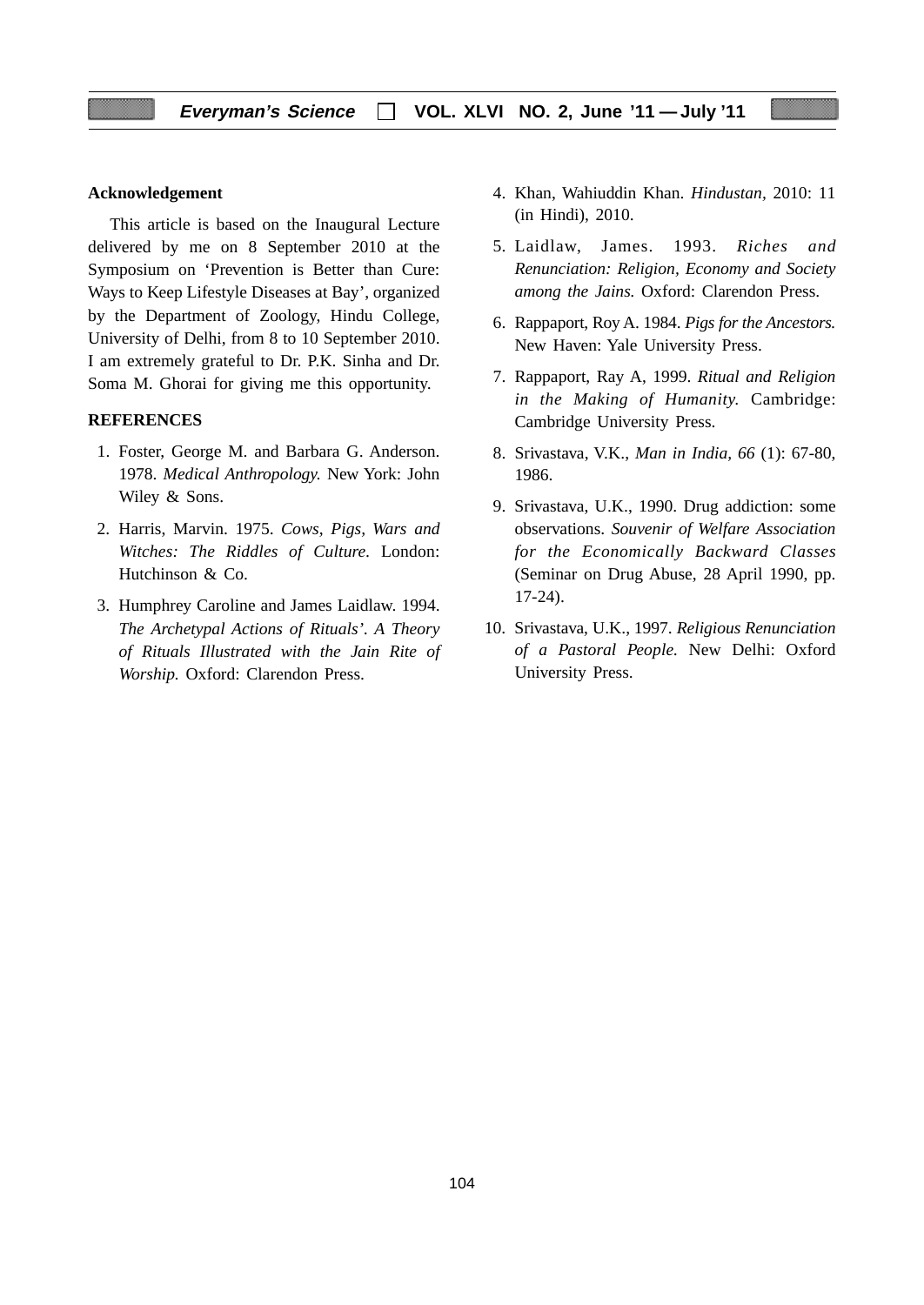# **MAJOR RECOMMENDATIONS EMANATING FROM THE 98th INDIAN SCIENCE CONGRESS**

Recommendations from the Address of the Hon'ble Prime Minister Dr. Manmohan Singh

- Need to create an innovation eco-system so that innovation becomes a way of life in our knowledge institutions.
- Special attention is to be given to the growth and development of university system. Funds have sanctioned for the creation of new universities and to increase the capacity of existing ones. An Academy of Scientific and Innovative Research which seeks to produce more than 1,000 doctoral and post graduate fellows every year is being established.
- Universities have to be more hospitable to creativity and genius, and less captive to bureaucracy and procedure. They should be more open to talent and to the challenge of established ideas.
- The question is whether scientists should step beyond their discipline and at least guide the social discourse on the use of scientific knowledge. Should they develop a code of conduct that defines the limits within which they will work on the application of their discoveries? Should there be a collegial process for deciding difficult cases? The products of science have been put to illiberal uses. It is necessary to guard against such tendencies, especially in our own country.
- The Science Advisory Council to the Prime Minister prepared a report setting out a vision and a roadmap for India to become a global leader in science. The council has *inter alia*

recommended measures to attract the best of talent for science. The Ministries of Human Resource Development and of Science & Technology to jointly mount efforts to attract more young people to the study of science.

- The year 2012-2013 will be centenary year of the Indian Science Congress. The Ministry of Science and Technology should designate 2012- 13 as the 'Year of Science in India'.
- Modern cyber technology now allows transcontinental collaborative research. More joint research projects between Indians in India and those abroad is needed so that the global talent pool can be drawn and teaching and research base can be strengthened. The high speed National Knowledge Network will greatly facilitate such collaborations.
- It is hoped that the "Year of Science in India' will unleash the energies of our young scientists and inspire a new generation of Indians to enter the world of science, cross new horizons, explore new possibilities.

# **RECOMMENDATION FROM THE ADDRESS OF SRI KAPIL SIBAL , HON'BLE MINISTER OF STATE (INDEPENDENT CHARGE) FOR SCIENCE AND TECHNOLOGY AND EARTH SCIENCES**

● As declared by Hon'ble Prime Minister during 97th ISC, the year 2010-2020 was to be the decade of innovation. The National Innovation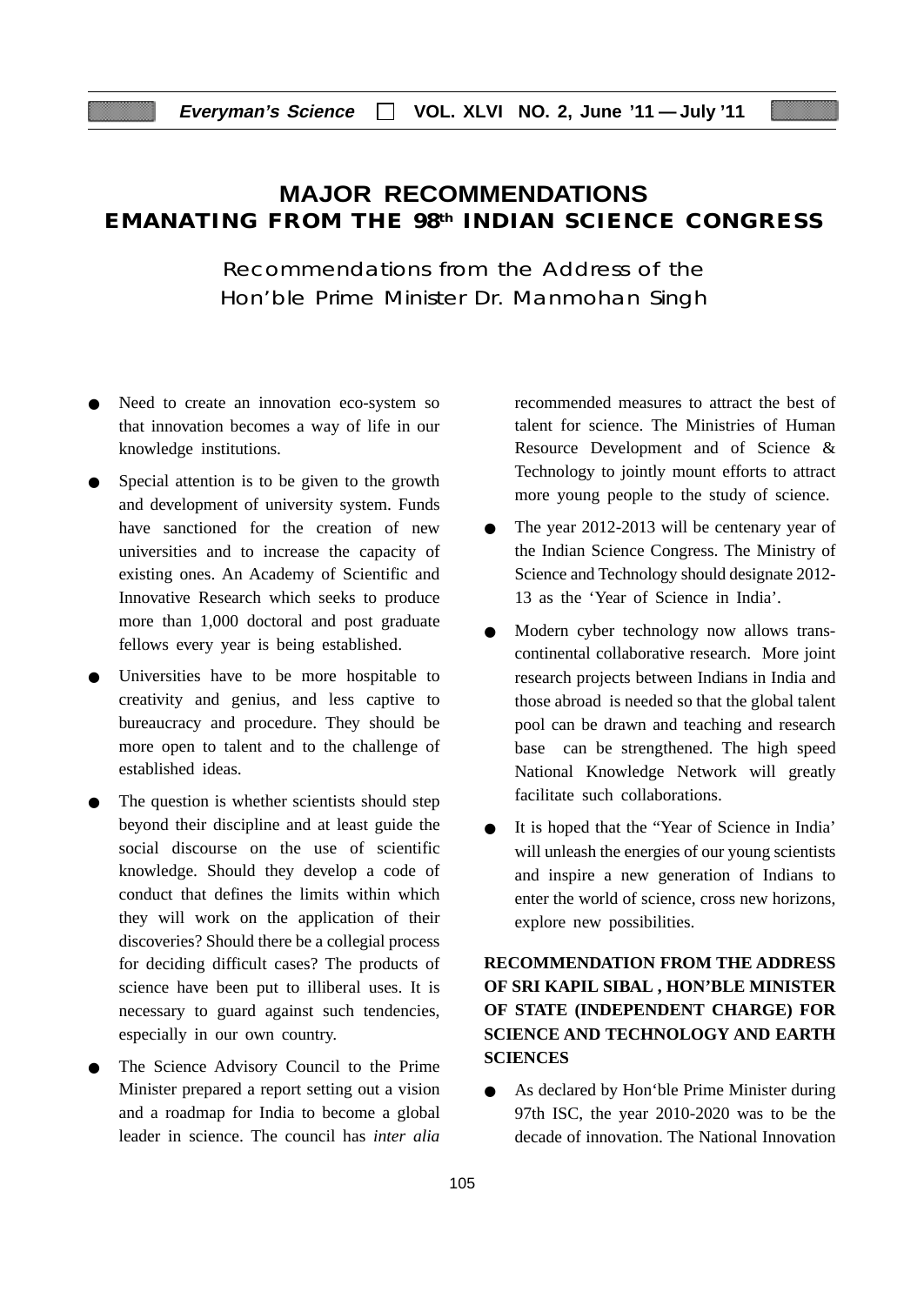Council (NIC) was set up accordingly to prepare a road map for the Decade of Innovation.

- In higher education scenario the Gross Enrolment Ratio is today around a mere 15%. Changing labour markets and demographics are driving a "new' demand for higher education. This will necessitate many more universities and colleges to be opened in the years to come.
- In myriads of private and foreign education providers imparting education through conventional, distance learning and online programmes. Most of the providers are in the areas which cater to human resource needs for the growth of the industries in India. We have over 3000 engineering institutions and colleges across the country that produce aggregately nearly 5 lakh engineering graduates. The quality of education imparted is a matter of concern.
- Need for better quality education, as also new courses, new content, and new delivery standards. This is exactly what we are seeking to incorporate in the thirty new Central Universities that we are setting up. Our vision for these universities is that they should become symbols of excellence, models of efficiency, and examples in terms of academic standards and university governance for other state and deemed universities to emulate.
- The Gross Enrolment in higher education should be doubled to at least 30% by the end of 2020, means tripling of enrolments in the tertiary sector from around 13 million to 40 million. This will entail massive capacity building, both institutional as well as human. Besides enhancing the quantum of teachers

and faculty in colleges and universities quality to be improved.

- To put in place an effective quality assurance system and provide a common frame of reference for students and others to obtain credible information on academic quality across institutions, domestic as well as international. The National Accreditation Regulatory Authority for Higher Educational Institutions Bill, 2010 has been introduced in Parliament to provide for mandatory accreditation and creation of an institutional structure for the purpose.
- Plan to set up a National Commission for Higher education and Research (NCHER) for regulating higher education.
- To set up an Education Finance Corporation which will refinance educational loans to students, especially from lower income families seeking to pursue professional courses, at much more favorable terms than available presently and also provide not-for-profit educational institutions access to low cost funds.
- Need to focus on improving the quality of teaching-learning processes in our institutions of higher learning. To set up the National Mission on Education through ICT to link thousands of degree colleges and departments within universities, with a view to facilitate teaching sharing and providing access to open educational resources. The private sector is also contributing in this effort.
- Embarking on a joint initiative of the Ministry of Human Resource Development and Ministry of Science & Technology for 'Building Educator for Science Teaching (BEST)' in mission mode.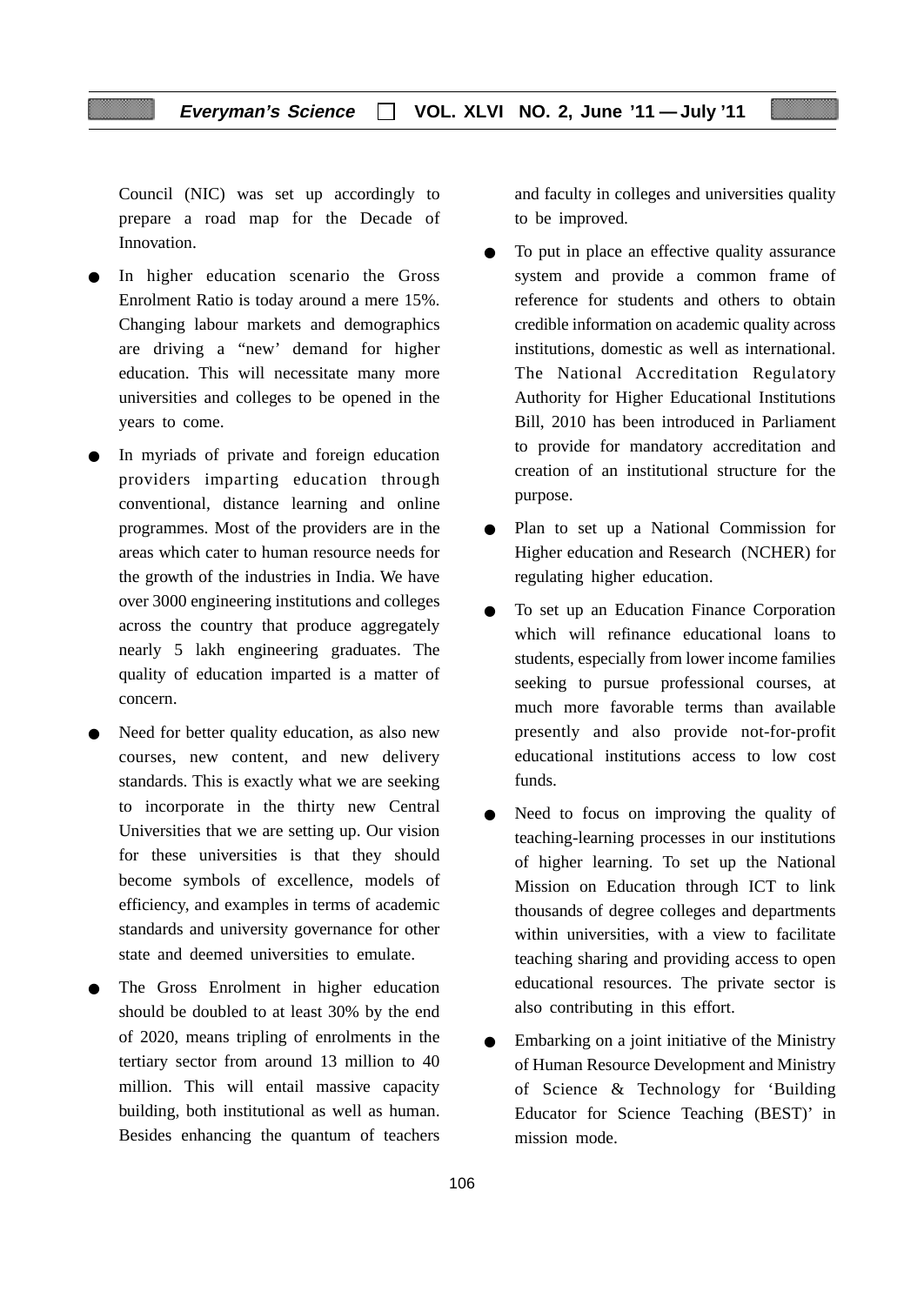- Need a renewal of the missions and methods of existing institutions of higher education.
- Concept of having Navratna Universities or an Indian Ivy League. Intend to nurture these select universities, like the public sector Navratnas, by generous financial support, freedom in accessing external funding and total autonomy so as to free them from hackles of government control.
- Better utilisation of the assets of publicly funded academic institutions. We believe these assets could be a catalyst for developing several forms of Public Private Partnerships.
- To set up fourteen 'Innovation Universities'. These will be unique Institutions which will set benchmarks, in academics and more importantly, in research, comparable to the best in the world in the context of problems of hunger, water, poverty and diseases through cutting edge science and technology. These Innovation Universities would be innovative in their governance, in their financial structure, in their academic and research structure, in their content and in every other way.
- To realize the Vision of India as an Innovation Hot Spot? Strategy is :
	- First, realize long term academia-industry collaborative relationships with open access to and resources free of intellectual property (IP) entanglements;
	- Second, put in place better integration of corporates with higher educational and research institutions to create a pipeline for skills that will support growth industries. This I believe will help to reduce the training costs and learning time not only for corporates but also help to develop skilled human resource.
- Third, encourage multidisciplinary collaboration among business government, academia and R & D thereby creating an environment that supports technological development which is aligned with and driven by industry needs.
- Fourth, recognizing the contribution of young researchers to the vitality and quality of the research system put in place more programmes for support of young researchers.
- Fifth, enhance significantly publicly funded research that reaches out to the market by engaging corporate executives as champions.
- Sixth, take up in collaboration with concerned government economic Ministries the modernisation and upgradation of technology in use by the small and medium enterprises.
- Seventh, encourage the formation of international R&D, technology and innovation consortia between Indian and foreign entities and last, provide tax incentives to businesses that collaborate with academia and R & D researchers.

**RECOMMENDATIONS FROM THE PRESIDENTIAL ADDRESS OF PROF. K.C. PANDEY, GENERAL PRESIDENT, INDIAN SCIENCE CONGRESS ASSOCIATION-2010- 2011**

# **Quality Education and Excellence in Scientific Research in Indian Universities**

● India lags behind key countries and some BRIC partners in research investment and output, particularly in the industrial sector.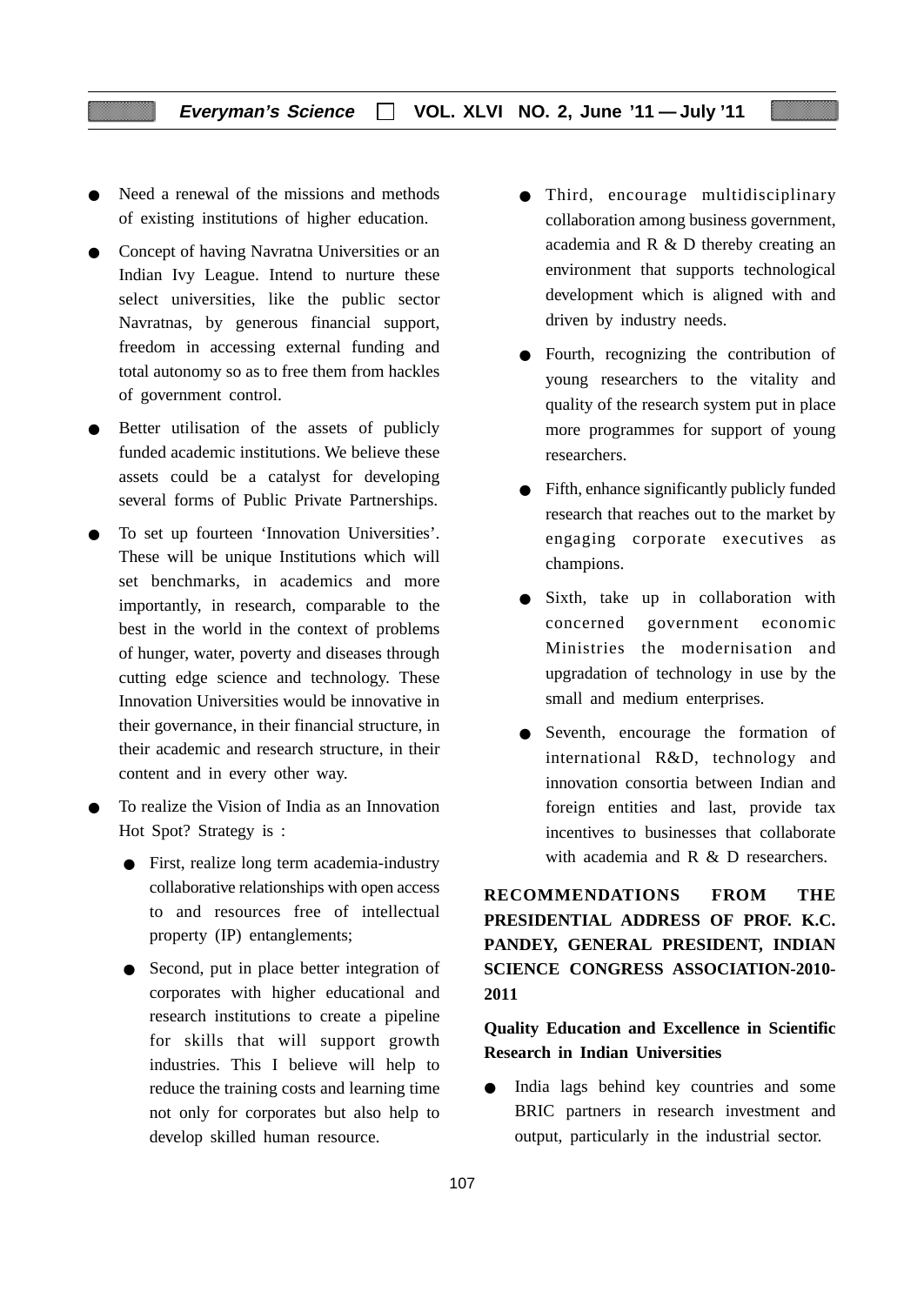# **Everyman's Science VOL. XLVI NO. 2, June '11 — July '11**

- Non availability of suitable researchers in required numbers.
- India has systematically failed to capitalize on its basic research output. There is disconnect between research laboratories and industry.
- The output of research papers was practically constant from 1981 to 2000, when it started to go up, since 2004 the gradient is steep and our growth factor (vis a vis 1981) will catch up with UK, Germany, France and Japan in a few years.
- The number of papers published jointly with collaborators, abroad is about 20 percent of the total published by Indians; it has doubled in the period 1999-2003 to 2004-08.
- Our research profile is evenly balanced between physical and life sciences.
- Nonprofit research laboratories, the "request for proposal' system giving due support to theoretical research and support for research without strings for eminent scientists will be overall helpful to the scientific research effort.
- There are only few universities in India, known for good standards in research and teaching. Star researchers getting more salary than normal is step, helpful to quality.
- The recommendations of the three academies of science should be seriously considered for implementation. The main suggestion are :
- Four year BS program.
- Integrated program up to Ph.D.
- Introduction of post doctoral programs.
- Networking is the key to relevance and excellence.
- Foreign universities should be welcomed to have their own campuses or to collaborate with existing institution.
- Good teachers/researchers should be recognized and rewarded on the basis of evaluation.
- The universities should make the management supportive of research projects rather than making it an undesirable experience for researchers.
- Services of retired teachers should be utilized with suitable honoraria.
- In order to attract young talent a new scheme YTS for post graduate science student with guaranteed research job should be implemented.
- Serious consideration should be given to encourage private investment in higher education by lifting restrictions on fees and enabling profit. This will enable the development of world class institutions.
- Special educational zones on the lines of special economic zones may be established.
- Quality Institutions, run by private corporations for profit should be encouraged.

# **RECOMMENDATIONS OF SECTIONAL COMMITTEES (AS RECEIVED FROM SECTIONAL PRESIDENTS)**

#### **Agriculture and Forestry Sciences**

- Cultivation of not only wheat and rice but also minor millets like Jowar, bajra and finger millet should be encouraged.
- Development of climate resilient agriculture to strengthen food security of the country.
- State government should pay more attention to farmers by implementing the national policy for farmers including proper sanitation, supply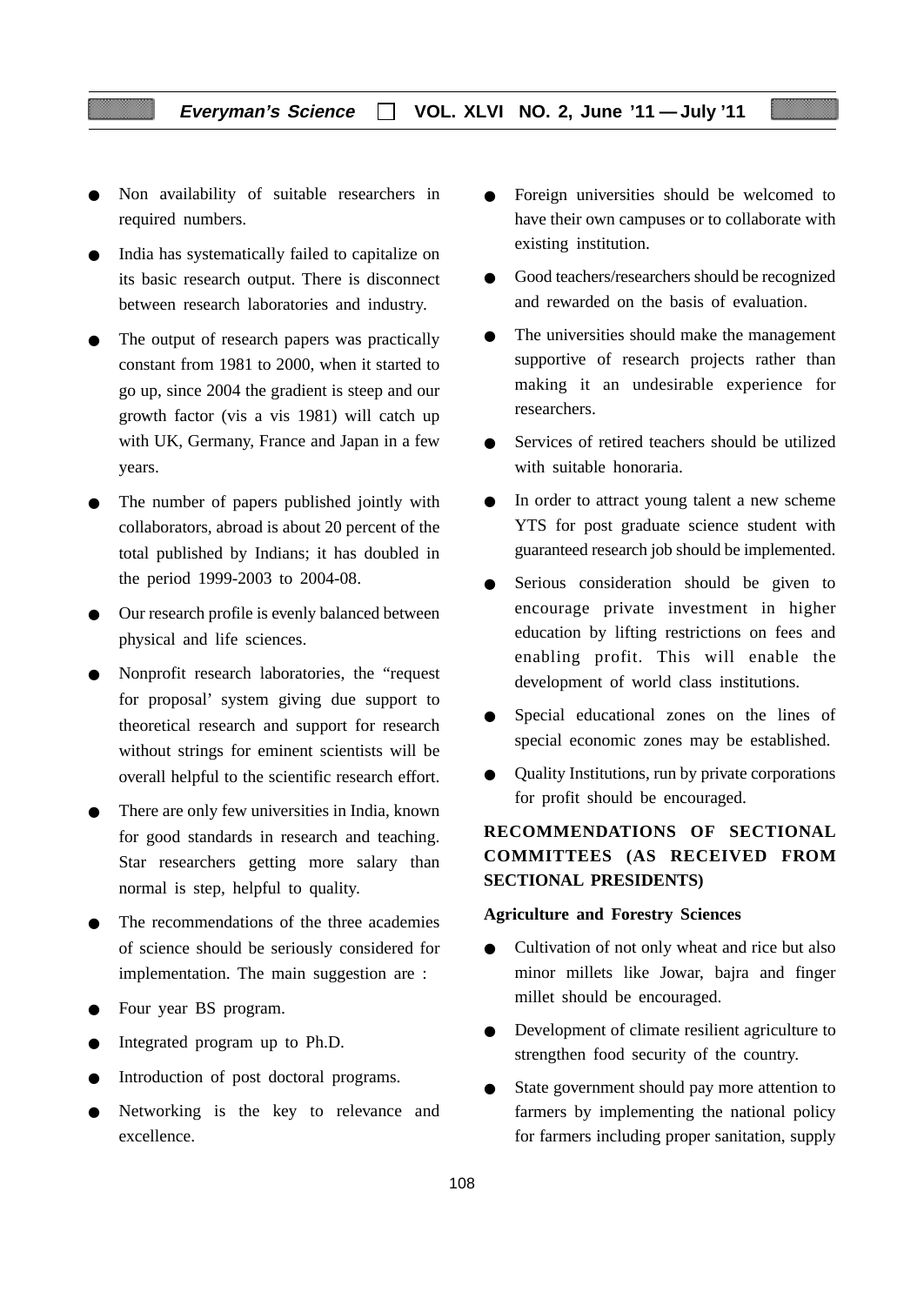of drinking water, good delivery system and infrastructure development of storage.

- There is a general lack of excellence in the agricultural education and listed several options to improve it further which included up gradation of skill of the faculty including bringing fresh blood from outside the parent university. New initiatives taken by ICAR including modernization and renovation of class rooms, e-resources, faculty development etc. ICAR Model Act-2009 will also be implemented to reform the agriculture education in the country.
- It is observed that universities are starved of operational funds, which affect the quality of academics and the research and development. There is need for plan allocation for agriculture education and research needs substantial enhancement in term of investment to make India a first rate country in agricultural research and education. Among the different interventions, well- trained faculty, incentives for the faculty, International and national collaborations in research and education, National Agricultural Education Project on the lines of NATP and NAIP with support from Govt. of India are important to improve the stakes of higher agricultural education.

#### **Animal, Veterinary and Fishery Sciences**

- Creativity is needed for which teachers and students should be curious and there should be scientific discussions, dialogue and criticism.
- There should be inter-disciplinary attitude of teaching and research.
- Basic research should be encouraged and teachers should generate interest in the young minds to come forward to accept the challenges of the emerging trends in animal sciences.

**Anthropological and Behavioural Sciences (including Archaeology, Psychology, Educational Sciences and Military Sciences)**

- In the light of the theme of the 98th Science Congress, i.e. **"Quality Education and Excellence in Science Research in Indian Universities",** the existing curricula of all the disciplines under the section should be revised and updated as far as possible and see that a parity should be maintained in the Indian Universities and also ensure quality discourses.
- The present teaching and research programme on human sciences, such as Bio- Archaeology, evolution and human migration, DNA mappings, Socio-cultural conflicts etc. should be strengthened.
- Different sub-committees may be constituted at the national level in order to examine and carry out necessary ground works and make proper recommendations.
- As has been felt that a comprehensive survey on food and nutritional status of the people of India, specially the children is necessary and for that, services of the Anthropologists who are trained in the techniques of nutritional assessment and nutritional ecology may be utilized.

#### **Earth System Sciences**

- A new strategic international and interdisciplinary approach to science is necessary to exploit fully the existing knowledge to identify and address the geo hazards.
- A key role of ESS in natural hazards / Risk and Mitigations, water management, interfacing of geology and agricultural sciences and climate change.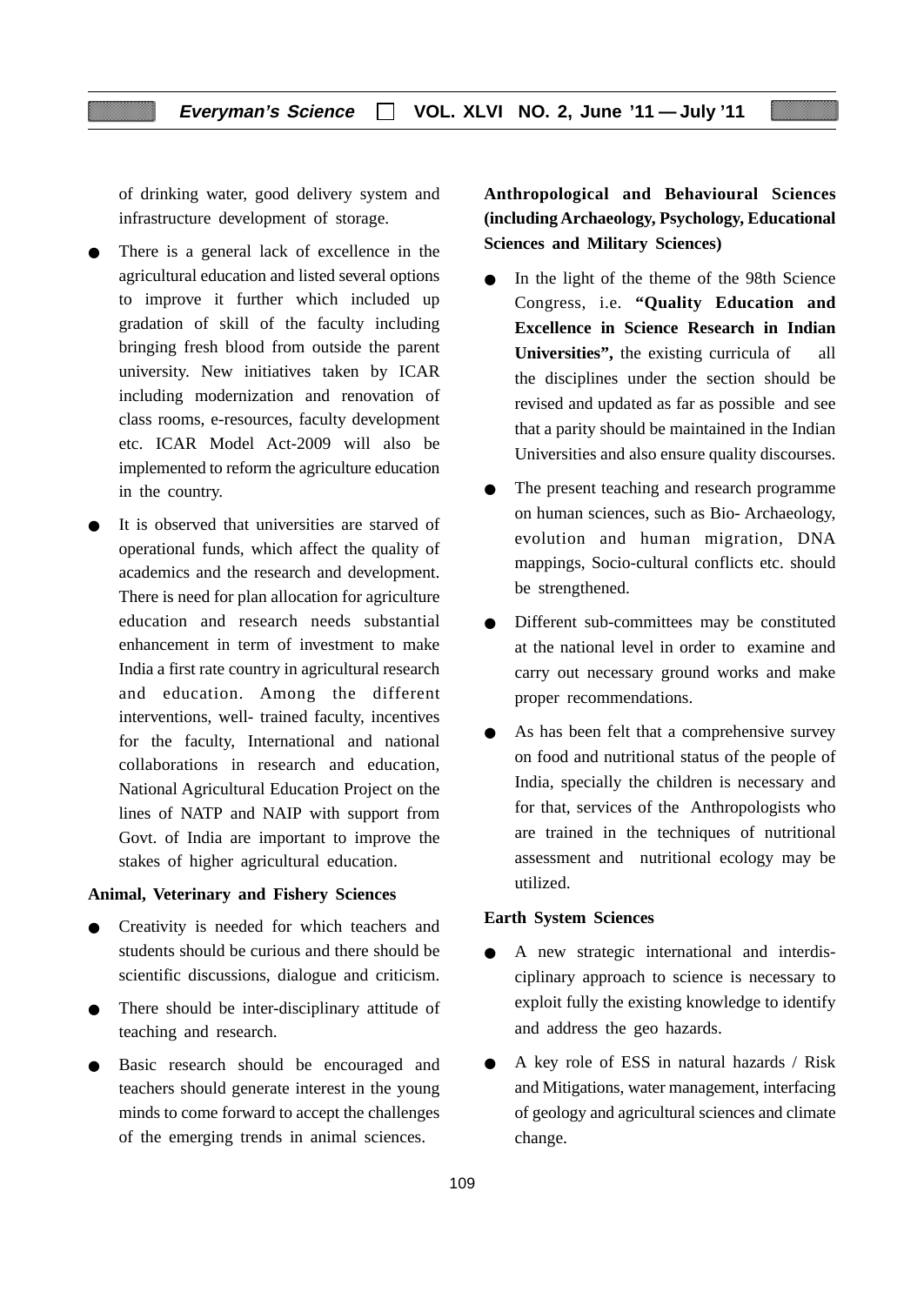# **Everyman's Science VOL. XLVI NO. 2, June '11 — July '11**

- To develop manpower in mathematical modeling and computer simulations for better understanding of processes and phenomena of ESS, which can fill up the present and future needs of the country.
- Research & explorations in gas hydrates and nuclear mineral resources as an alternating energy resources.
- The Earth system Science is for the integrated study of the Earth System, the changes that are occurring to the system and the implications of these changes for global sustainability.

#### **Engineering Sciences**

- There is a strong need of promoting ethical conduct in science education and research.
- Every researcher should swear an ethical oath of science.
- Scientific knowledge should be used for sustainable development.
- Science and engineering education should provide skills and tools to deal with sustainable development process with 'Holistic Approach'. The current decision making process needs to shift from cost benefit analysis into 'Multicriteria Decision Making' in the face of uncertainty.
- There is need to include in modern teaching and research the concept of Green, Clean Closed Cycle operational CSR, Ecological foot prints and Security.
- Multi-disciplinary stake holder approach must find place in research and teaching to ensure sustainable development.
- To boost research, a parallel cadre of Research Professors, Research Associate Professors, Research Assistant Professors, and Research Lecturers etc. is required.
- Basic research should be encouraged in the universities.
- For economic benefits of research being carried out at various universities in addition to R & D, training in delivering aspects of research projects is very much required.
- Civil conscience is required to stop upward trend of environmental pollution.
- Need to increase awareness of importance of science and technology in daily life of Indians.
- Environmentally sound technologies should be promoted.
- Ways should be found to empower women as a resource for science and technology.
- Need to remove social obstacles and barriers that continue to exclude girl children and women from the study of science and technology.
- Energy should be saved through proper energy management techniques and conservation measure.
- Use of Biomass fuels should be promoted for sustainable development.
- Green technology should be adopted.
- Use of Ethanol may be promoted for sustainable development as alternate fuel.
- Continuous energy audit along with environmental audit is required for sustainable development of the technologies.

#### **Environmental Sciences**

- Appropriate Phytoremedaition methods have to be initiated to combat various environmental problems.
- For clean, Ecofriendly and Green Technology there is a need of integrated management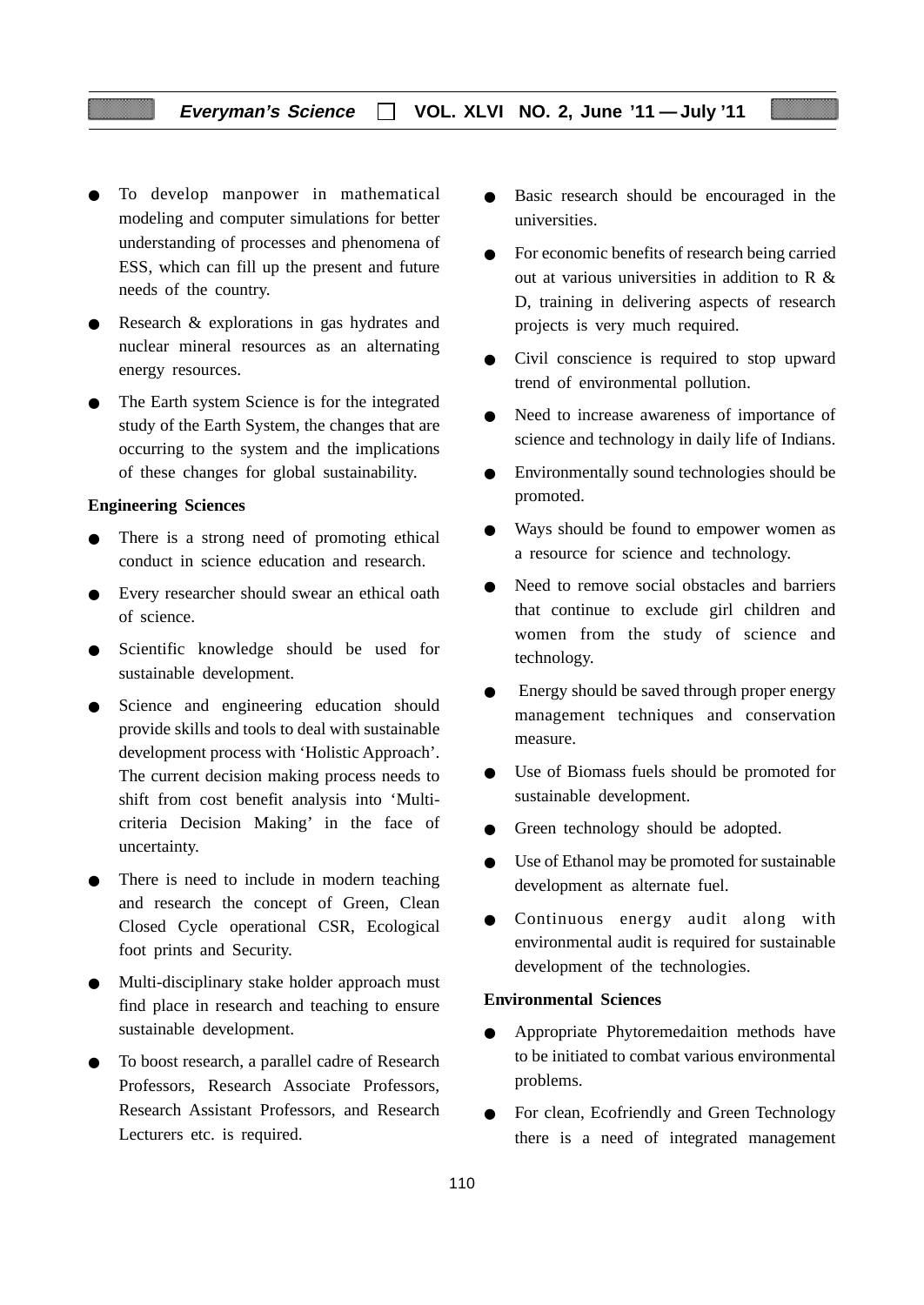# **Everyman's Science VOL. XLVI NO. 2, June '11 — July '11**

strategies involving different sections of the societies viz. Govt. Organization , NGO, Scientists, Researchers, common Public.

- Awareness on Environmental issues need of the hour, emphasis must be given on this field.
- Plastic below 40 Microns should be banned instead 20 microns to combat its ill impact.
- Climate Change: Case studies in Central Himalayas and Gangetic plains are shown that there are already adverse affect of climate change. There are certain adaptation Technologies that should be practiced and incentives be provided to poor small farmers to adopt them. At the same time there is a need of furthers researches to develop new technologies to mitigate the adverse affects of climate change and global warming.
- For effective use of role of media in specific dissemination of News related to, environment, the journalists must be well educated, i.e. there is a need of Environmental Journalism.
- An urgent need of conservation of natural resources like Water, Biodiversity (Flora and Fauna)
- Need of Rehabilitation of degraded lands by ecorestoration process.
- Need of Reclamation of abandoned mined area.
- Solar energy, wind energy used Biomass to be utilized as alternative sources of energy. Extensive energy Plautatious should be taken up.
- Application of Biofertilizer, Biopesticides & Biotoxicides should be enhanced for sustainable Environmental management.
- Need of Carbon trading / carbon reduction through carbon credit and CDM.

● It is important to insure safe and pure drinking water (Arsenic and Fluoride free) in several parts of India.

# **Information and Communication Science and Technology (including Computer Science)**

- Factors that contribute to empower People  $\&$ Society , Governments, regulators and operators should look for innovative ways of promoting community access to empower people in rural areas to join the rest of the virtual world. For example, community access points, such as rural Internet kiosks, can create a chain reaction, leading to demand for more connectivity throughout rural areas and hastening the development of local economies.
- Mobile phones have allowed farmers to sell their crops directly to the highest bidder & It is estimated that increasing broadband use by 10 per cent would increase Gross Domestic Product (GDP) by more than 1 percent.
- Community access represents a huge opportunity in changing lives, especially in the rural areas of developing country like India.
- The example of a solar-powered, self-contained, Internet rural kiosk cited during the various discussion why the Internet, and more broadly ICT, is in such high demand by people who in many cases do not have enough to eat or safe water to drink.
- The kiosk can operate in any environment and can bring the power of Internet access to any village.
- In the present era of globalization of education and research, quick access to information and widespread dissemination of knowledge has become very important. On the research front, sharing of scientific knowledge through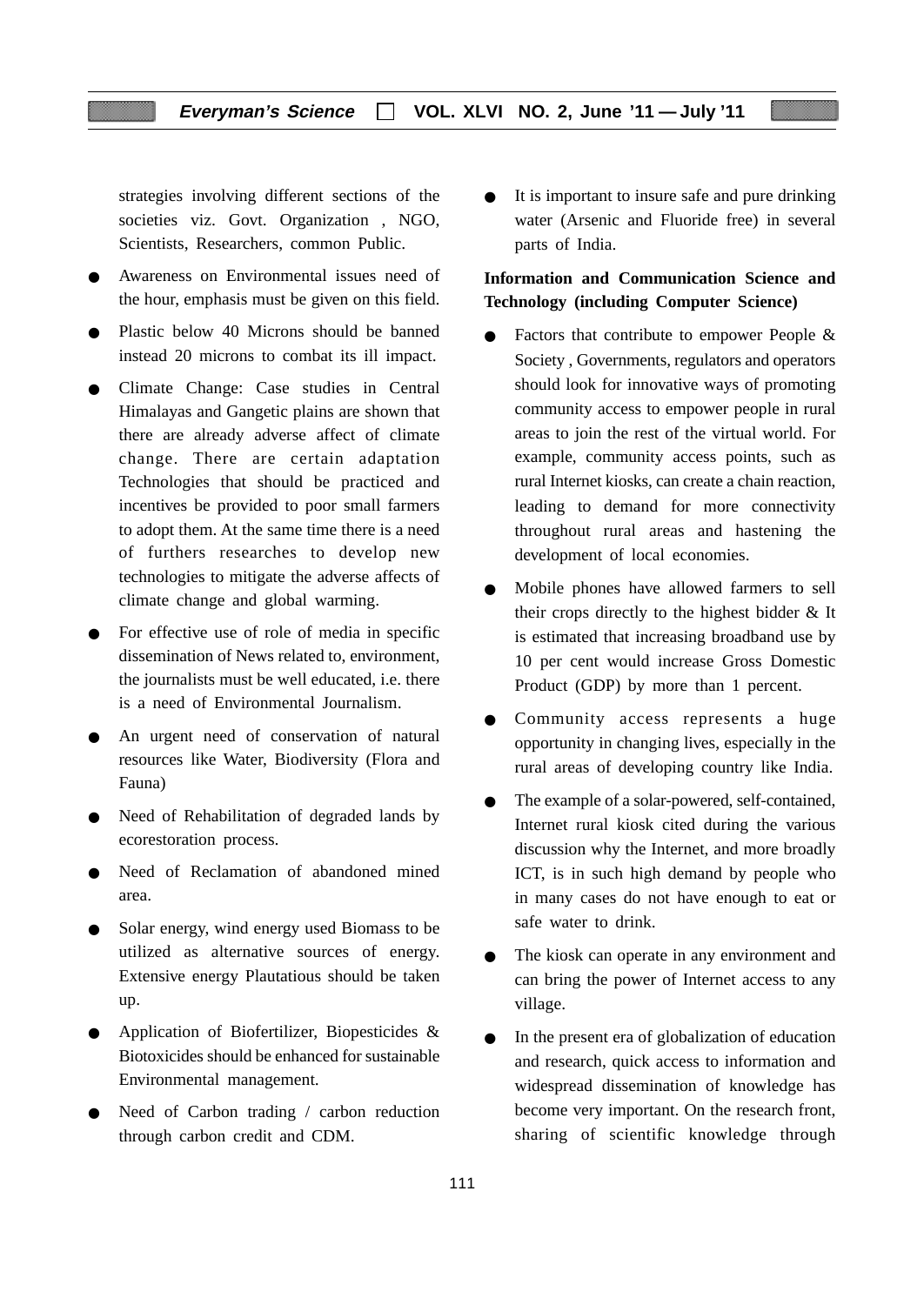journals, conferences and other means is mired in many problems. Journal costs are escalating and conferences have their own inherent problem of high costs involved in organizing or attending. Further, everyone interested cannot attend all conferences.

- Improving ICT legislation, regulations, and enforcement are high priorities because most of the states lacks laws and regulations protecting researchers & consumers "confidential information and privacy", national copyright and intellectual property laws are poorly enforced, and inadequate regulatory structures govern the Internet and telecommunications.
- A viable and enforced legal regime must be in place to accelerate technology development and e-commerce. Governments should share legal research and analysis to speed promulgating laws and Regulations to:
- Protect personal data and information privacy;
- Protect Internet-related intellectual property, publishing rights, & software applications and accelerate the introduction of e-commerce legislation
- Green technology: Using ICTs to tackle climate > change and environmental challenges.
- National & State Level Initiatives Programmes in Environmental Protection/CO2 Pollution Awareness in Schools, Colleges and Universities. National Awareness Programme dedicated to help save the planet from global warming.
- The whole society benefits of this action due to a reduced environmental impact. Energy, Education, Governance and Schools.
- Schools need to give consideration to environmental education, not just within the curriculum but across all areas of school life. A positive attitude towards the environment should be reflected in the aims of the school and consideration needs to be given to waste issues when developing policies for purchasing, efficient use of resources, waste collection, maintenance of the school and its' grounds and other aspects of school life.
- In order for today's students to function in the 21st century, they must be able to acquire, evaluate, and use information technology tools effectively. Today's students must become information literate workers, teachers, facilitators and coaches. Designing technological solutions and pondering benefits and risks should be an integral part of the middle school science experience. As students take the initiative to learn science and technology, they will learn about themselves, their community and potential career paths. The confidence to pursue such personal goals can be instilled through successful science experience.
- Children can act as a powerful lever and positive force for change, both at school and at home. School, college & universities should have programme to encourage students/children to recycle, most considered that information and advertising were paramount, but sadly lacking.

#### **Mathematical Sciences (including Statistics)**

● It is strongly reiterated that the birth day of Legendry Indian Mathematician Srinivasa Ramanujan, which is December 22, should be declared by the MHRD, Government of India as National Mathematics Day. By doing so we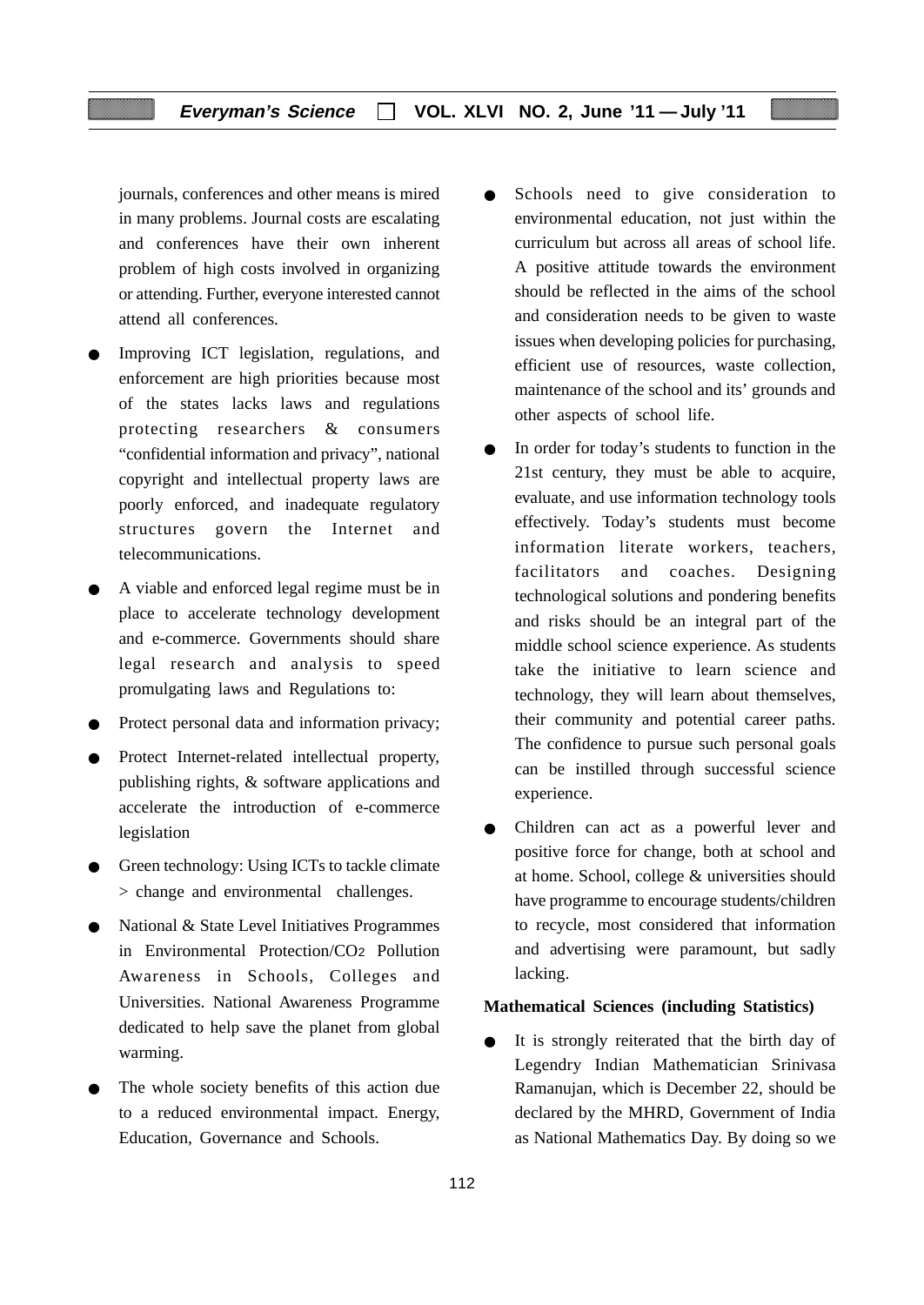will not only remember the great Indian genius, but also will succeed in making mathematics a popular subject by organizing various events for schools / colleges / university students. Moreover, such an attempt shall inspire both our students and teachers towards mathematics.

In order to ensure the quality of research, for any person it should be compulsory before he or she can submit his/her Ph.D. / D. Phil. thesis that two of his/ her research papers must have been accepted/ published in a refereed journal of mathematics. A research announcement in good journal of mathematics can be taken as equivalent to research paper.

#### **Medical Sciences (Including Physiology)**

- Iodine deficiency disorders (IDD) are major public health problem in India and supplementation of iodine through iodized salt has been taken as only measure to prevent and control IDD. However, inspite of iodine supplementation more than a decade IDD is still a moderate public health problem in many regions of the country. Therefore with successful iodization programme, identification of region specific environmental goitrogens / anti thyroidal factors and their possible amelioration are very important.
- Positive and strong infrastructure requires to be developed to ensure a self – enforcing industrial environment where assurance of occupational health and safety are the norms.
- Melatonin may be used as a free radical scavenger in the reduction of oxidative stress in humans and economically important animals.
- Proteins promoting sperm motility and immortality factors in sperm head and

epididymis may be used in the manipulation of fertility control/family planning.

- Adult brain stem cells may be used to control Alzheimer's and Parkinson's diseases.
- Polyunsaturated fatty acid in diet influences embryo survival in farm animals.
- An intronic polymorphism of Adiponectin gene and lower adiponectin levels associated with rapid growth of economy with changes in eating habits and marked decrease in physical activity are the possible factors for diabetic epidemic in India.

# **New Biology (including Biochemistry, Biophysics & Molecular biology and Biotechnology)**

- The quality of scientific presentations both by invited speakers (including oral presentations) and posters are becoming of high standard day by day.
- More than two prizes should be kept for the poster presentations in this Section.
- It was also proposed that one special prize may be kept for the undergraduate students.
- More abstract books should be published and distributed in the venue to the participants.

### **Plant Sciences**

● India being one of the 12 mega diversity centres is very important for biodiversity. During the past several decades, biodiversity has been considerably explored all over the world But still there is greater scope and need to continuously explore and update the biodiversity base of all the groups of plants. In the recent years the lower plants seems to have received little attention unfortunately. These groups of plants need greater attention,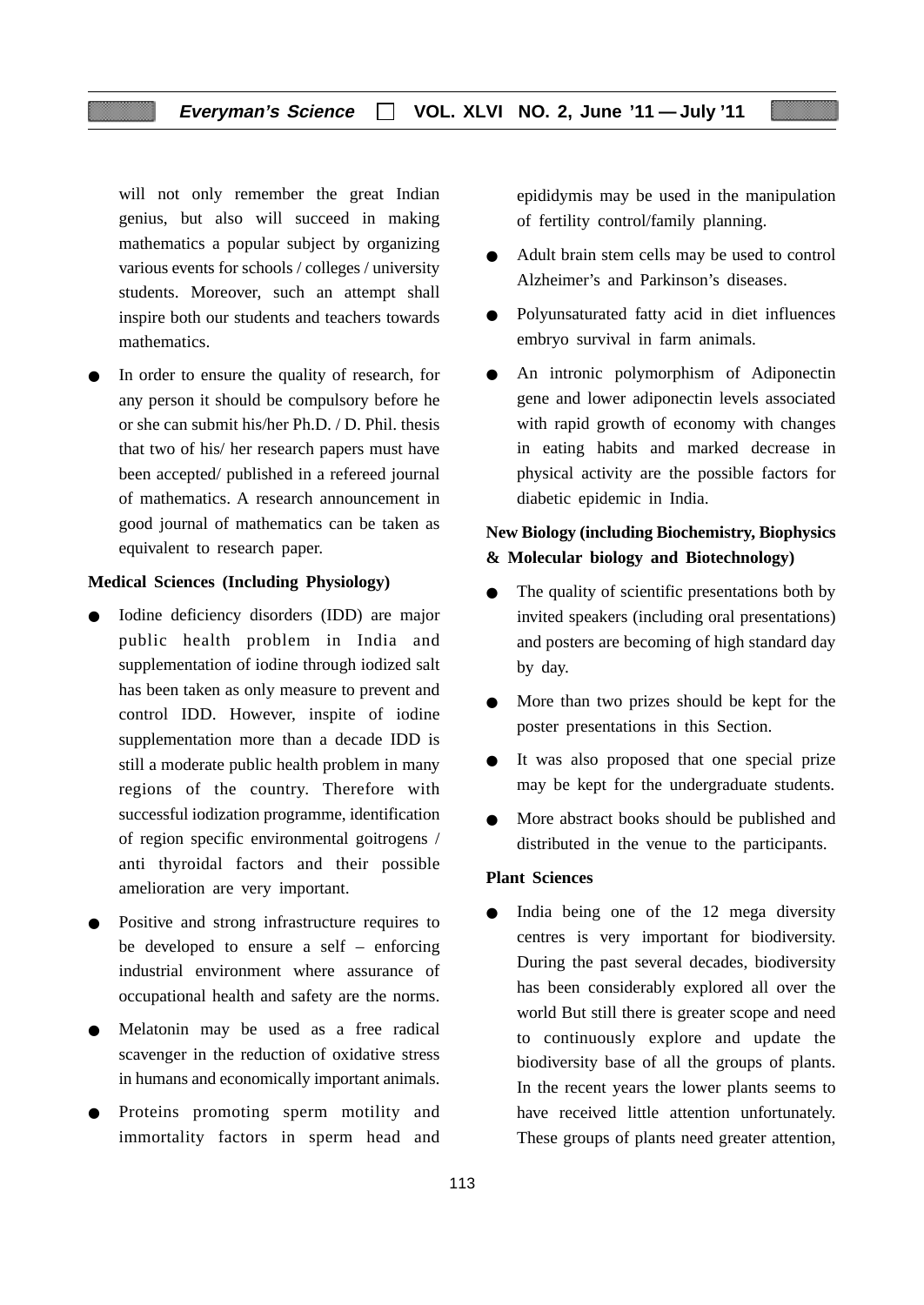support and encouragement as they are even more important ecologically and biologically.

- Equally and even more important is the *ex situ* and *in situ* preservation of the known biodiversity.
- *Ex situ* for both wild and cultivated plants by using modern techniques like cryopreservation, tissue culture and micro propagation
- Major and small biodiversity spots require immediate attention for conservation as they are rich in numbers as well as populations.
- Greater emphasis should be laid on biodiversity based and supported biotechnology by making biotechnology more relevant to human welfare and at the same time providing broader and stronger base to biotechnology. Therefore studies on ethno botany should be earnestly undertaken as many areas are still unexplored from ethno botanical point of view, more importantly such important areas are gradually

and at times suddenly shrinking because of cultural invasions.

- Exploration of endophytes, secondary metabolites, nutraceutical potential of medicinal plants, mushrooms and lichens etc. and studies on nanomaterial's need to be undertaken with greater emphasis and direction so that the recorded biodiversity is put to greater use for the welfare of the society.
- More grants for Botanical Gardens, Herbaria and museum, should be provided. More centres for conservation of biodiversity should be established in different regions in addition to those already in place so that every bit of biodiversity wealth is recorded. More jobs for maintaining such centres should be provided with proper promotional avenues so that young people are attracted and play their role efficiently in the conservation of this national wealth which is extremely valuable for all future ventures.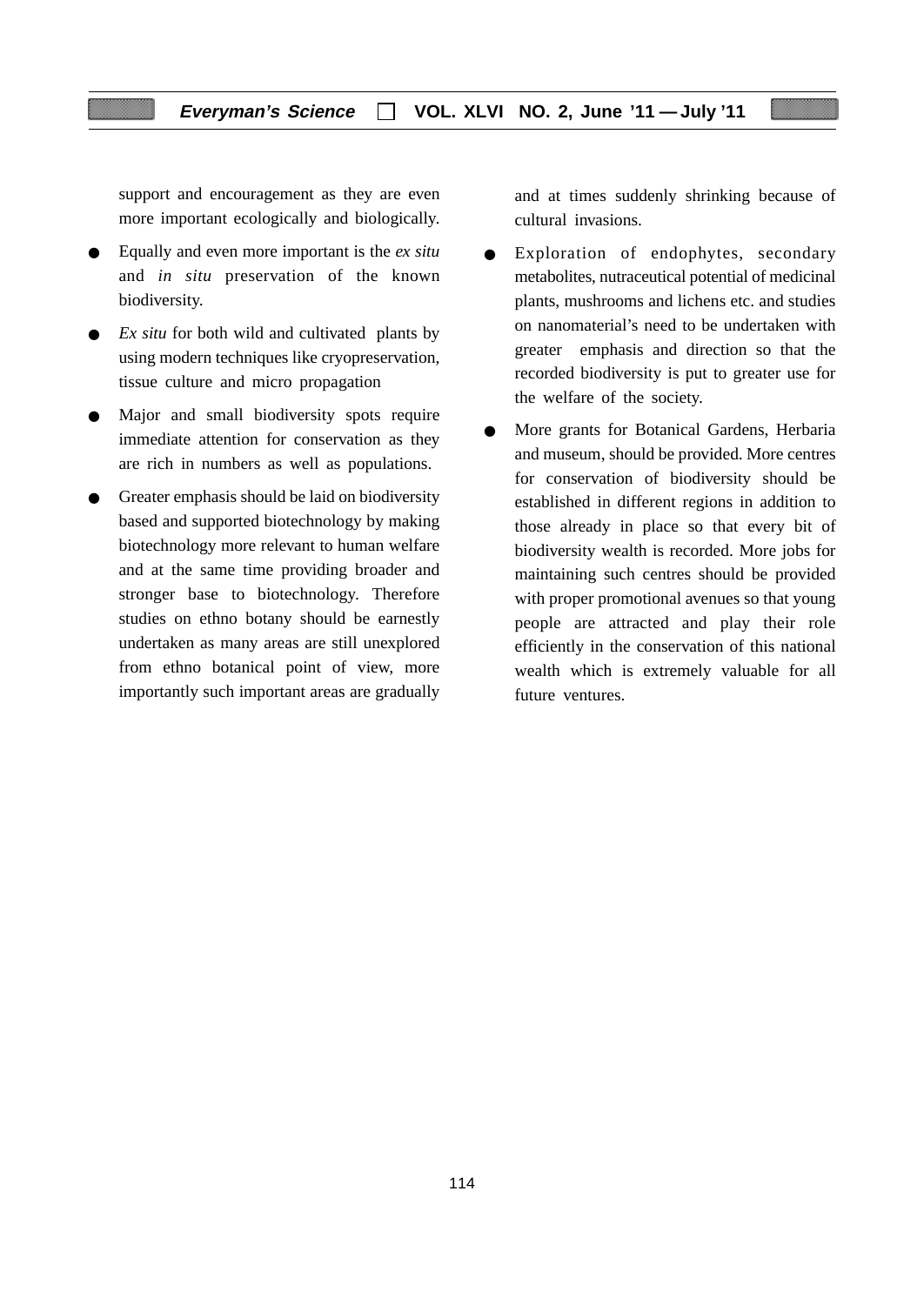# **SHORT COMMUNICATION**

# **SCREENING TESTS FOR CANCER : AN OVERVIEW**

Jyoti. D. Vora and Padma Srinivasan

**'Prevention is better than cure' are well-said words of a wise person. This aspect goes down very well for the concept of 'Cancer Screening', which needs to be done as a routine procedure on persons with early symptoms, or even on healthy persons so that cure of the disease becomes easy and also much suffering in reduced. The following article contains a detailed study on various aspects of cancer screening.**

#### **What is Cancer Screening ?**

Some types of cancer can be dected before they cause symptoms. Screening tests can help find cancer at an early stage, before symptoms appear. When abnormal tissue or cancer is found early, it may be easier to treat or cure.

#### **There are different kinds of screening tests.**

Screening tests include the following :

- Physical examination history : An exam of the body to check general signs of health, including checking for signs of diesease, such as lumps or anything else that seems unusual. A history of the patient's health habits and past illnesses and treatments to be also taken.
- Laboratory tests : Medical procedures that test samles of tissue, blood, urine, or other substances in the body.
- Imaging procedures : Procedures that make pictures of areas inside the body.
- Genetic tests : Tests that look for certain gene mutations (changes) that are linked to some types of cancer.

#### **Screening tests have risks.**

Not all screening tests are helpful and most have risks. It is important to know the risk of the test and whether it has been proven to decrease the chance of dying from cancer.

#### **Some screening tests cause serious problems.**

Some screening procedures can cause bleeding or other problems. For example, colon cancer screening with sigmoidoscopy. Screening test results may appear to be abnormal even though there is no cancer. A false-positive test result (one that shows there is cancer when there really isn't) can cause anxiety and is usually followed by more tests and procedures, which also have risks. Screening test results may appear to be normal even though there is cancer. A person who receives a false negative test result (one that shows there is no cancer when there really is) may delay seeking medical care even if there are symptoms.

# **Finding the cancer may not improve the person's health or help the person live longer.**

For some cancers, finding and treating the cancer early does not improve the chance of a cure or help the person live longer.

Department of Biochemistry, Ramnarian Ruia College, Matunga, Mumbai-400 019, India.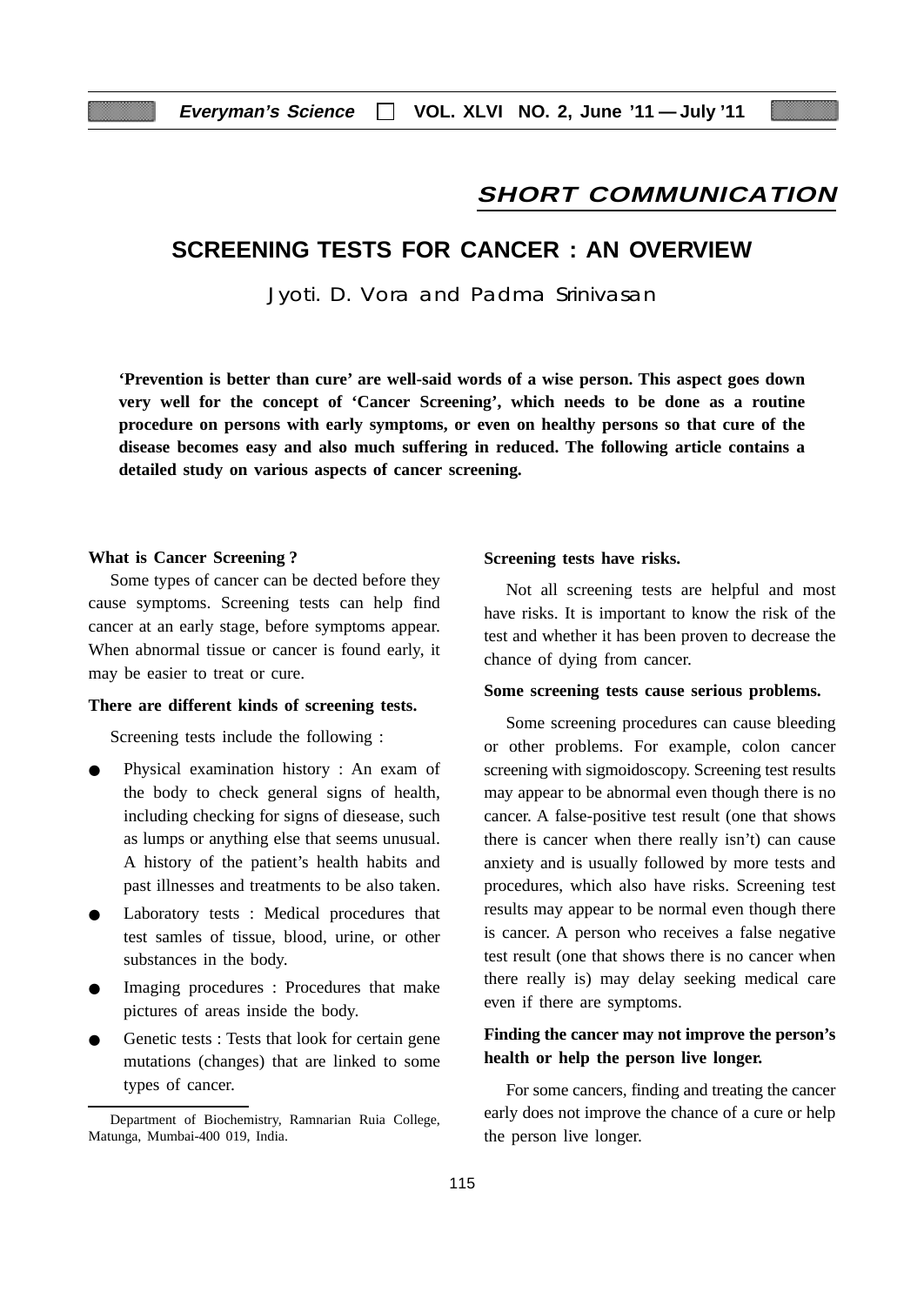#### **What is a mammogram ?**

A mammogram is an x-ray picture of the breast. Mammograms can be used to check for breast cancer in women who have no signs or symptoms of the disease. The x-ray images make it possible to detect tumors that cannot be felt. Screening mammograms can also find micro-calcifications (tiny deposits of calcium) that sometimes indicate the presence of breast cancer.

#### **Benefits of screening mammograms :**

Early detection of breast cancer with screening mammography means that treatment can be started earlier in the course of the disease, possibly before it has spread.

#### **Potential harms of screening mammograms :**

*Finding cancer does not always mean saving lives :* Even though mammograms can detect malignant tumors that cannot be felt, treating a small tumor does not always mean that a woman's life will be saved. A fast-growing or aggressive cancer may have already spread to other parts of the body before it is detected.

**False-negative results :** False-negative results occur when mammograms appear normal even though breast cancer is present. Overall, screening mammograms miss upto 20 percent of breast cancers that are present at the time of screening.

**False-positive results :** False-positive results occur when radiologists decide mammograms are abnormal but no cancer is actually present. All abnormal mammograms should be followed up with additional testing to determine whether cancer is present.

The additional testing required to rule out cancer can also be costly and time consuming and can cause physical discomfort.

#### **Radiation exposure :**

Mammograms require very small does of radiation. The risk of harm from this radiation

exposure is low, but repeated x-rays have the potential to cause cancer. The benefits, however, nearly always outweigh the risk.

#### **What is computed tomography ?**

Computed tomography (CT) is a diagnostic procedure that uses special x-ray equipment to obtain cross-sectional pictures of the body. The CT computer displays these pictures as detailed images of organs, bones, and other tissues.

#### **How is CT used in cancer ?**

Computed tomography is used in several ways :

- To detect or confirm the presence of a tumor ;
- To provide information about the size and location of the tumor and whether it has spread ;
- To guide a biopsy (the removal of cells or tissues for examination under a microscope);
- To help plan radiation therapy or surgery; and
- To determine whether the cancer is responding to treatment.

#### **Are there risks associated with a CT scan ?**

Some people may be concerned about the amount of radiation they receive during a CT scan. It is true that the radiation exposure from a CT scan can be higher than from a regular X-Ray. However, not having the procedure can be more risky than having it, especially if cancer is suspected. People considering CTs must weigh the risks and benefits.

In very rare cases, contrast agents can cause allergic reactions. Some people experience mild itching or hives (small bumps on the skin). Symptoms of a more serious allergic reaction include shortness or breath and swelling of the throat or other parts of the body.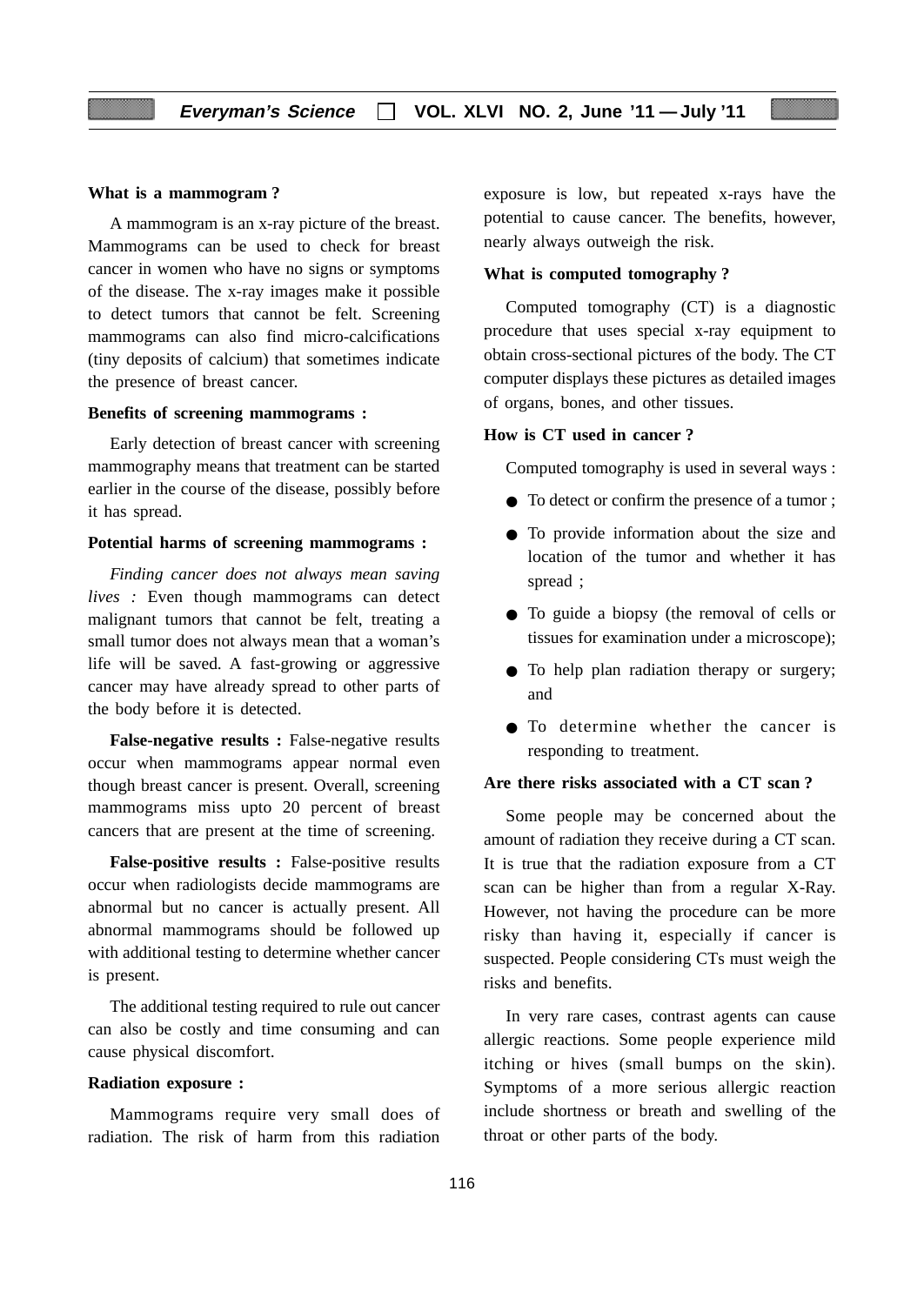#### **Laboratory tests :**

A laboratory test is a medical procedure in which a sample of blood, urine or other tissues of substances in the body is checked for certain features. Laboratory tests also play an important role in diagnosis when a person has symptoms. In addition, tests may be used to help plan a patient's treatment, evaluate the response to treatment, or monitor the course of the disease over time.

Laboratory test samples are analyzed to determine whether the results fall within normal ranges. Normal test values are usually given as range, rather than as a specific number, because normal values vary from person to person. Many factors (including the patient's sex, age, race, medical history, and general health) can affect test results. Sometimes, results are affected by specific foods, drugs the patient is taking, and how closely the patient follows pre-test instructions.

#### **What is a Pap test ?**

The Pap test (sometimes called a Pap smear or cervical cytology) is a way to examine cells collected from the cervix. The main purpose of the Pap test is to detect cancer or abnormal cells from cervix that may lead to cancer.

#### **Why are a Pap test and pelvic exam important?**

A Pap test and pelvic exam are important parts of a woman's routine health care because they can detect abnormalities that may lead to cancer of the cervix. These abnormalities can be treated before cancer develops. Most cancer of the cervix can be prevented if women have Pap tests regularly. Also, as with many types of cancer, cancer of the cervix is more likely to be treated successfully if it is detected early. Samples that have no cell abnormalities are reported as "negative for intraepithelial lesion or malignancy. A Pap test result may also report certain benign (nonneoplastic) findings, such as common, harmless infections or inflammation. Pap test results also indicate whether the specimen was satisfactory or unsatisfactory for examination.

#### **What if Pap test results are abnormal?**

If the Pap test shows an ambiguous or minor abnormality, the doctor may repeat the test to determine whether further follow-up is needed. Many times, cell changes in the cervix go away without treatment. Follow-up testing for some cell changes may involve acolposcopy, in which an instrument much like a microscope (called acolposcope) is used to examine the vagina and the cervix. If colposcopy finds abnormal tissue, the doctor may perform endocervical curettage or a biopsy.

If testing shows abnormal cells that have a high chance of becoming cancer, further treatment is needed. Without treatment, these cells may turn into cancer. Treatment options include the following:

- **LEEP** (loop electrosurgical excision procedure): uses an electrical current that is passed through a thin wire loop to act as a knife to remove tissue.
- **Cryotherapy:** destroys abnormal tissue by freezing it.
- **Laser therapy:** uses a narrow beam of intense light to destroy or remove abnormal cells.
- **Conization:** removes a cone-shaped piece of tissue using a knife, a laser, or the LEEP technique.

# **How is HPV testing used in cervical cancer screening?**

HPV testing alone is not useful for cervical cancer screening of women under 30 years of age because the rate of false-positive tests would be unacceptably high. A negative HPV DNA test increases assurance that there is very little risk of a serious abnormality developing over the next several years.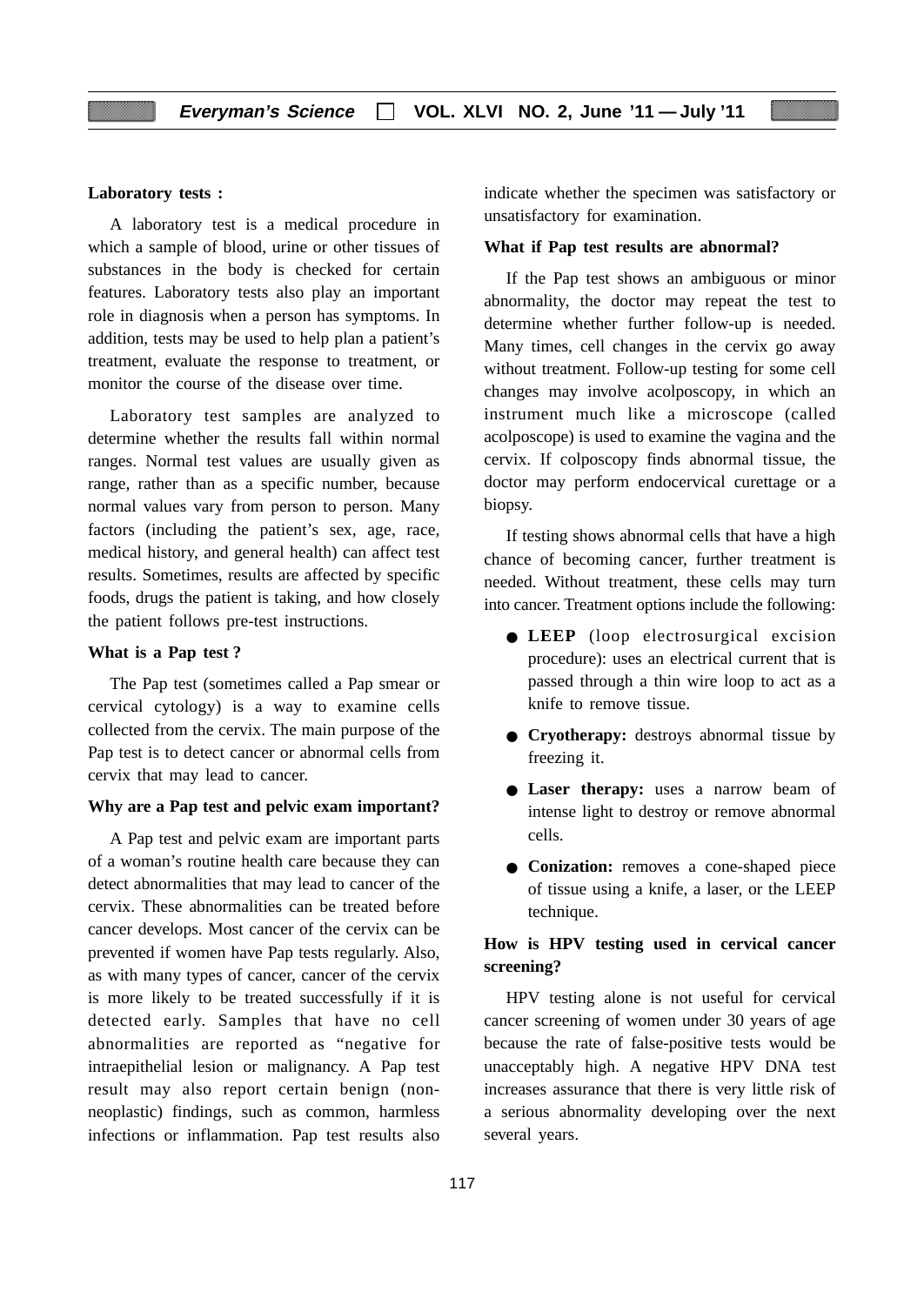#### **What is the prostate-specific antigen (PSA)test?**

Prostate-specific antigen (PSA) is a protein produced by cells of the prostate gland. The PSA test measures the level of PSA in the blood. Because PSA is produced by the body and can be used to detect disease, it is sometimes called a biological marker or a tumor marker.

It is normal for men to have a low level of PSA in their blood; however, prostate cancer or benign (not cancerous) conditions can increase a man's PSA level. The U.S. Food and Drug Administration (FDA) has approved the use of the PSA test along with a digital rectal exam (DRE) to help detect prostate cancer in men 50 years of age or older. The PSA test is also used to monitor patients who have a history of prostate cancer to see if the cancer has recurred (come back).

# **For whom might a PSA screening test be recommended?**

Several risk factors increase a man's chances of developing prostate cancer. These factors may be taken into consideration when a doctor recommends screening. Age is the most common risk factor, with nearly 63 percent of prostate cancer cases occurring in men age 65 and older . Other risk factors for prostate cancer include family history, race, and possibly diet.

#### **How are PSA test results reported?**

PSA test results show the level of PSA detected in the blood. These results are usually reported as nanograms of PSA per milliliter (ng/mL) of blood.

# **What if the screening test results show an elevated PSA level?**

There can be different reasons for an elevated PSA level, including prostate cancer, benign prostate enlargement, inflammation, infection, age, and race. If no symptoms to suggest cancer are present, the doctor may recommend repeating DRE and PSA tests regularly to watch for any changes. If a man's

PSA level has been increasing or if a suspicious lump is detected during a DRE, the doctor may recommend other tests like urine test or imaging tests like a transrectal ultrasound to determine if there is cancer or another problem in the prostate. If cancer is suspected, a biopsy is needed to determine whether cancer is present in the prostrate.

# **What are some of the limitations of the PSA test?**

*Detecting tumors does not always mean saving lives :* When used in screening, the PSA test can detect small tumors. However, finding a small tumor does not necessarily reduce a man's chances of dying from prostate cancer.

**False-positive tests :** False-positive test results (also called false positives) occur when the PSA level I level is elevated but no cancer is actually present.

False-negative tests : False-negative test results (also called false negatives) occur when the PSA level is in the normal range even though prostate cancer is actually present.

#### **Why is the PSA test controversial in screening?**

Using the PSA test to screen men for prostate cancer is controversial because it is not yet known for certain whether this test actually saves lives. Moreover, it is not clear that the benefits of PSA screening outweigh the risks of follow-up diagnostic tests and cancer treatments. Over diagnosis, puts men at risk of complications from unnecessary treatment.

#### **What are tumor markers ?**

Tumor markers are substances produced by tumor cells or by other cells of the body in response to cancer or certain benign (noncancerous) conditions. These substances can be found in the blood, in the urine, in the tumor tissue, or in other tissues. Different tumor markers are found in different types of cancer, and levels of the same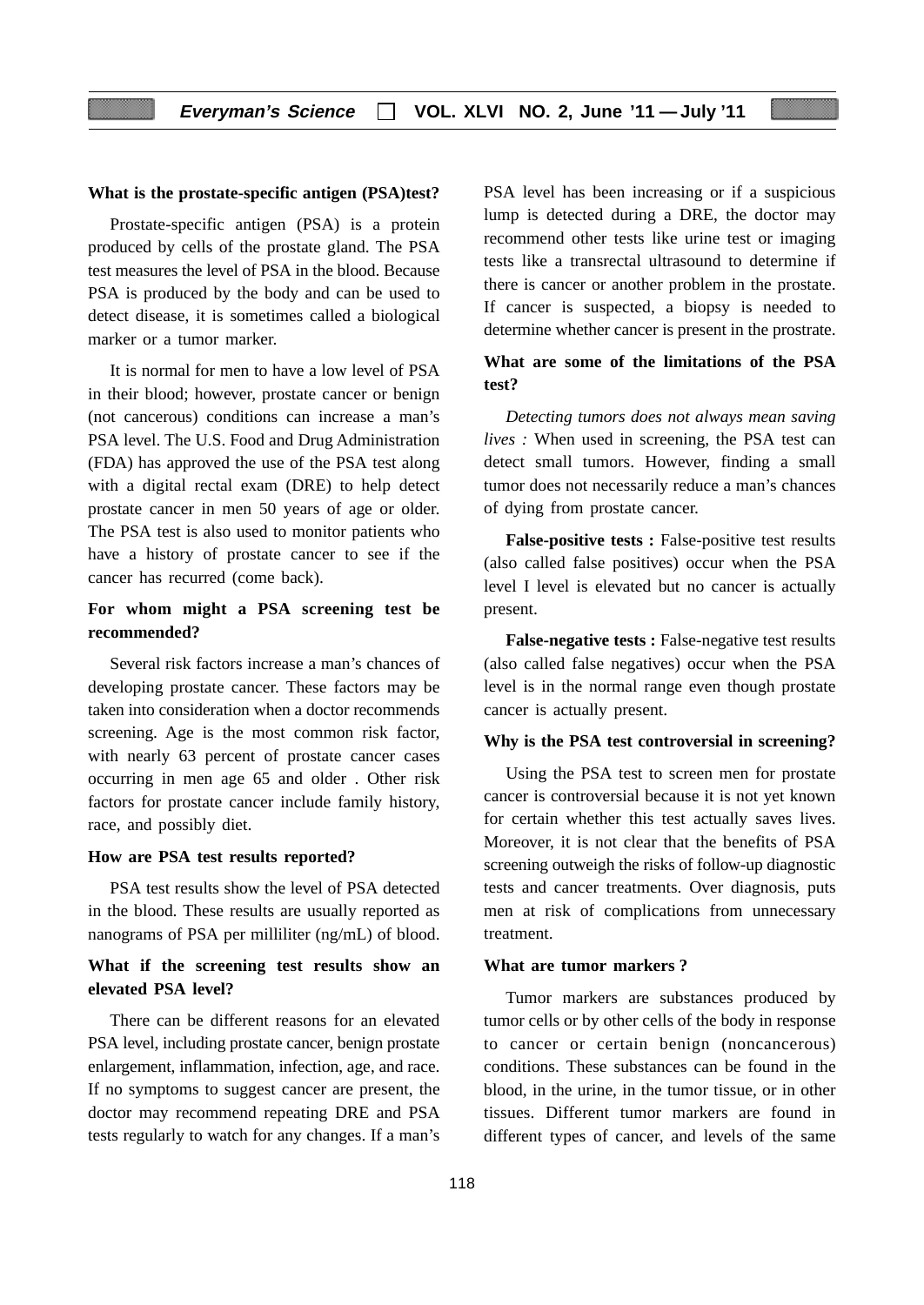tumor marker can be altered in more than one type of cancer. In addition, tumor marker levels are not altered in all people with cancer, especially if the cancer is early stage.

#### **How are tumor markers used in cancer care?**

Tumor markers are used in the detection, diagnosis, and management of some types of cancer. Tumor marker levels may be measured before treatment to help doctors plan appropriate therapy. In some types of cancer, tumor marker levels reflect the stage (extent) of the disease. Tumor marker levels also may be used to check how a patient is responding to treatment. A decrease or return to a normal level may indicate that the cancer is responding to therapy, whereas an increase may indicate that the cancer is not responding. After treatment has ended, tumor marker levels may be used to check for recurrence (cancer that has relapsed).

### **Can tumor markers be used as a screening test for cancer?**

Most tumor markers are not sensitive or specific enough to be used for cancer screening.

#### **Gene Testes for Cancer :**

Gene tests for some cancers are also available. Specific genetic mutations have been identified as linked to several types of cancer, and, for some cancer types, this information has been converted into clinical tests. For example, scientists identified gene mutations that are linked to an inherited tendency to develop colon or breast cancer, and tests for an inherited susceptibility to these cancers are commercially available.

#### **REFERENCES**

- 1. www.cancer.gov
- 2. www.cancer.org
- 3. www.webmd.com
- 4. www.breastcancer.org
- 5. www.righthealth.com
- 6. www.cancerscreening.nhs.uk
- 7. Oncology: An illustrated color text (Orla McArdle& Deirdle O' Mahony) (Pg 46-54)
- 8. Cancer Screening: A practical guide for physicians (Khalid Aziz, George.Y.Wu) (pg xxi-xxiv)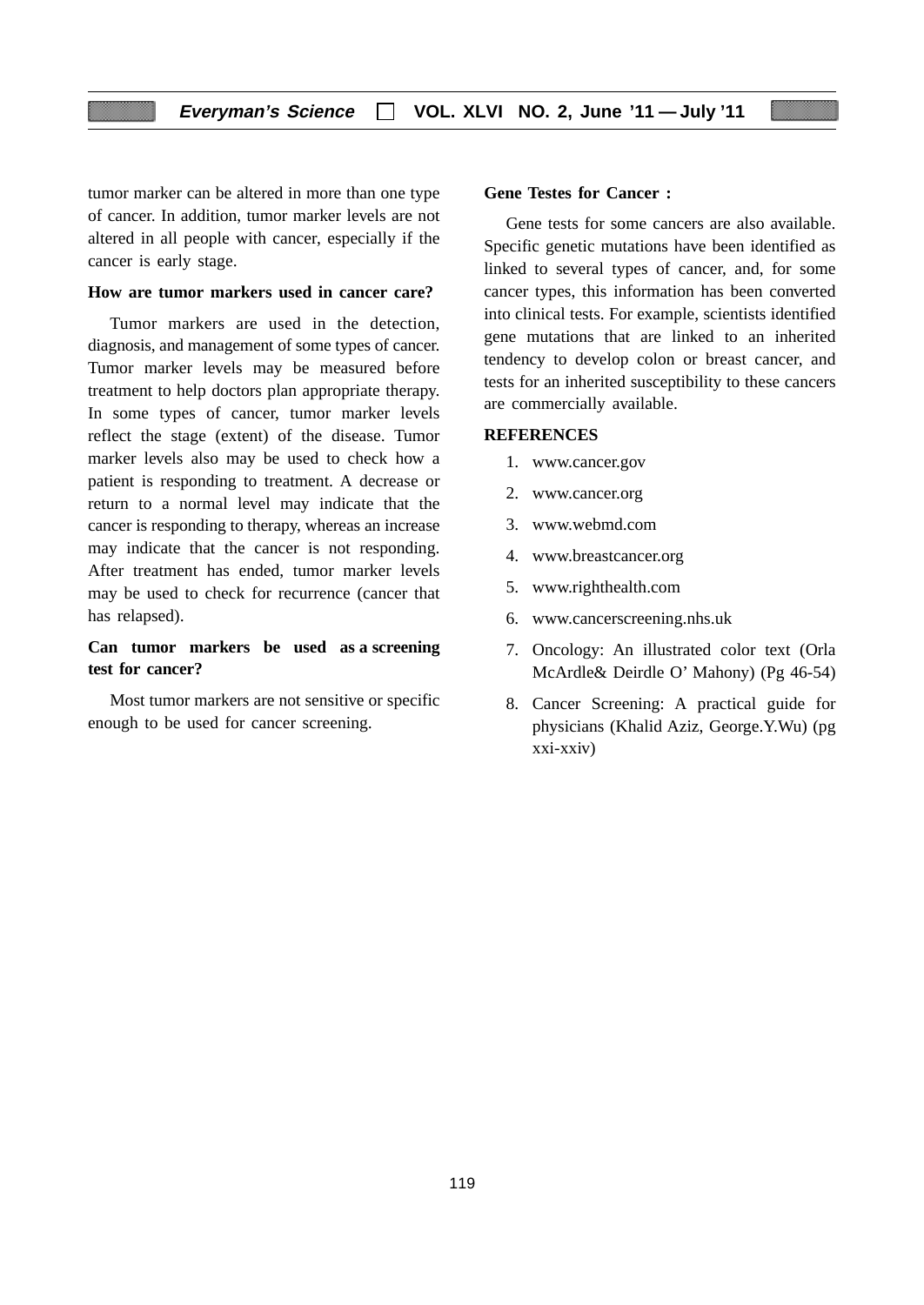# KNOW THY INSTITUTIONS



**INDIAN INSTITUTE OF TECHNOLOGY, NEW DELHI**

Indian Institute of Technology, Delhi is one of the seven institutes of technology created as centres of excellence for higher training, research and development in science, engineering and technology in India. The others are at Kanpur, Kharagpur, Madras, Bombay, Guwahati and Roorkee. Established as College of Engineering in 1961, the Institute was later declared an institution of national importance under the "Institutes of Technology (Amendment) Act, 1963" and was renamed "Indian Institute of Technology Delhi". It was then accorded the status of a deemed university with powers to decide its own academic policy, to conduct its own examinations, and to award its own degrees.

IIT Delhi is situated at Hauz Khas in South Delhi, which is a landmark place in the colourful and chequered history of Delhi. The campus of the institute extends to an area of 320 acres. With many topographical features, imaginatively laid out with picturesque landscape, numerous buildings of various nature and stature, and clean and wide roads, the campus presents a spectacle of harmony in architecture and natural beauty.

In common perception as an institution, IITD is often identified with the traditional discipline of "engineering". It will be a surprise to many that IITD has a long history to interface with the world of life sciences. It all statrted in 1969 with the establishment of Center for Biochemical Engineering. Since then IITD has not only strengthened its efforts in this critical zone of interface between engineering and life sciences but also created a strong niche of expertise for itself (see box on page 121).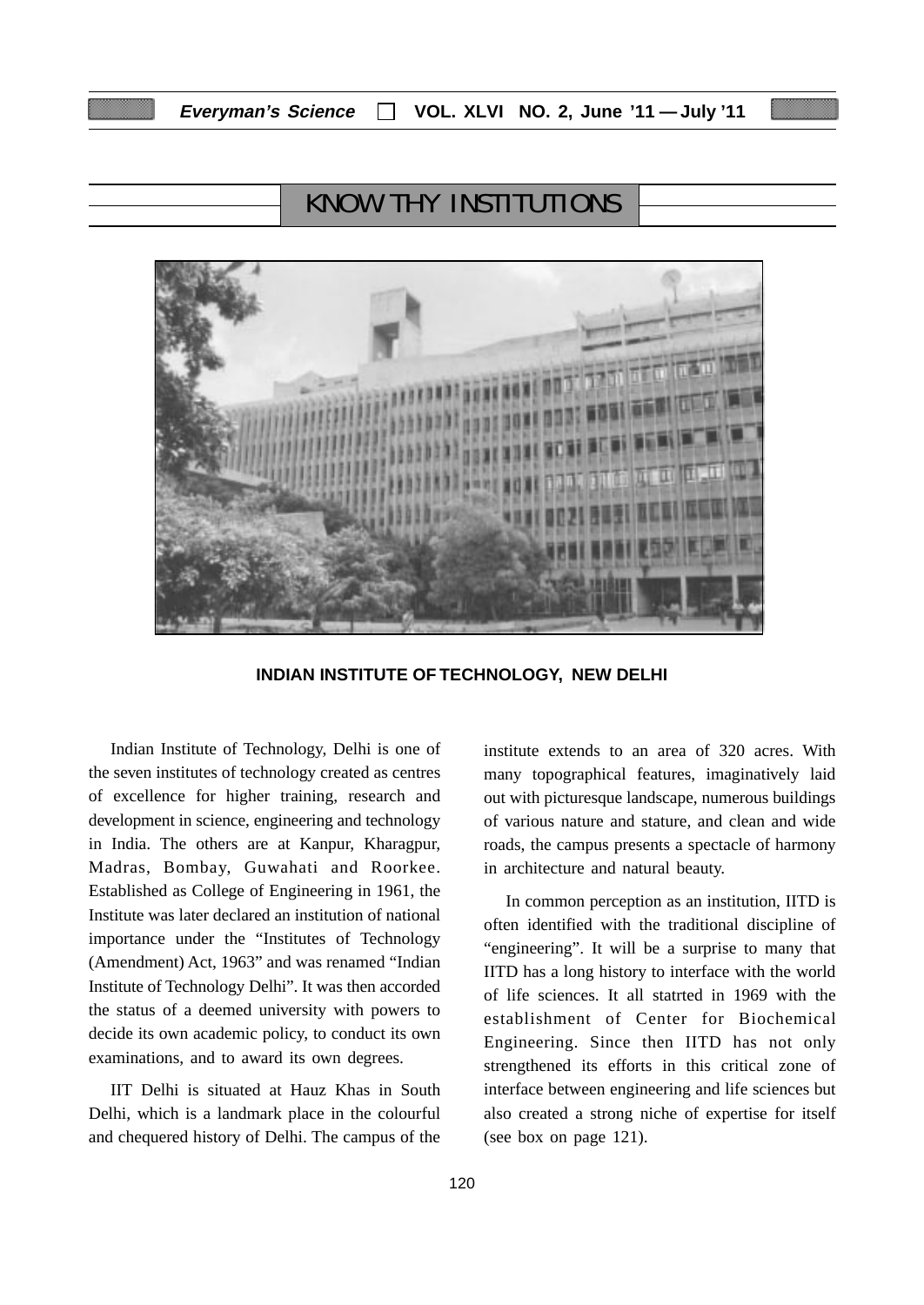### **Everyman's Science VOL. XLVI NO. 2, June '11 — July '11**

With a faculty strength of more than 50, bioresearch and training activities at IITD are organised under several units as under :

# **DEPARTMENT OF BIOCHEMICAL ENGINEERING AND BIOTECHNOLOGY (DBEB)**

Established in 1989, the research focus at DBEB is on bioreactor design, process, optimization, down stream processing and scale up of microbial processes, enzymology, molecular biology and application of industrially relevant enzymes.

Efforts as DBEB have till date resulted in US/ Indian patents on) T7 DNA polymerase based novel Corynebacterium vectors; Process development for treatment of high strength wastes; Production of L-lactic acid ; Use of soluble lignin extract for production of hydrolytic enzymes ; combination treatment for decolorization/ detoxification of textile wastes ; Development of a suitable bioreactor system for azadirectin production by hairy roots of *Azadirecta indica* ; Plane cell/ hairy root cultivation using inert solid substrate and a process for enhanced production of bioactive compounds.

DBEB has also been involved in several technology transfers and consulting arrangements with private organisations like Ranbaxy (PenGacylase), Tetragon Chemie (Process for animal feed), International Panacea Ltd. (Xylanse for pulp and paper). This is in addition to the ongoing work with BCIL and Panacea Biotech.

DBEB has chalked out an ambitious plan for further research and development of infrastructure. On the research front, priorities include : Modification of Glycolytic pathway, Process optimization and scale up of Pichia pastoris for therapeutics, Novel Enzymes (Lactases, Glycosyl Hydrolases), Plant-microbe interactions, Regulation by RNA, Molecular motors and, Anaerobic and aerobic processes for waste treatement etc..

To achieve its objectives DBEB is working towards upgradation of its Bio-process facility to a state of the art center; setting up an Integrated Downstream Processing Facility for Proteins; establishing a protein Engineering Core Laboratory as well as a P2 Lab for Recombinant Therapeutic Protein Production.

DBEB also offers an active PhD programme and a dual degree programme for undergraduates entering through the JEE system.

#### **CENTER FOR BIOMEDICAL ENGINEERING**

Created jointly by IITD and All Indian Institute of Medical Sciences (AIIMS) in 1971, the CBME's niche research areas are :

| <b>Evolution of Bio-Engineering &amp; Biosciences</b><br>at IIT Delhi |                                                                          |  |  |
|-----------------------------------------------------------------------|--------------------------------------------------------------------------|--|--|
| 1969                                                                  | Centre for Biochemical Engineering                                       |  |  |
| 1971                                                                  | Centre for Biomedical Engineering                                        |  |  |
| 1980                                                                  | <b>Biochemistry Cell</b>                                                 |  |  |
| 1989                                                                  | Department of Biochemical Engineering<br>& Biotechnology                 |  |  |
| 2002                                                                  | Supercomputing Facility<br>for<br>Bioinformatics & Computational Biology |  |  |
| 2008                                                                  | School of Biological Sciences                                            |  |  |

**Medical Diagnostics** : Pathogenic bacteria detection, Early cancer detection, Bioactive ABO bloodgrouping card, Metal and Iron measurement in biological fluids, Affordable and non-invasive glucose monitoring systems, Hormone detection in body fluids.

**Nano-Medicine and Drug Delivery Systems :** Biodegradable nanoparticle based drug delivery systems for diabetes and frostbite, nanoparticulate system for macrophage and cancer targeting, Polymeric antimicrobial agents for sterilization and disinfection, Intranasal vaccine delivery.

**Tissue Engineering :** Polymeric scaffold for cell growth and toxicity testing; Implantology (Soft and hard tissue implants, antimicrobial bone cement)

**Medical Devices and Bioinstrumentation :** Electrically enhanced transdermal drug delivery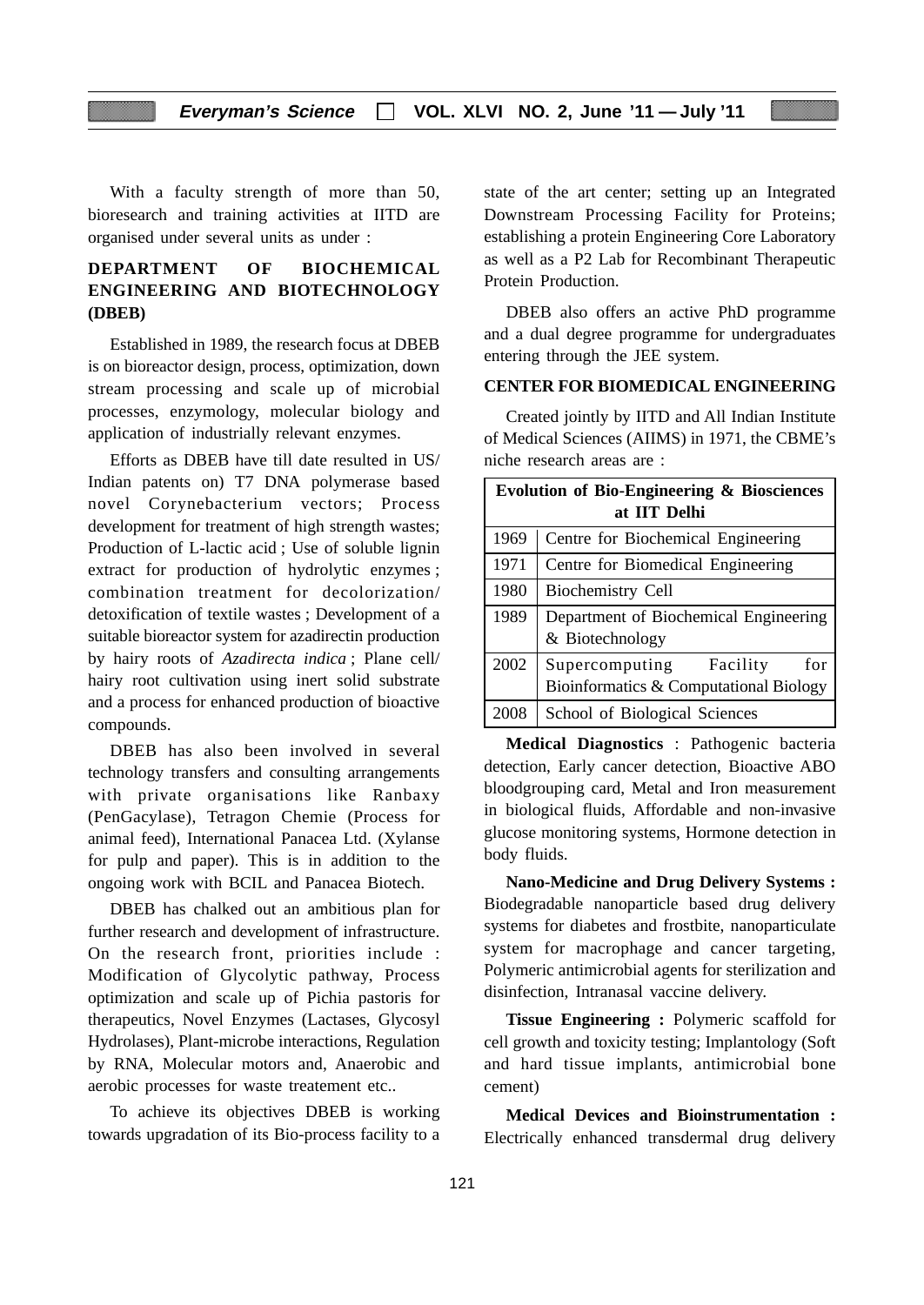systems, low cost 12 lead ECG with telemetric capability, wireless ECG systems, intelligent above knee and below knee prosthesis.

The faculty at CBME has already earned more than 10 patents for instruments/products developed through their efforts. These include : Electrooculogram based Multi-mode controller, Device for External Counter Pulsation Therapy; Zig-G (a wireless ECG system); bioactive ABO Blood grouping Card; pneumatic damper controlled AK prothesis; fluorescence based sensing of myoglobin; test kit and method for measurement of metals in biological fluids; Novel Clinical Kit to estimate iron overload in humans; composition of oral insulin delivery of therapeutic agent and processes thereof ; a topical formulation for prevention and management of peripheral vascular diseases and a process of preparation thereof.

CBME faculty is engaged in transfer of knowhow to several private sector organsitions for commercialization and serial production of technologies products. These include TROIKA, Ahmedabad (Electrically enhanced trans-dermal drug delivery system); Johnsons & Johnsons, Mumbai (Abdominal Stapler); XL-Orthomed, Faridabad (Antimicrobial acrylic bone Cement) for fixation of Hip and Knee Joints); Kumar Printers, New Delhi (Heat sealable coatings for industrial and medical packaging); Ranabxy Ltd., Gurgaon (Immobilization of aminoacylase on functionalized acrylics for production of 6-aminopencillinic acid from pencillin) and Span Diagnostics, Ahmedabad (Bioactive ABO blood grouping card under negotiation). CBME is also a partner in the Stanford-India Biodesign Program of DBT, which aims to develop affordable medical devices in India. CBME trains the next generation biomedical engineers through a strong PhD program.

### **BIOCHEMISTRY LABORATORIES**

Biochemistry Laboratories located within the Chemistry Department of IITD have been focused, since mid 70s' on applied enzymology, bioseparation and more recently, on biochemistry of extremophiles and nanobiotechnology. Some of the research work includes crosslinking for preparing Elisa conjugates & protein stabilization, bioseparation in the context of proteomics, efficient biocatalyst design for low water media, medium engineering, Enzymes based routes for biodiesel propagation, Efficient biocatalyst design for biomass conversion inclusive or microwave assisted pretreatment of cellulose, starch etc., novel extremophile genes & extremozymes, applications in nanobiosynthesis, nano toxicology, environment and food bioprocesses.

The Masters programme in Chemistry in the IIT system has been unique at Delhi in that it includes biochemistry as an integral part. The department also offers PhD in biochemistry.

The biochemistry faculty thus far have 10 patents and a strong publication record to their credit and have collaborations with industries such as Novoenzyme, Bioplus etc. and several international bodies.

# **SUPER COMPUTING FACILITY FOR BIOINFORMATICS AND COMPUTATIONAL BIOLOGY (SCFBIO)**

SCFBio was created with funding from the Department of Biotechnology DBT in 2002 with a vision to develop novel science and new bioinformatics software tools. The facility has since developed Chemgenome for genome annotation, Bhageerath for protein tertiary structure prediction and Sanjeevini for lead molecule discovery. In 2009, SCFBio has been upgraded to a multi-teraflop facility under programme support from DBT. The hardware and the software of SCFBio has been made freely accessible to the student and scientific community on a  $24 \times 7$  basis at www.scbioiitd.res.in

Leadinvent, a startup company based on Sanjeevini for new molecule discovery, was successfully incubated at IITD (2007-2009) and is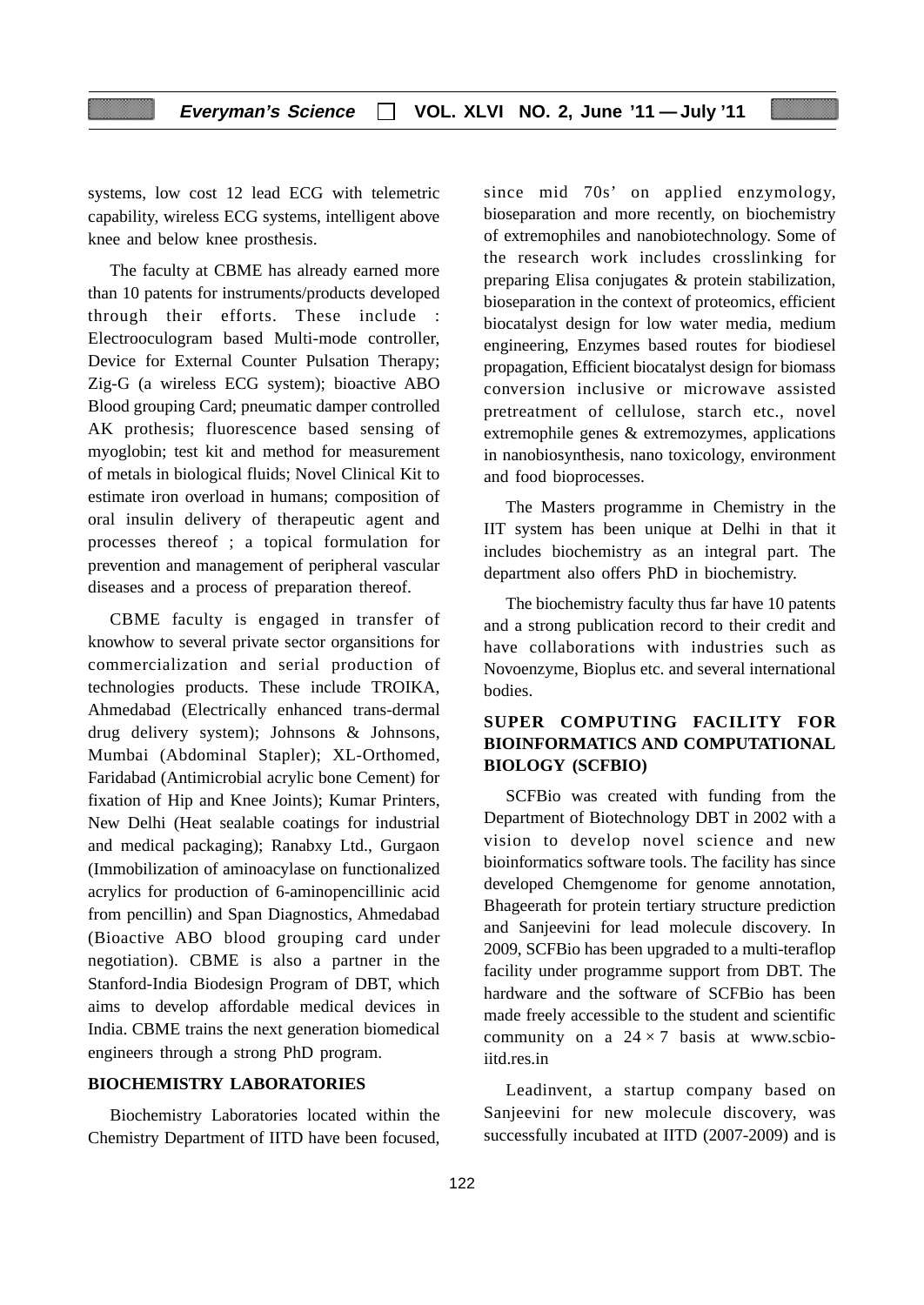now at a break even stage. Another startup company called Novoinformatics for genomic and proteomic consultancy work based on Chemgenome and Bhageerath is under consideration for incubation at IITD.

#### **SCHOOL OF BIOLOGICAL SCIENCES (SBS)**

Created in 2008 the vision of SBS, is to become the pioneers of modern interdisciplinary biological sciences by integrating emerging disciplines with biological sciences, and to nurture and sustain a vibrant comprehensive programme in research and instruction. To realize this vision, SBS has launched itself into promoting goal-oriented innovative interdisciplinary research. It seeks to achieve this by interfacing modern biology with applied engineering sciences to address problems affecting human health and welfare and training scholars to be the next generation scientists.

Efforts are on to understand issues associated with mechanisms of protein- protein interactions and amyloidogenesis in neurodegenerative disorders; production of therapeutic recombinant proteins through chaperone assistance; diabetes; hepatitis B; anti-malarials; cell penetrating peptides; virus-based nonoparticles and bioprospecting. For the times to come, SBS faculty has its eyes set on Genomics and proteomics of infectious diseases and non-communicable disorders. As a part of the first few initiatives in building the school, it has appointed a number of very well qualified and

experienced faculty members. Some of their achievements include Ramalingaswami Fellowship, J. C. Bose Fellowship, S. S. Bhatnagar award and DBT Bioscience award. SBS is buildings BSL 1, 2 and 3 level laboratories. An active Ph.D. programme in Biological Sciences has already commenced. A minor area programme in Biological Sciences for engineering students is under consideration of the Institute. Future challenges for bioresearch programmes at IITD *inter alia* included :

- Affordable Diagnostics/Devices
- Design, Process Optimization & Scale up of Biological Processes (Microbial, plant & animal cell fermentation.).
- Genomics/Proteomics & Diseases Target Identification & Database Creation (Neurodegenarative/diabetes etc.)
- Novel Genes & Enzymes from extremophiles for Food Bioprocesses and Industrial applications
- **Bioenergy**
- Nanobiotechnology.

#### **Contact :**

Indian Institute of Technology Delhi Hauz Khas, New Delhi-110 016, INDIA Tele : (91) 011-2659 1999, (91) 001-2659 7135 Fax : (91) 011-2658 2037, (91) 011-2658 2277 E-mail:webmaster[at]admin.iitd.ac.in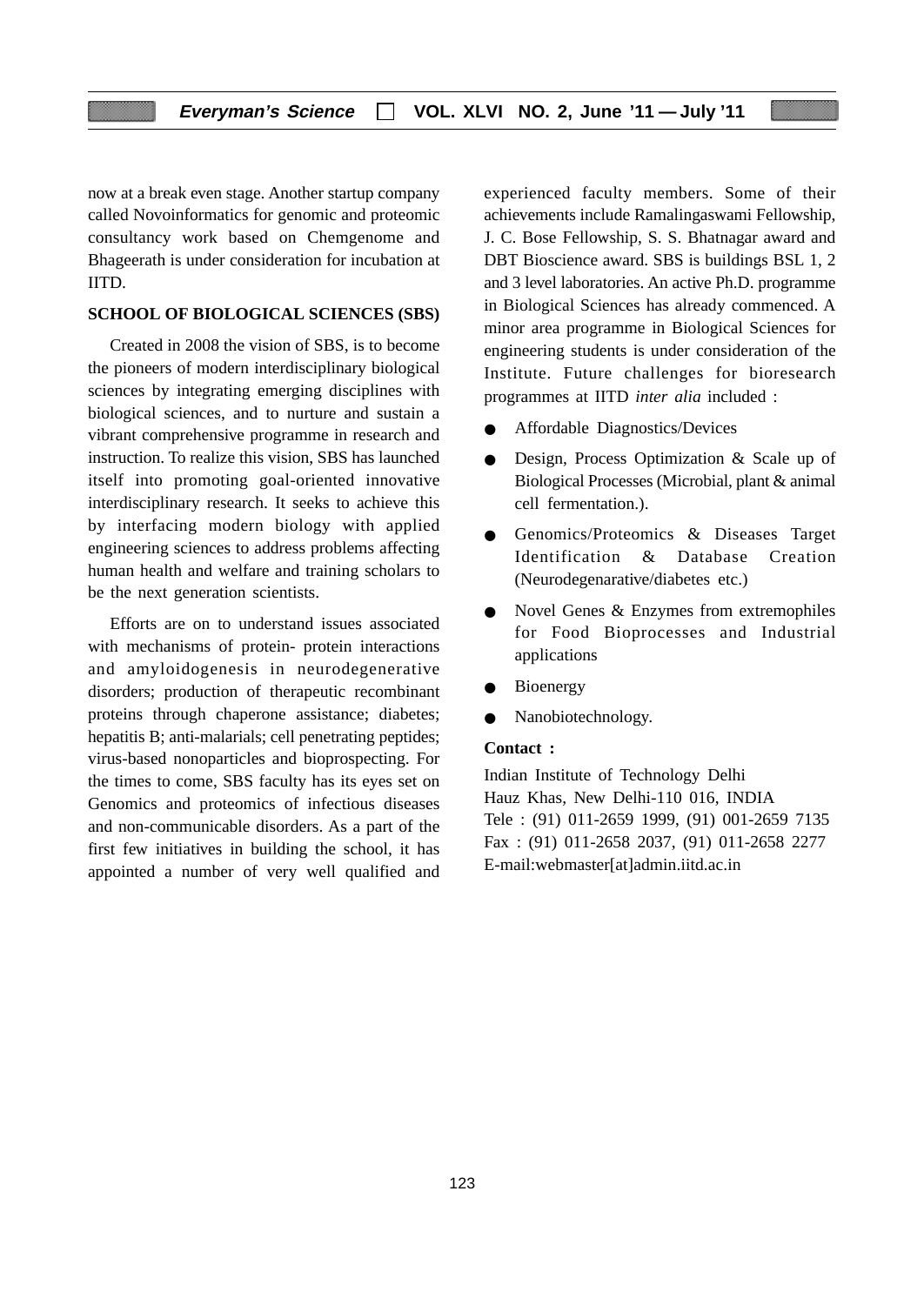# **Conferences / Meetings / Symposia / Seminars**

# **International conference on Green Technologies for Environment Rehabilitation (GTER-2012), Feb 11th – 13th, 2012, Haridwar.**

#### **Major Themes**

- Green Computing
- Electronic waste recycling
- Biodegradation of polymers
- Waste treatment management
- Green technologies for greener environment/ environmental protection and environmental rehabilitation toxic chemicals/pollutants, their detection, removal and management
- Pharmaceutical Sciences
- Biogeochemical cycles
- Eco-toxicology
- Processiong of recycled polymers
- Recyling of leather
- Recycling of paper
- Green building
- Recyling/reuse of polymers, Ionic liquids
- Eco-friendly paints
- Revewable resources
- Biodegradable rubbers
- Rubber recycling
- Nano-materials toxicity
- Air pollution
- Water pollution
- Soil pollution
- Environmental Science
- Cheimcal, Physical and Biological Sciences
- Analytical and Electrochemistry
- Mathematical Modelling etc.

Best poster and best oral presentation shall receive a cash award of  $\ell$  2500/- and  $\ell$  5000/- each.

**Contact Persons : Prof. (Dr.) R. D. Kaushik,** Chariman, GTER-2012, Dean, Faculty of Engineering and Technology, Gurukul Kangri University, Haridwar-249404, Uttarakhand, India, Phone no : +91-9719004456, +91-9837139345, Email : gter2012@gmail.com

# **NANOBIO 2012 Second International Conference on Nanotechnology, Kochi, Kerala, February 21th-23th, 2012**

Focal themes : Regenerative Medicine & Tissue Engineering; Cancer Nanotechnology; Nano Drug Delivery; Molecular Medicine; Molecular Diagnostics, Nanobiomaterials & Nanotoxicology.

#### **Contact :**

Phone no. (484) 400-8750(2), E-mail nanobio 2012@gmail. com, website www.amrita.edu/nanobio2012.

# **7th Nutra India Summit-2012, March 15–17, 2012/Lalit Ashok, Bangalore Themes :**

- Driving wellness through Health and Functional Food New Products :
- Innovations Instant Foods, Drinks and Health Beverages.
- Enhancing Nutrition with fortification through Nutritionals.
- Empowering Snacking Habits with Healthy options for Energy & Health.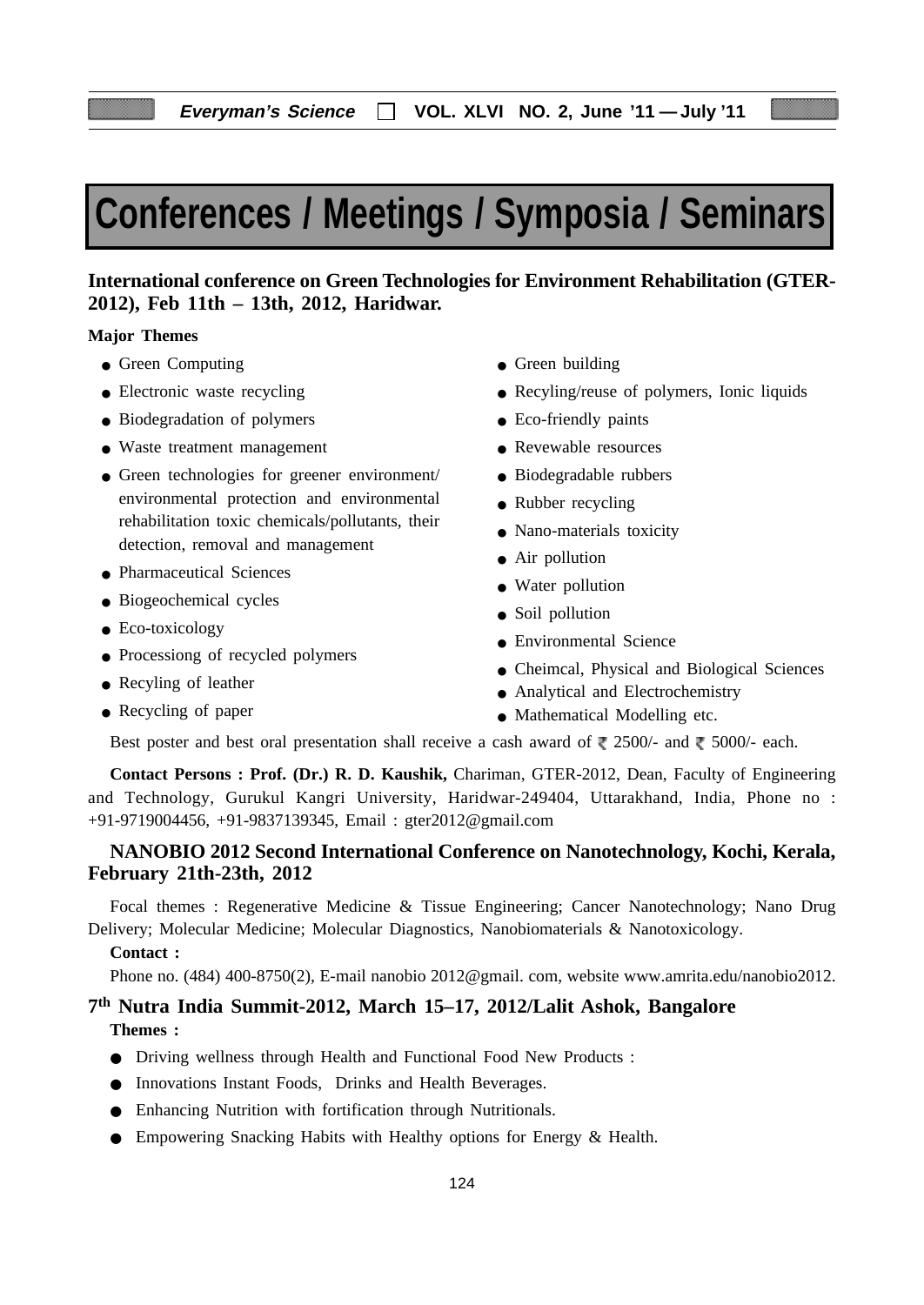#### **Everyman's Science VOL. XLVI NO. 2, June '11 — July '11**

- Prevention and Disease Delaying through Nutraceuticals and Nutritionals (Diabetes and Cardio Vascular Diseases).
- New Food Laws form the perspective of functional foods, dietary supplements, nutritionals, health foods and ingredients.
- Role of Nutraceuticals in Sports Nutrition—Sportaceuticals : Emerging opportunities in India.
- Valued additions to Health Foods Ingredients through Enzymes.
- Pre and Probiotics enhancing the value of Diary products.
- Integrated approach of Traditional knowledge towards Lifestyle Management for Wellness.
- Developing more effective Nutritional strategies with Nutrigenomics for better health.
- Workshops.

#### **Contact :**

**Themes :**

**MM Activ, Mumbai :** 240, Kaliandas Udyog Bhavan, Babasaheb Woralikar Marg, Near Century Bazar, Worli, Mumbai-400 25/ Tel : +91-22-2438-5007-9/Fax : + 91-22-2437 9882

**Bangalore :** #9, UNI Building, 1st Floor, Thimmaiah Road, Millers Tank Road, Vasanthnagar, Bangalore-560 052/ Tel : + 91-80-4114 1912/13 / Fax : +91-8--4113 1914

# **International Conference on Recent Advances in Computing and Software Systems (RACSS 2012), April 25th–27th, 2012, Kalavakkam, Chennai**

 $G \cup G$   $\vdots$ 

Wireless Sensor Network

| тисние .                          | <b>Grid Computing</b>        |  |
|-----------------------------------|------------------------------|--|
| <b>Software Engineering</b>       | <b>Machine Learning</b>      |  |
| Software Architecture and Design, | Software Computing           |  |
| Empirical Software Measurement,   | Image Processing             |  |
| Software Testing                  | Speech Processing            |  |
| Re-engineering                    | Data Mining                  |  |
| Maintenance and Evoloution        | Multi-Agent Systems          |  |
| <b>Distributed Computing</b>      | <b>Computer Networks</b>     |  |
| Middleware                        | Network Security             |  |
| Service Oriented Architecture     | Network Architectures        |  |
| Cloud Computing                   | QoS and Resources Management |  |
|                                   |                              |  |

#### **Contact :**

Mobile Computing

Dr. Chitra Babu, Conference Chair, RACSS 2012, SSN College of Engineering, Rajiv Gandhi Salai (OMR), Kalavakkam - 603 110, Tamil Nadu, India, Tel : + 91-44-27369700, Fax : + 91-44-27469772, Email : racss2012@cse.ssn.edu.in, Web : http:/www.racss2012.com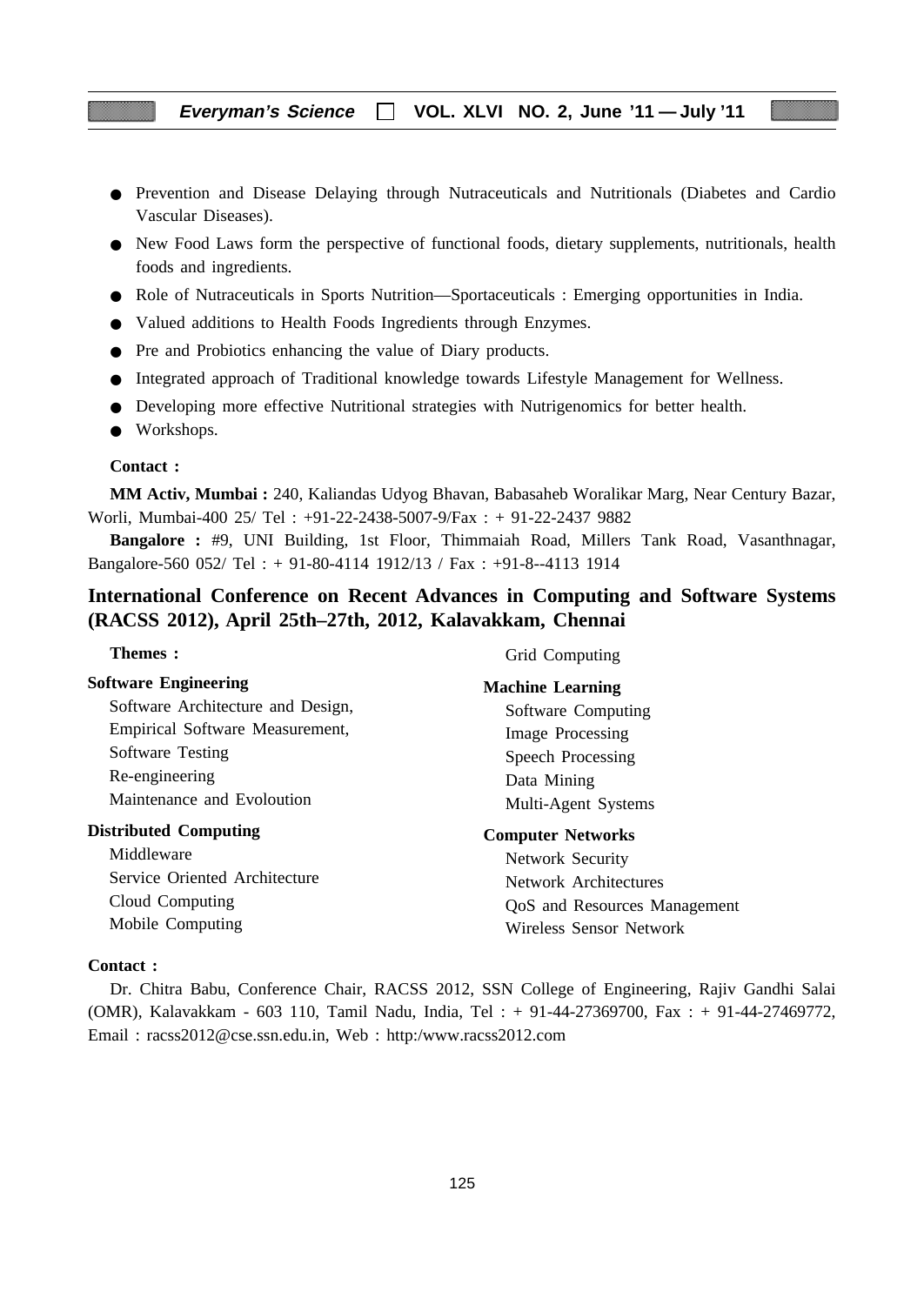**Everyman's Science VOL. XLVI NO. 2, June '11 — July '11**

# **S & T ACROSS THE WORLD**

#### **ANTRIX/ISRO BUILDS COMMERCIAL COMMUNICATION SATELLITE, HYLAS**

Highly Adaptable Satellite (HYLAS), an advanced communication satellite built by ISRO on a commercial basis in partnership with EADS-Astrium of Europe,, was successfully launched on November 27, 2010 at 00.09 hours Indian Standard Time (IST) by the European Ariane-5 V198 launch vehicle. The launch took place from the Guyana Space Centre at Kourou in French Guyana.

35 minutes after its lift-off, HYLAS separated from Ariane-5 launch vehicle after reaching its intended Geosynchronous Transfer Orbit (GTO) with a perigee of 250 km, apogee of 35,906 km and inclination of 1.99°.

Master Control Facility of ISRO at Hassan immediately took over the control and command operations of the satellite. The perigee was raised from 250 km to 35,521 km by firing the satellite's Liquid Apogee Motor (LAM) of 432 Newton thrust. The satellite has reached geostationary orbit and is working satisfactorily.

HYLAS satellite developed for Avanti Communications, UK consists of ten high power transponders that use eight in Ka and two in Ku band frequencies. The satellite's solar panels generate a maximum of about 3200 Watts of power. The satellite is designed to deliver high-speed broadband services through its spot beams over Europe. The satellite is expected to be operated from 33.5 deg. W longitude for European coverage. The contract for building of satellite was won in the year 2006 after competing along other leading manufacturers of USA and Europe through a strategic alliance worked out between Antrix/ISRO and M/s. EADS Astrium of France. The alliance was formed to jointly develop communication satellites with ISRO platforms and Astrium payloads and market them internationally.

Astrium had the responsibility for overall program management and delivery of the communications payload and Antrix/ISRO provided the satellite bus and also performed the satellite integration and testing at ISRO's facility in Bangalore. HYLAS satellite weighing 2541 kg at lift-off is the heaviest satellite built by ISRO for 1-2K bus capable of operating for over 15 years mission life as demanded by the customer. The satellite was handed over to the customer in March 2011.

# **DECTION OF A LAVA TUBE ON MOON USING THREE DIMENSIONAL CHANDRAYAAN-1**

TMC Data From time immemorial, mankind has aspired to colonise the Moon for various reasons. Scientific quest has been the major impetus for visualising human habitability on Moon, as a transit base for outer space exploration missions. Adverse conditions on Moon's surface such as direct exposure to Galactic Cosmic Rays (GCR), Solar Particle Events (SPE), extreme temperature conditions, meteoritic impact, etc., have always challenged the prospects of human settlement on Moon. However, sub-surface hollow lava tubes provide such a conducive locale for safe and future human settlement on Moon. Lava tubes are primarily formed when an active low viscosity lava flow develops a continuous and hard crust due to radiative cooling of its outermost part, which thickens and forms a solid roof above the still flowing lava stream beneath. At the end of the extrusion period, an empty flow channel free from molten magma is left in the form of a nearcylindrical shape tunnel below the surface.

Previous laboratory analysis of radiation safety issues conducted on lunar lava tubes show that beyond 6 m depth, no effects of radiation due to GCRs are observable in the simulation, no effects of radiation due to or induced by SPE are observable beyond 1 m depth and natural or induced radioactivity does not seem to play any significant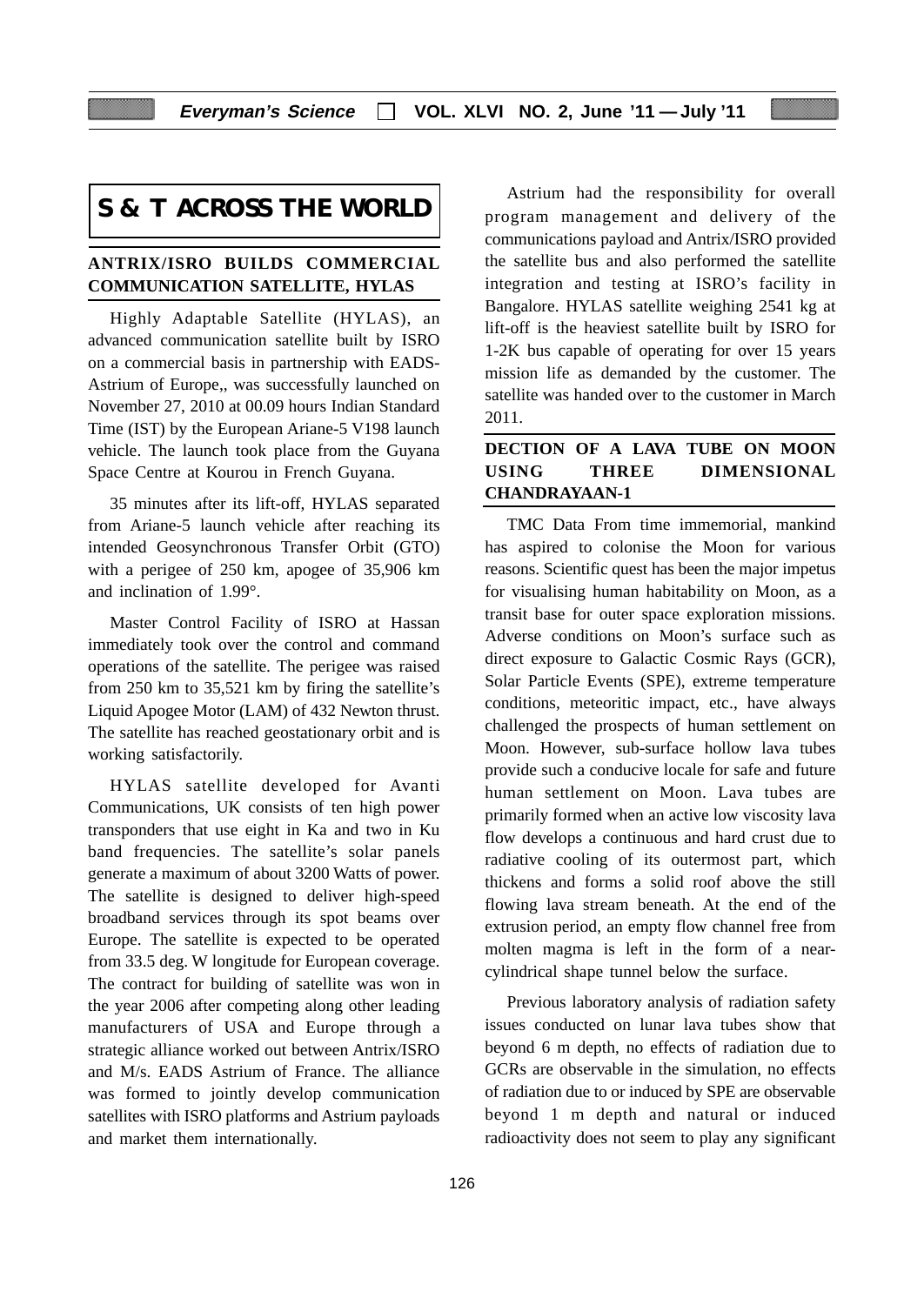role in the lava tube exposures. Past studies using telescopic and orbital data have shown prospect of detecting lava tubes on the Moon.

India realised its dream of planetary missions by successfully launching Chandryaan-1 on October 22, 2008. Among 11 different scientific payloads onboard this mission there was an important sensor — the Terrain Mapping Camera (TMC) — having high spatial resolution (5m) and three dimensional viewing capability. This had the best orbital sensor parameters ever flown to the Moon before this mission. The TMC could capture the Lunar surface features with an unprecedented clarity.

A buried uncollapsed and near horizontal Lava tube could be detected using TMC nadir image in Oceanus Procellarum area on Moon. The lava tube detected by TMC has been analysed thoroughly in terms of morphometry, topography, surface composition and surface ages of the surrounding regions using sensors onboard Chandryaan-1. A Digital Elevation Model was generated to view the feature in three dimensional perspective which has helped in estimating the dimensions of the tube which is about 1.7 kms long and approx. 120 meter in diameter. Compared to the most terrestrial lava tubes, this tube is larger. This may be due to the less gravity and absence of atmospheric pressure on the Moon. This lava tube lies between two rilles (collapsed portion of a larger original lava tube) indicating that the roof of this section of the tube has remained intact over the years.

Such a lava tube could be a potential site for future human habitability on the Moon and could be used for future manned missions aimed at scientific explorations, providing a safe environment from hazardous radiations, Galactic cosmic rays, meteoritic impacts, extreme temperatures, etc. This tube could as well be used as a transit out-post enroute to other planetary bodies.

It may be noted that dimensions of a lava tube has been demonstrated for the first time on any planetary body. Past detections have mostly identified the 'sky-light' holes believed to open into lava tubes or identifying candidate tube in 2 dimensions without dimensional estimations of individual tube.

### **SAVANNAS, FORESTS IN A BATTLE OF THE BIOMES, PRINCETON RESEARCHERS FIND**

Climate change, land use and other humandriven factors; could pit savannas and forests against each other by altering the elements found by Princeton University researchers to stabilize the two. Without this harmony, the habitats or bidmes could increasingly encroach on one other to the detriment of the people and animals that rely on them.

The Princeton researchers reported this month the journal *Science*, October 2011, that sayamia wildfires, combined with climate conditions, maintain the distinct border between savannas and forests in many tropical and subtropical areas. Savanna fires keep tree cover low andprevent forests from encroaching on the grassland. When tree cover is high, as in a forest, fires cannot spread as easily, halting the savanna's advance into the forest.

But the Princeton team's findings suggest that savanna wildfires could be heavily influenced by factors such as climate change, road construction and fire-prevention measures. Less rainfall can result in an uptick in fires that can transform a forest into a savanna, just as breaking up the landscape through road construction and fire control disrupt natural blazes and allow a forest to sprout where there once was a savanna.

The researchers suggest that because of these factors, large stretches of South American and African forest and savanna could degenerate into chaotic mutual encroachment. The change over from one biome to the other — which can happen within several decades — can be extremely difficult to reverse once it has happened, explained lead author Garla Staver,a doctoral student in the laboratory of coauthor Simon Levin, the Moffett Professor of Biology in Princeton's Department of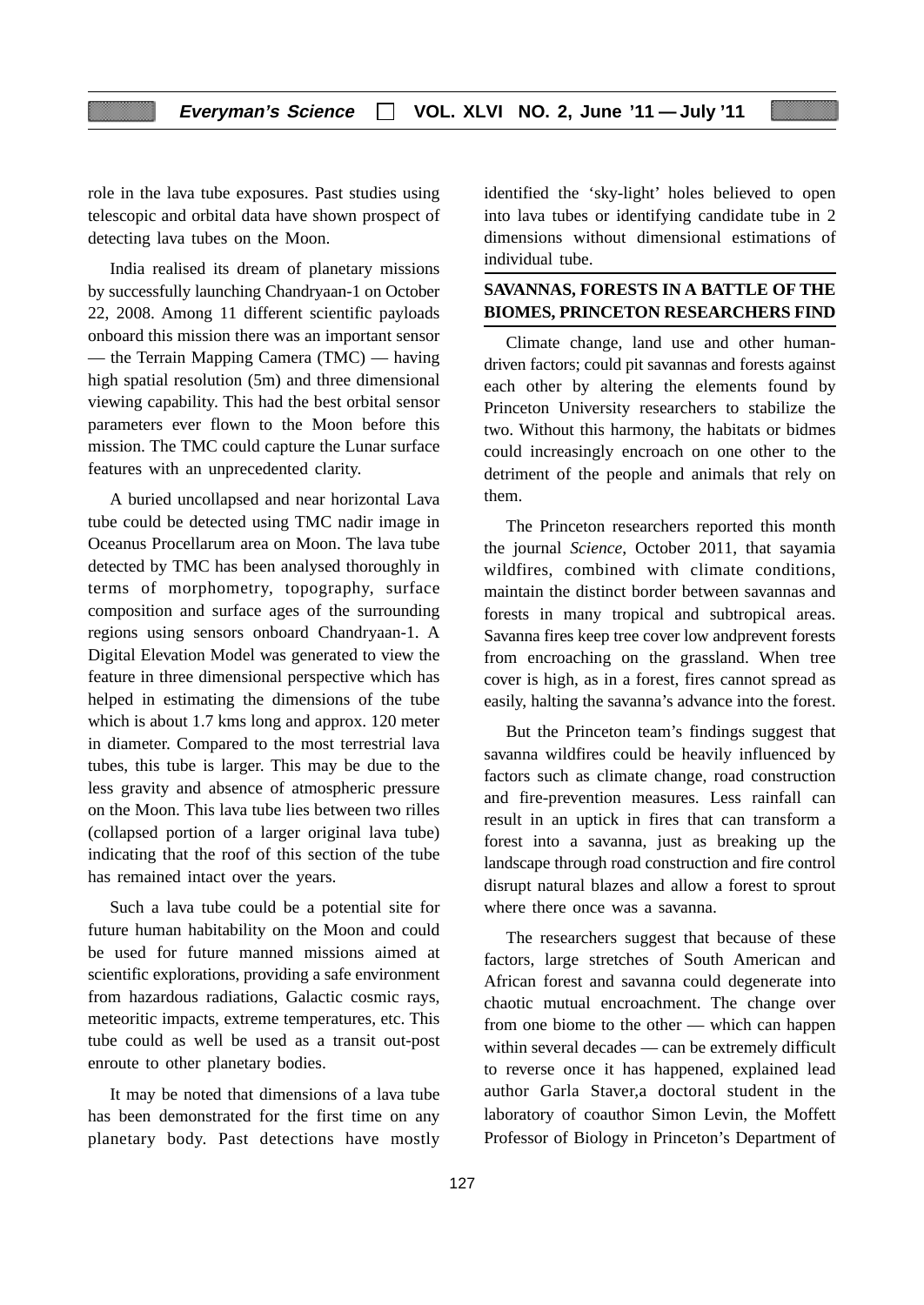# **Everyman's Science VOL. XLVI NO. 2, June '11 — July '11**

Ecology and Environmental Biology. She and Levin worked with co-author Sally Archibald; a senior research scientist at the Council for Scientific and Industrial Research in South Africa.

Plants and animals that thrive in a forest or savanna often cannot transition from one habitat to the other, Staver said. The *Science* paper illustrates that the loss of savanna to forest is just as ecologically traumatic — though less well known — as deforestation, she said. "Savanna and forest are definitely not locally compatible," she said. "There is a risk of losing plants and animals endemic to one or the other, which would affect the people who depend on those species". "Savannas, for instance, are useful to people as cattle rangeland," she said. "When forests encroach, the grass productivity decreases dramatically and the land becomes much less useful. In terms of livelihood, that would have a huge impact."

The team's work provides among the first experimental evidence that fire feedback — the ecological effect of fires — is the dominant force in maintaining the division between forests and savannas, and that it can determine where the habitats flourish. The researchers used satellite data of fire distributions — combined with climate and soil data, as well as satellite data of tree cover — to survey the tropical and subtropical regions of Africa, Australia and South America.

The researchers found that the frequency of fires determines whether forest or savanna will dominate an area more than other factors such as rainfall, seasons and soil texture, especially in areas with moderate precipitation. Regular fires prevent trees from establishing and savannas from turning into forest. A lack of fires allows a forest to develop, which in turn excludes future fires.

Human alterations to the climate and landscape, however, may disrupt the natural spread of fire in many areas and lead to very rapid changes in biome distribution, the Prineeton researchers suggest. Direct actions such as building roads and deploying methods such as controlled burning that prevent the natural spread of wildfires could break up savannas, altering wildfires and allowing forests to take root. At the same time, drier conditions particularly in areas now experiencing diminished monsoons — rob forests of their primary safeguard against fire, rain.

Under these circumstances, a forest can overtake a savanna, of vice versa, in a matter of decades, and a return to the original terrain would prove exceedingly difficult, even if the original climate conditions return, Staver said.

"If a savanna were to turn into a forest, for instance, that change would be quite sudden, much quicker than we might expect, and it would be hard to reverse," Staver said. "You'd cross a threshold where fire cannot spread anymore. Conversely, if a forest dried out and fire started to spread, it could turn into a savanna, maintained by fire. The magnitude of change needed to return a biome to its original state would be much more than it needed to change in the first place."

The Princeton research could be significant in determining the "future trajectory" of global forest cover, and also illustrates the natural obstacles to restoring cleared forests, said Brian Walker, who studies ecological sustainability and resilience as a research fellow at the Commonwealth Scientific and Industrial Research Organization in Australia.

*(Source : Princeton University)*

# **MEASURING THE DISTANCE OF STOCHASTIC PROCESSES MATHE-MATICALLY**

A milestone in the description of complex processes - for example the ups and downs of share prices-has been reached by mathematicians at the Ruhr-Universität Bochum. Researchers led by Prof. Dr. Bolger Dette (stochastics) have developed a new method in spectral analysis, which allows a classical mathematical model assumption, so-called stationarity to be precisely measured and determined for the first time. The approach also makes it